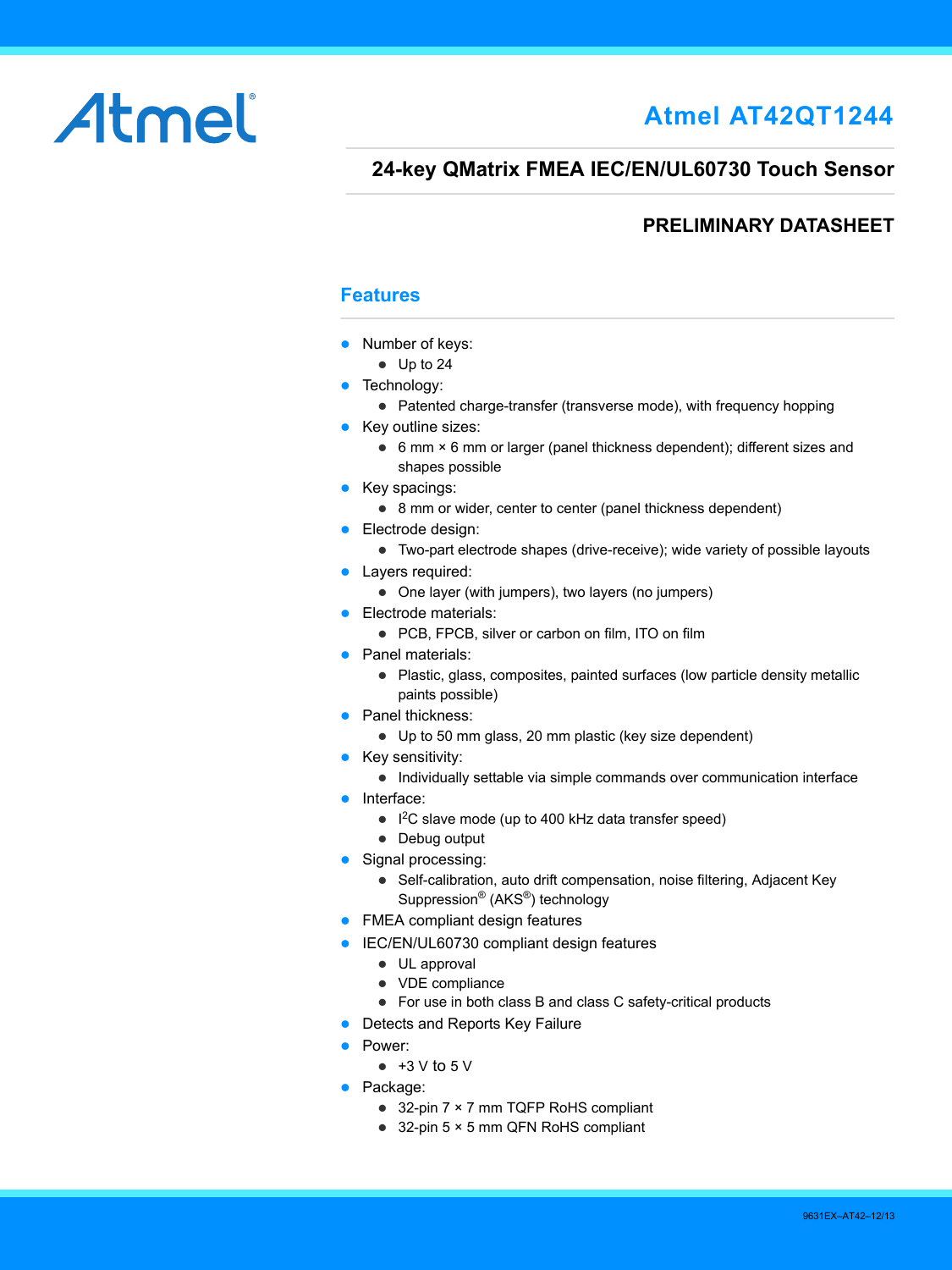### **1. Pinout and Schematic**

### **1.1 Pinout Configuration**



### **1.2 Pin Descriptions**

**Table 1-1. Pin Descriptions** 

| <b>Pin</b>     | <b>Name</b>    | <b>Type</b> | <b>Comments</b>                                                                                       | If Unused, connect<br>To |
|----------------|----------------|-------------|-------------------------------------------------------------------------------------------------------|--------------------------|
| 1              | M SYNC         |             | Mains Sync input                                                                                      | Vdd                      |
| $\overline{2}$ | <b>CHANGE</b>  | OD          | State change notification, active low. Has internal<br>20 k $\Omega$ – 50 k $\Omega$ pull-up resistor | Leave open               |
| 3              | <b>VSS</b>     | P           | Ground                                                                                                |                          |
| 4              | <b>VDD</b>     | P           | Power                                                                                                 |                          |
| 5              | <b>VSS</b>     | P           | Ground                                                                                                | -                        |
| 6              | <b>VDD</b>     | P           | Power                                                                                                 | -                        |
| 7              | X <sub>6</sub> | $\circ$     | X matrix drive line                                                                                   | Leave open               |
| 8              | X7             | $\circ$     | X matrix drive line                                                                                   | Leave open               |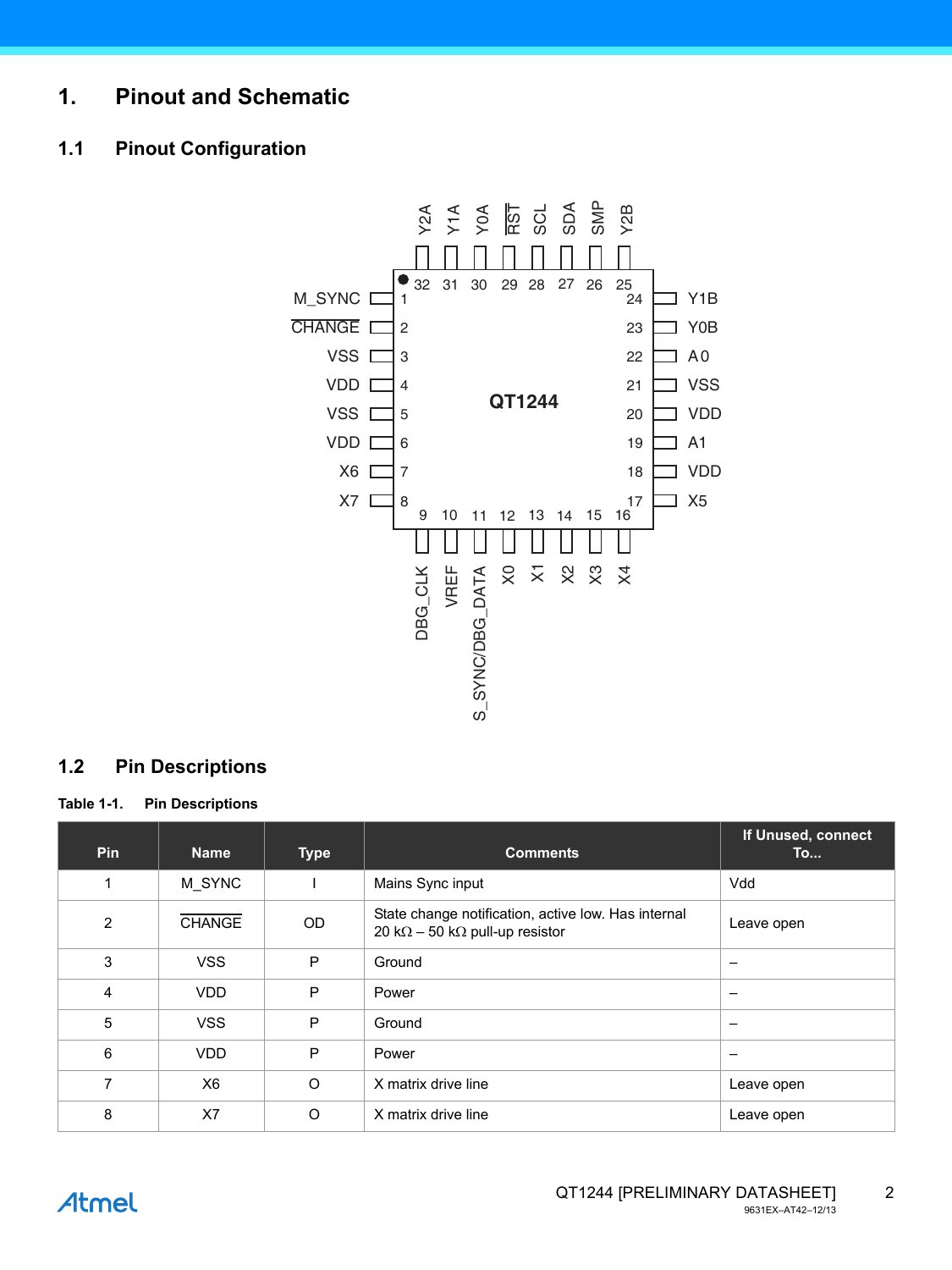### **Table 1-1. Pin Descriptions (Continued)**

| Pin | <b>Name</b>         | <b>Type</b>  | <b>Comments</b>                                                                                                       | If Unused, connect<br>To |
|-----|---------------------|--------------|-----------------------------------------------------------------------------------------------------------------------|--------------------------|
| 9   | DBG_CLK             | $\Omega$     | Debug clock                                                                                                           | Leave open               |
| 10  | <b>VREF</b>         | $\mathbf{I}$ | Connect to Vss                                                                                                        | $\overline{\phantom{m}}$ |
| 11  | S_SYNC/<br>DBG_DATA | O            | Oscilloscope sync / Debug data                                                                                        | Leave open               |
| 12  | X <sub>0</sub>      | O            | X matrix drive line                                                                                                   | Leave open               |
| 13  | X1                  | $\circ$      | X matrix drive line                                                                                                   | Leave open               |
| 14  | X <sub>2</sub>      | O            | X matrix drive line                                                                                                   | Leave open               |
| 15  | X <sub>3</sub>      | $\circ$      | X matrix drive line                                                                                                   | Leave open               |
| 16  | X <sub>4</sub>      | O            | X matrix drive line                                                                                                   | Leave open               |
| 17  | X <sub>5</sub>      | O            | X matrix drive line                                                                                                   | Leave open               |
| 18  | <b>VDD</b>          | P            | Power                                                                                                                 | $\overline{\phantom{0}}$ |
| 19  | A1                  | $\mathbf{I}$ | I <sup>2</sup> C address 1, read after reset                                                                          | $\equiv$                 |
| 20  | <b>VDD</b>          | P            | Power                                                                                                                 | $\overline{\phantom{0}}$ |
| 21  | <b>VSS</b>          | $\mathsf{P}$ | Ground                                                                                                                | $\equiv$                 |
| 22  | A <sub>0</sub>      | $\mathbf{I}$ | $12C$ address 0, read after reset                                                                                     | $\overline{\phantom{0}}$ |
| 23  | Y0B                 | $II$         | Y line connection                                                                                                     | Leave open               |
| 24  | Y <sub>1</sub> B    | $II$         | Y line connection                                                                                                     | Leave open               |
| 25  | Y <sub>2</sub> B    | I/O          | Y line connection                                                                                                     | Leave open               |
| 26  | <b>SMP</b>          | $\circ$      | Sample output                                                                                                         | $\overline{\phantom{0}}$ |
| 27  | <b>SDA</b>          | <b>OD</b>    | Serial data line                                                                                                      | $\overline{\phantom{0}}$ |
| 28  | SCL                 | OD           | Serial clock line                                                                                                     | $\equiv$                 |
| 29  | $\overline{RST}$    | $\mathbf{I}$ | Reset low; has internal 30 k $\Omega$ – 60 k $\Omega$ pull-up<br>resistor. This pin should be controlled by the host. | Leave open or Vdd        |
| 30  | Y0A                 | $II$         | Y line connection                                                                                                     | Leave open               |
| 31  | Y <sub>1</sub> A    | I/O          | Y line connection                                                                                                     | Leave open               |
| 32  | Y2A                 | $II$         | Y line connection                                                                                                     | Leave open               |

OD Open-drain output P Ground or power

I Input only C Output only, push-pull I/O Input and output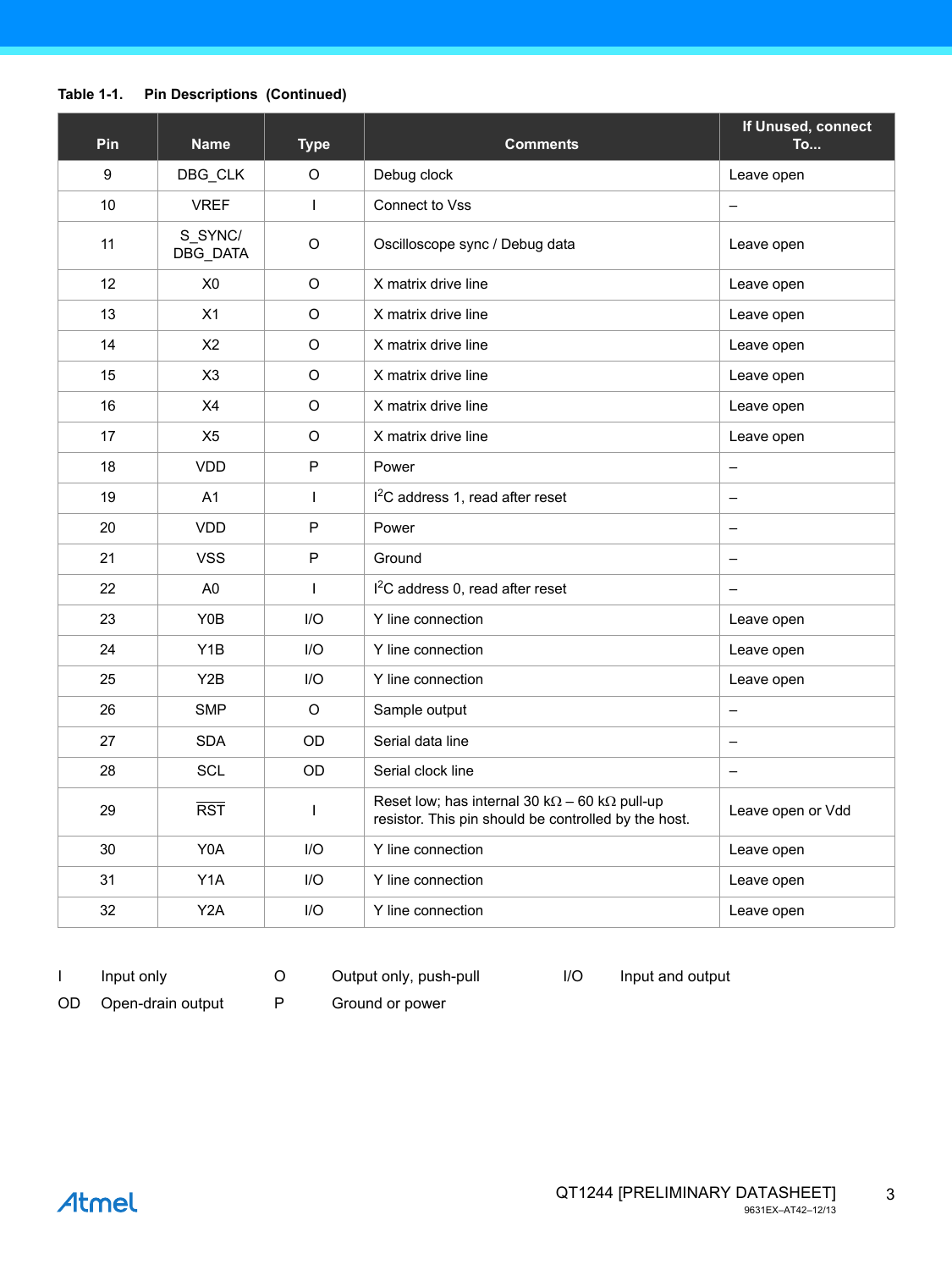### **1.3 Schematic**

<span id="page-3-0"></span>



For component values in [Figure 1-1](#page-3-0) check the following sections:

- [Section 3.3 on page 6](#page-5-0): Cs capacitors (Cs0 Cs2)
- [Section 3.5 on page 8](#page-7-0): Sample resistors (Rs0 Rs2)
- [Section 3.7 on page 8](#page-7-1): Matrix resistors (Rx0 Rx7, Ry0 Ry2)
- [Section 3.10 on page 11:](#page-10-0) Voltage levels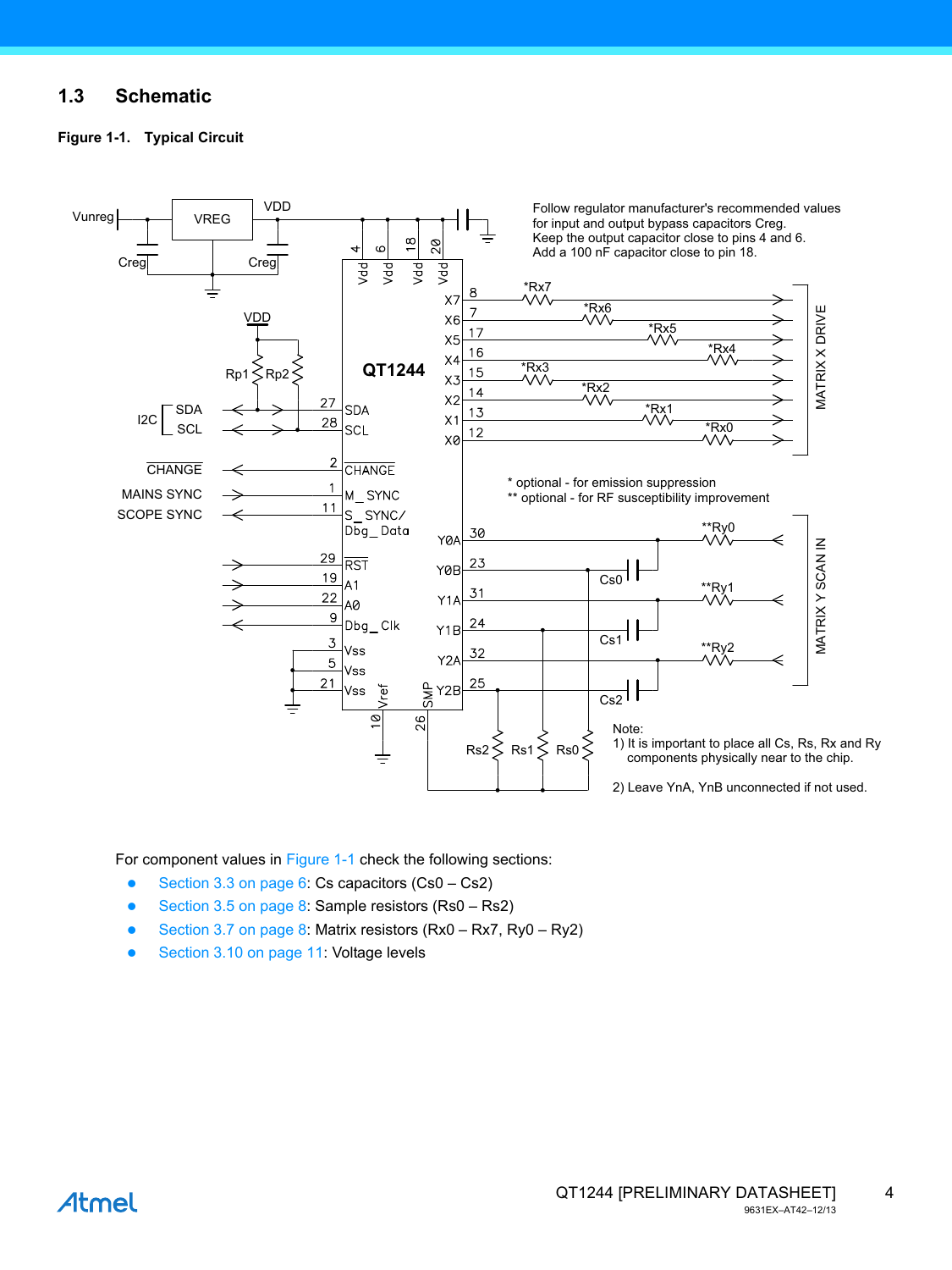### **2. Overview**

The AT42QT1244 (QT1244) device is a digital burst mode charge-transfer (QT™) sensor, designed specifically for matrix layout touch controls. It includes all signal processing functions necessary to provide stable sensing under a wide variety of changing conditions. Only a few external parts are required for operation. The entire circuit can be built within a few square centimeters of single-sided PCB area. CEM-1 and FR1 punched, single-sided materials can be used for the lowest possible cost. The rear of the PCB can be mounted flush on the back of a glass or plastic panel using a conventional adhesive, such as 3M VHB two-sided adhesive acrylic film.

The QT1244 employs transverse charge-transfer (QT) sensing, a technology that senses changes in electrical charge forced across two electrode elements by a pulse edge (see [Figure 3.\)](#page-5-1).



#### **Figure 2-1. Field Flow Between X and Y Elements**

The QT1244 allows a wide range of key sizes and shapes to be mixed together in a single touch panel (see [Section](#page-9-0) [3.8 on page 10](#page-9-0)).

The device uses an I<sup>2</sup>C interface to allow key data to be extracted and to permit individual key parameter setup. This interface uses a memory mapped structure, designed to minimize the amount of data traffic while maximizing the amount of information conveyed.

In addition to normal operating and setup functions the device can also report back actual signal strengths.

QmBtn software for the PC can be used to program the operation of the device as well as read back key status and signal levels in real time.

The device also includes a Debug output interface, which can be used to monitor many operating variables during product development.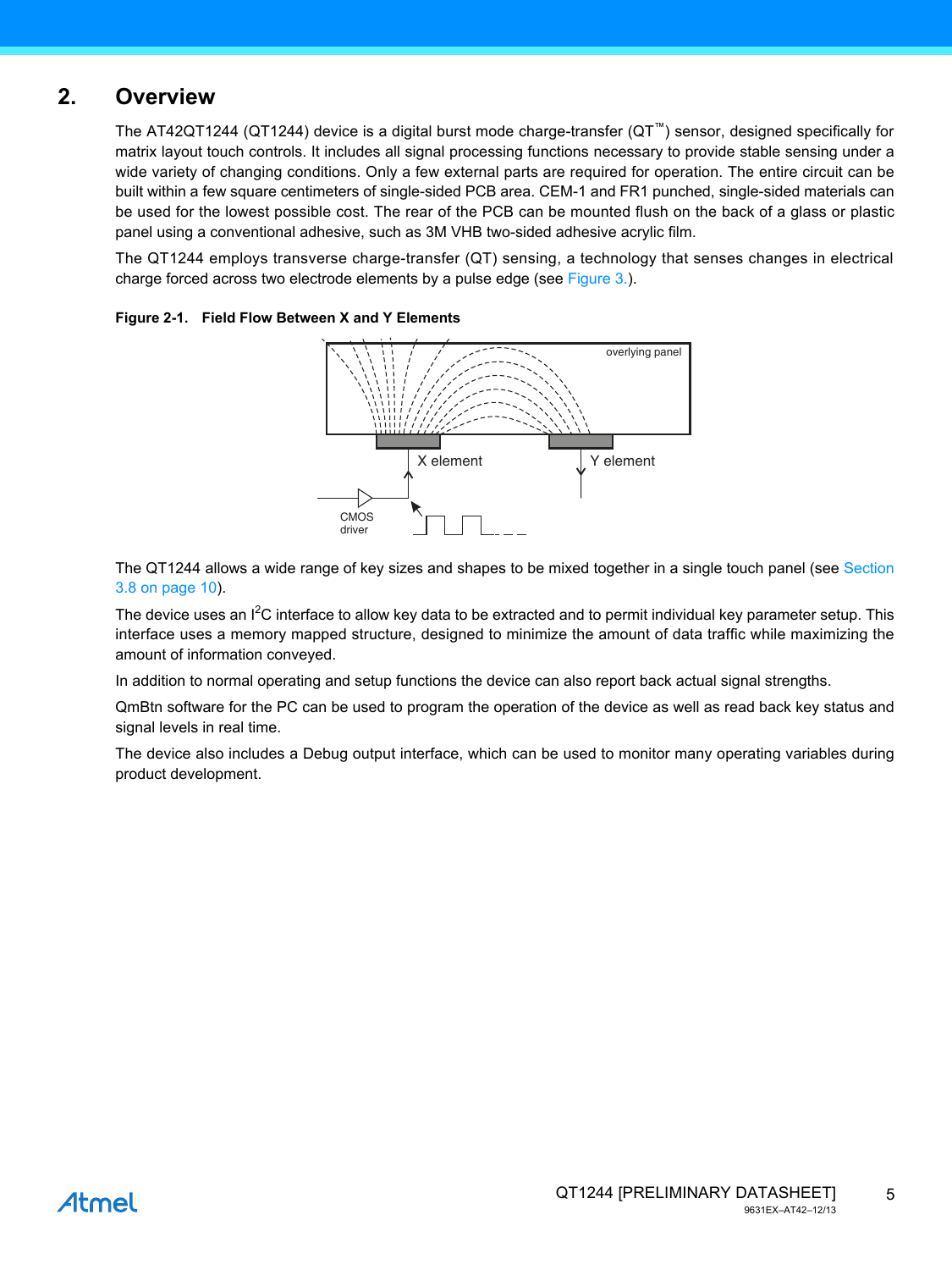### <span id="page-5-1"></span>**3. Hardware and Functional**

### **3.1 Matrix Scan Sequence**

The circuit operates by scanning each key sequentially. The keys are numbered from 0 – 23. Key scanning begins with location  $X = 0$ ,  $Y = 0$  (key 0). All keys on Y0 are scanned first, then Y1 and finishing with all keys on Y2.

For example, the sequence is:

X0Y0, X1Y0 to X7Y0

X0Y1, X1Y1 to X7Y1

X0Y2, X1Y2 to X7Y2

[Table 3-1](#page-5-2) shows the key numbering.

#### <span id="page-5-2"></span>**Table 3-1. Key Numbers**

|                | <b>X7</b> | X <sub>6</sub>  | X5        | <b>X4</b> | X <sub>3</sub>  | X <sub>2</sub> | X <sub>1</sub> | X <sub>0</sub> |                |
|----------------|-----------|-----------------|-----------|-----------|-----------------|----------------|----------------|----------------|----------------|
| Y <sub>0</sub> |           | 6               | ∽<br>ັ    |           | $\sqrt{2}$<br>u |                |                |                |                |
| <b>Y1</b>      | 15        | 14              | 10<br>ں ا | 12        |                 | 10             | £<br>u<br>◡    | o              | Key<br>numbers |
| <b>Y2</b>      | 23        | nn<br><u>__</u> | n,<br>▴   | 20        | 19              | 1 O<br>10      | . –<br>. .     | 16             |                |

Each key is sampled in a burst of acquisition pulses whose length is determined by the setups parameter BL [\(Section 7. on page 45](#page-44-0)). This can be set on a per-key basis. A burst is completed entirely before the next key is sampled. At the end of each burst the resulting signal is converted to digital form and processed. The burst length directly impacts key gain. Each key can have a unique burst length in order to allow tailoring of key sensitivity on a key-by-key basis.

### **3.2 Burst Paring**

Keys that are disabled by setting NDIL to zero ([Section 6.2.1 on page 30\)](#page-29-0) are eliminated from the scan sequence to save scan time and thus power. As a consequence, the fewer keys that are used the faster the device can respond. All calibration times are reduced when keys are disabled.

### <span id="page-5-0"></span>**3.3 Cs Sample Capacitor Operation**

Cs capacitors absorb charge from the key electrodes on the rising edge of each X pulse. On each falling edge of X, the Y matrix line is clamped to ground to allow the electrode and wiring charges to neutralize in preparation for the next pulse. With each X pulse charge accumulates on Cs causing a staircase increase in its differential voltage.

After the burst completes, the device clamps the Y line to ground causing the opposite terminal to go negative. The charge on Cs is then measured using an external resistor to ramp the negative terminal upwards until a zero crossing is achieved. The time required to zero cross becomes the measurement result.

The Cs capacitors should be connected as shown in [Figure 1-1 on page 4](#page-3-0). They should be NP0 (preferred), X7R ceramics or PPS film. NPO offers the best stability. The value of these capacitors is not critical but 4.7 nF is recommended for most cases. If the transverse capacitive coupling from X to Y is large enough the voltage on a Cs capacitor can saturate, destroying gain. In such cases the burst length should be reduced and/or the Cs value increased. See [Section 3.4](#page-6-0).

If a Y line is not used its corresponding Cs capacitor may be omitted and the pins left floating.

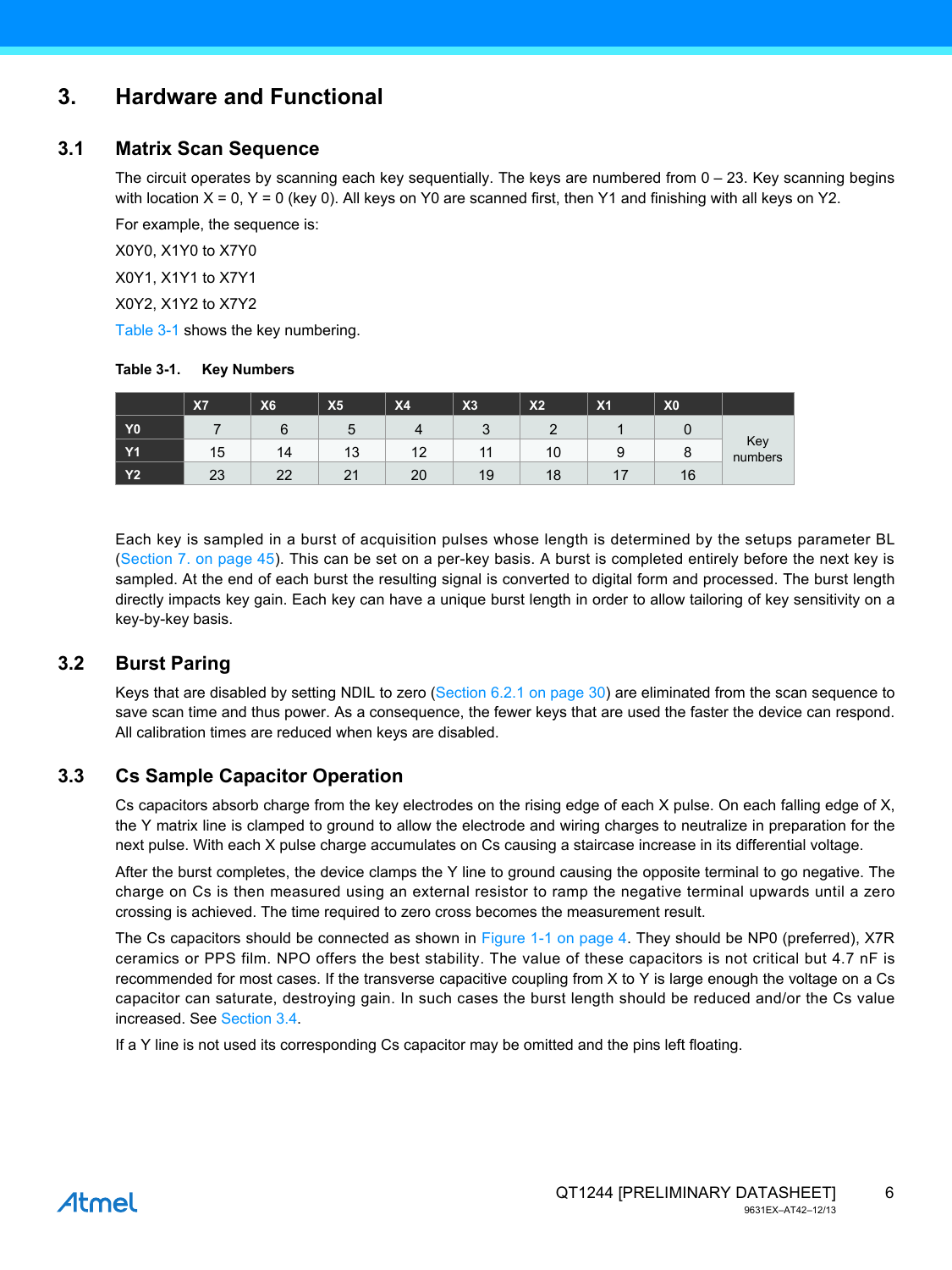### <span id="page-6-0"></span>**3.4 Sample Capacitor; Saturation Effects**

Cs voltage saturation at a pin YnB is shown in [Figure 3-1](#page-6-1). Saturation begins to occur when the voltage at a YnB pin becomes more negative than –0.25 V at the end of the burst. This nonlinearity is caused by excessive voltage accumulation on Cs inducing conduction in the pin protection diodes. This badly saturated signal destroys key gain and introduces a strong thermal coefficient which can cause phantom detection.

#### <span id="page-6-1"></span>**Figure 3-1. VCs – Nonlinear During Burst (Burst too long, or Cs too small, or X-Y transcapacitance too large)**



The cause of this is either from the burst length being too long, the Cs value being too small, or the X-Y transfer coupling being too large. Solutions include loosening up the key structure interleaving, greater separation of the X and Y lines on the PCB, increasing Cs, and decreasing the burst length.

Increasing Cs makes the part slower, decreasing burst length makes it less sensitive. A better PCB layout and a looser key structure (up to a point) have no negative effects.

Cs voltages should be observed on an oscilloscope with the matrix layer bonded to the panel material. If the Rs side of any Cs ramps is more negative than –0.25 V during any burst (not counting overshoot spikes which are probe artifacts), there is a potential saturation problem.

[Figure 3-2](#page-6-2) shows a defective waveform similar to that of [Figure 3-1,](#page-6-1) but in this case the distortion is caused by excessive stray capacitance coupling from the Y line to AC ground (for example, from running too near and too far alongside a ground trace, ground plane, or other traces). The excess coupling causes the charge-transfer effect to dissipate a significant portion of the received charge from a key into the stray capacitance.



#### <span id="page-6-2"></span>**Figure 3-2. VCs – Poor Gain, Nonlinear During Burst (Excess capacitance from Y line to Gnd)**

This phenomenon is more subtle. It can be best detected by increasing BL to a high count and watching what the waveform does as it descends towards and below –0.25 V. The waveform appears deceptively straight, but it slowly starts to flatten even before the –0.25 V level is reached.

A correct waveform is shown in [Figure 3-3](#page-7-2). Note that the bottom edge of the bottom trace is substantially straight (ignoring the downward spikes).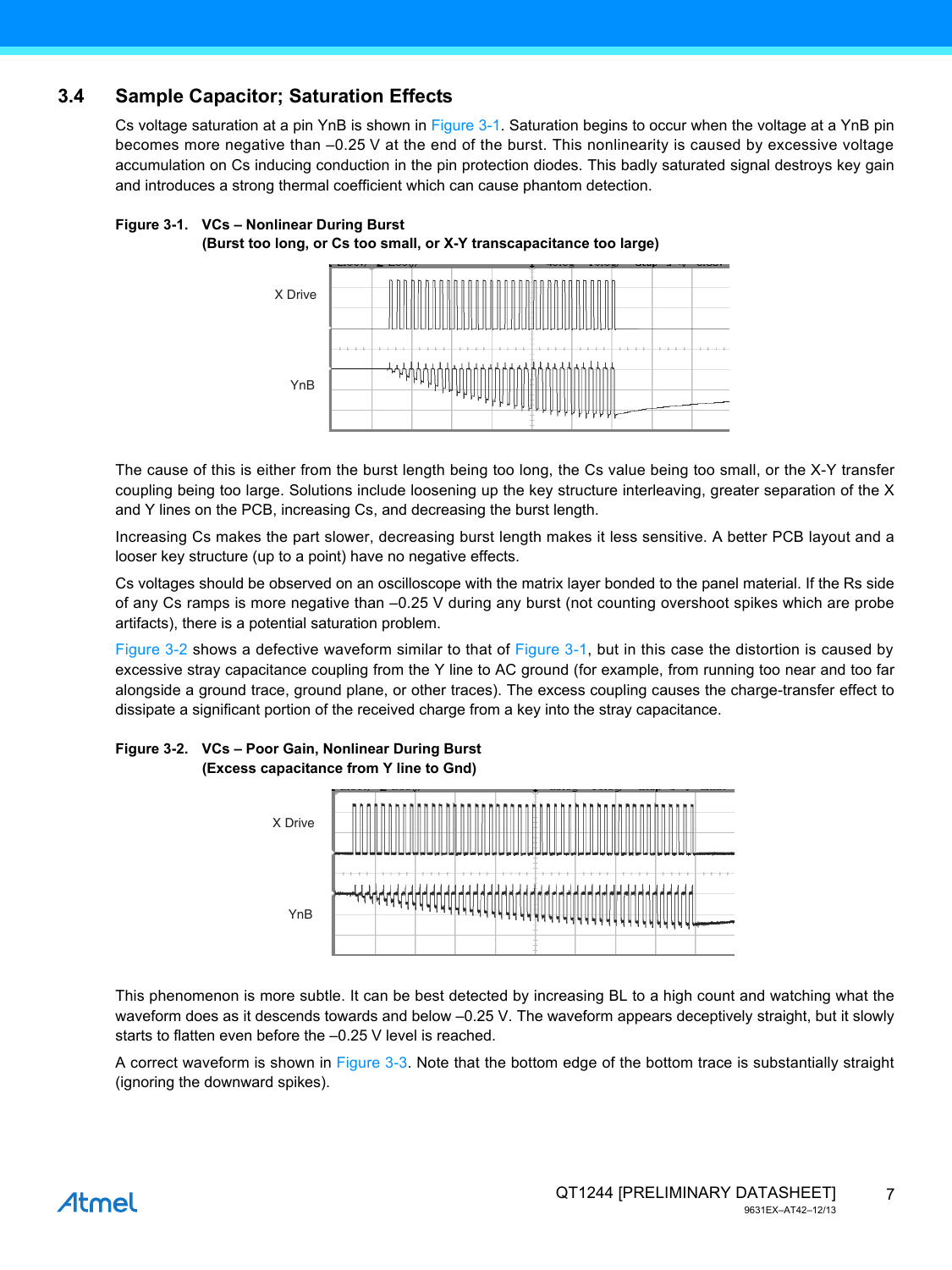<span id="page-7-2"></span>

Unlike other QT circuits, the Cs capacitor values on QT1244 have no effect on conversion gain. However, they do affect conversion time.

Unused Y lines should be left open.

#### <span id="page-7-0"></span>**3.5 Sample Resistors**

The sample resistors (Rs0 – Rs2) are used to perform single-slope ADC conversion of the acquired charge on each Cs capacitor. These resistors directly control acquisition gain. Larger values of Rs proportionately increase signal gain. For most applications Rs should be 1 M $\Omega$ . Unused Y lines do not require an Rs resistor.

### **3.6 Signal Levels**

Using Atmel QmBtn software it is easy to observe the absolute level of signal received by the sensor on each key. The signal values should normally be in the range of 200 – 750 counts with properly designed key shapes (see the *Touch Sensors Design Guide*, available on the Atmel website) and values of Rs. However, long adjacent runs of X and Y lines can also artificially boost the signal values, and induce signal saturation: this is to be avoided. The X-to-Y coupling should come mostly from intra-key electrode coupling, not from stray X-to-Y trace coupling.

QmBtn software is available free of charge on the Atmel web site.

The signal swing from the smallest finger touch should preferably exceed 8 counts, with 12 being a reasonable target. The signal threshold setting (NTHR) should be set to a value guaranteed to be less than the signal swing caused by the smallest touch.

Increasing the burst length (BL) parameter increases the signal strengths as does increasing the sampling resistor (Rs) values.

#### <span id="page-7-1"></span>**3.7 Matrix Series Resistors**

The X and Y matrix scan lines can use series resistors (Rx0 – Rx7 and Ry0 – Ry2 respectively) for improved EMC performance [\(Figure 1-1 on page 4](#page-3-0)).

X drive lines require Rx in most cases to reduce edge rates and thus reduce RF emissions. Values range from 1 k $\Omega$  – 100 k $\Omega$ , typically 1 k $\Omega$ .

Y lines need Ry to reduce EMC susceptibility problems and in some extreme cases, ESD. Values range from 1 k $\Omega$  – 100 k $\Omega$ , typically 1 k $\Omega$ . Y resistors act to reduce noise susceptibility problems by forming a natural low-pass filter with the Cs capacitors.

It is essential that the Rx and Ry resistors and Cs capacitors be placed very close to the chip. Placing these parts more than a few millimeters away opens the circuit up to high frequency interference problems (above 20 MHz) as the trace lengths between the components and the chip start to act as RF antennae.

The upper limits of Rx and Ry are reached when the signal level and hence key sensitivity are clearly reduced. The limits of Rx and Ry depend on key geometry and stray capacitance, and thus an oscilloscope is required to determine optimum values of both.

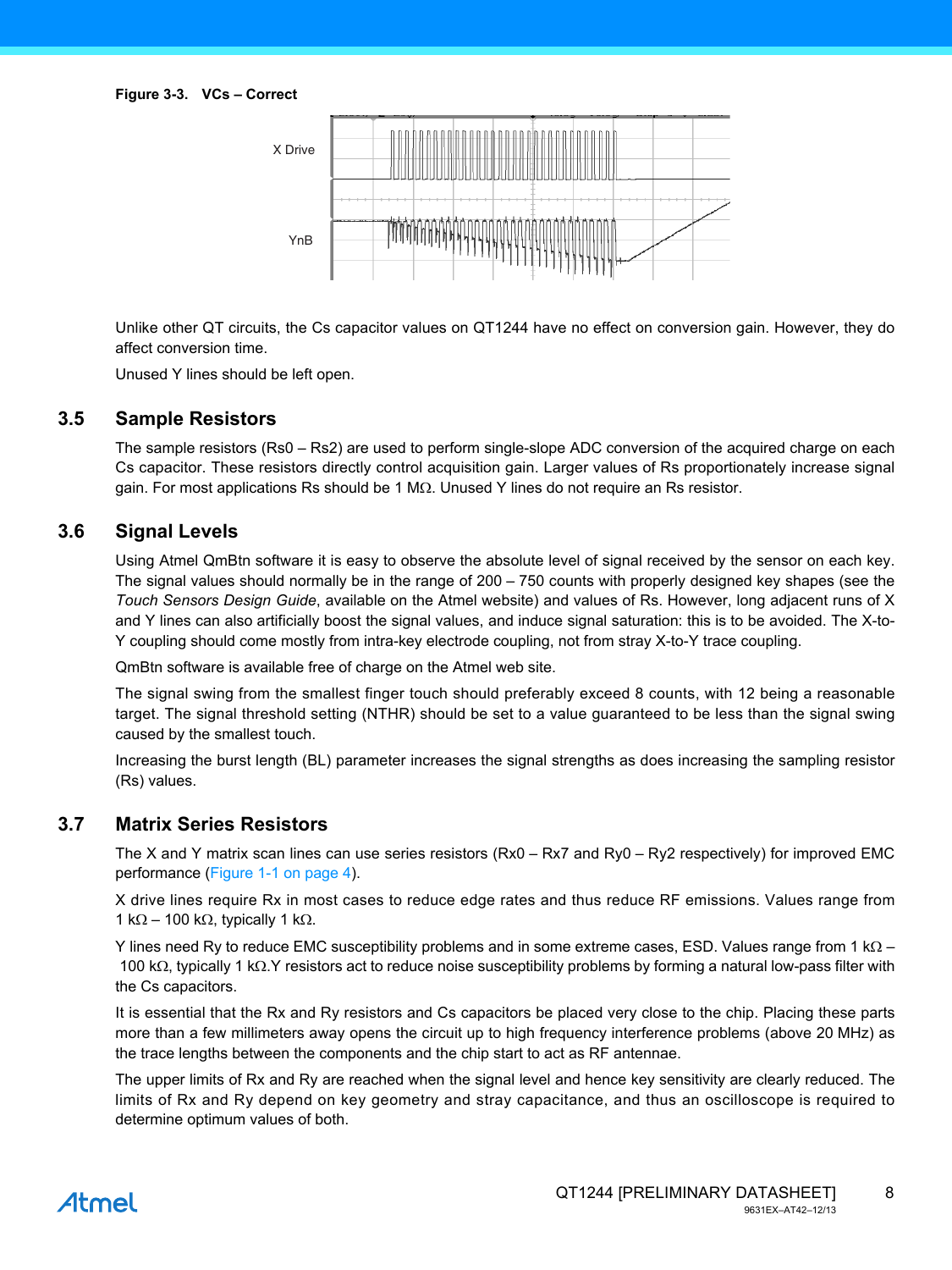**Dwell time** is the duration in which charge coupled from X to Y is captured. Increasing the dwell time recovers some of the signal levels lost to higher values of Rx and Ry, as shown in [Figure 3-4.](#page-8-0) Too short a dwell time causes charge to be lost if there is too much rising edge roll-off. Lengthening the dwell time causes this lost charge to be recaptured, thereby restoring key sensitivity. Dwell time is adjustable (see [Section 6.10.1 on page 39](#page-38-0)) to one of 8 values.



<span id="page-8-0"></span>**Figure 3-4. Drive Pulse Roll-off and Dwell Time** 

Dwell time problems can also be solved by either reducing the stray capacitance on the X line(s) (by a layout change, for example by reducing X line exposure to nearby ground planes or traces), or, the Rx resistor needs to be reduced in value (or a combination of both approaches).

One way to determine X settling time is to monitor the fields using a patch of metal foil or a small coin over the key [\(Figure 3-5\)](#page-8-1). Only one key along a particular X line needs to be observed, as each of the keys along that X line will be identical. The chosen dwell time should exceed the observed 95% settling of the X-pulse by 25% or more.

<span id="page-8-1"></span>**Figure 3-5. Probing X-Drive Waveforms With a Coin** 

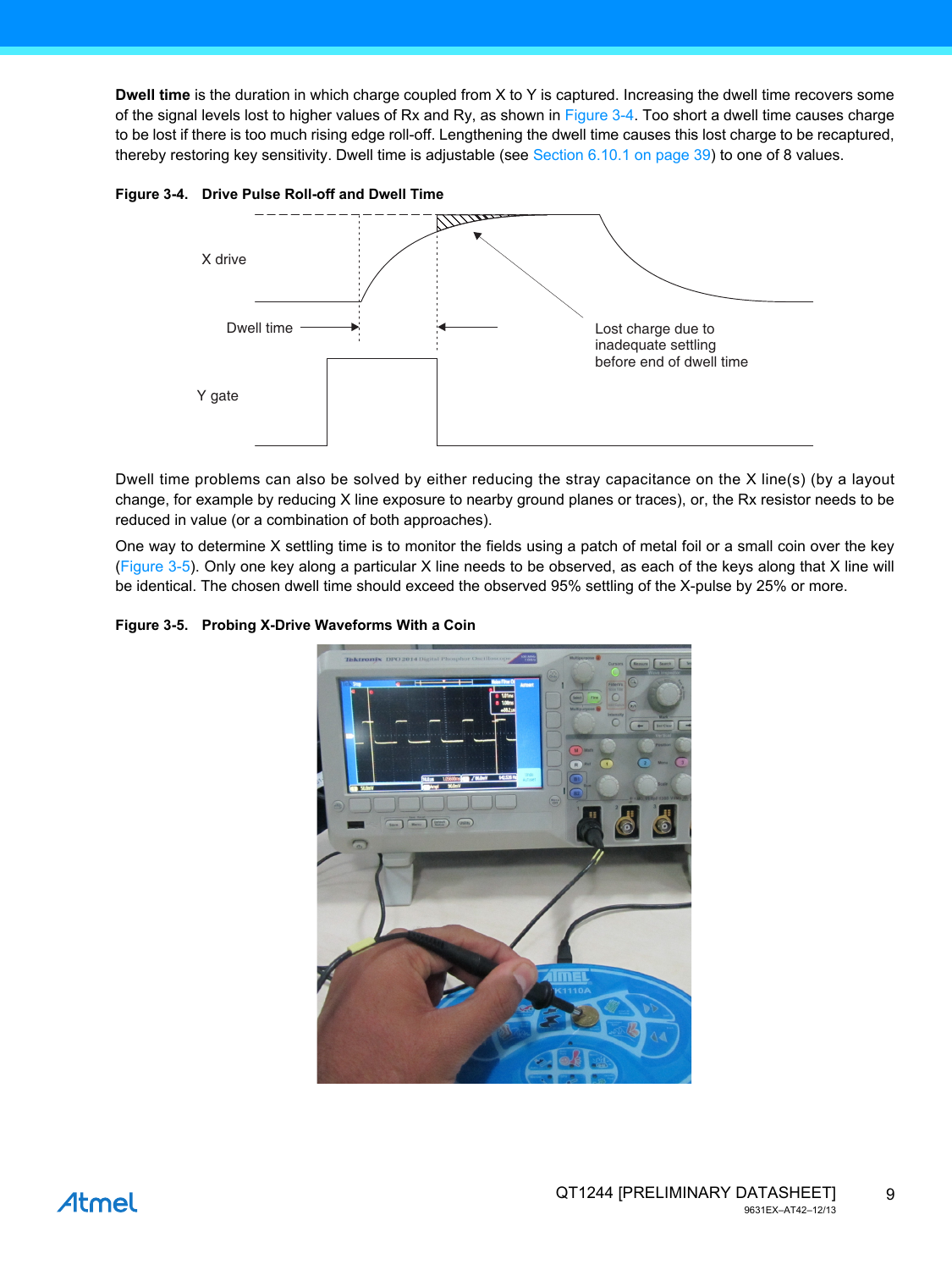### <span id="page-9-0"></span>**3.8 Key Design**

For information about key design refer to the *Touch Sensors Design Guide* on the Atmel website.

### **3.9 PCB Layout, Construction**

#### **3.9.1 Overview**

The chip should be placed near the touch keys on the same PCB so as to reduce X and Y trace lengths, thereby reducing the chances for EMC problems. Long connection traces act as RF antennae. The Y (receive) lines are much more susceptible to noise pickup than the X (drive) lines.

Even more importantly, all signal related discrete parts (resistors and capacitors) should be very close to the body of the chip. Wiring between the chip and the various resistors and capacitors should be as short and direct as possible to suppress noise pickup.

**Note:** Ground planes and traces should NOT be used around the keys and the Y lines from the keys. Ground areas, traces, and other adjacent signal conductors that act as AC ground (such as Vdd and LED drive lines) absorb the received key signals and reduce signal-to-noise ratio (SNR) and thus are counterproductive. Ground planes around keys also make water film effects worse.

Ground planes, if used, should be placed under or around the chip itself and the associated resistors and capacitors in the circuit, under or around the power supply, and back to a connector, but nowhere else.

#### **3.9.2 LED Traces and Other Switching Signals**

Digital switching signals near the Y lines induces transients into the acquired signals, deteriorating the SNR performance of the device. Such signals should be routed away from the Y lines, or the design should be such that these lines are not switched during the course of signal acquisition (bursts).

LED terminals which are multiplexed or switched into a floating state and which are within or physically very near a key structure (even if on another nearby PCB) should be bypassed to either Vss or Vdd with at least a 10 nF capacitor to suppress capacitive coupling effects which can induce false signal shifts. The bypass capacitor does not need to be next to the LED, in fact it can be quite distant. The bypass capacitor is noncritical and can be of any type.

LED terminals which are constantly connected to Vss or Vdd do not need further bypassing.

#### **3.9.3 PCB Cleanliness**

Modern no-clean flux is generally compatible with capacitive sensing circuits.



**CAUTION:** If a PCB is reworked in any way, it is highly likely that the behavior of the no-clean flux changes. This can mean that the flux changes from an inert material to one that can absorb moisture and dramatically affect capacitive measurements due to additional leakage currents. If so, the circuit can become erratic and exhibit poor environmental stability.

If a PCB is reworked in any way, clean it thoroughly to remove all traces of the flux residue around the capacitive sensor components. Dry it thoroughly before any further testing is conducted.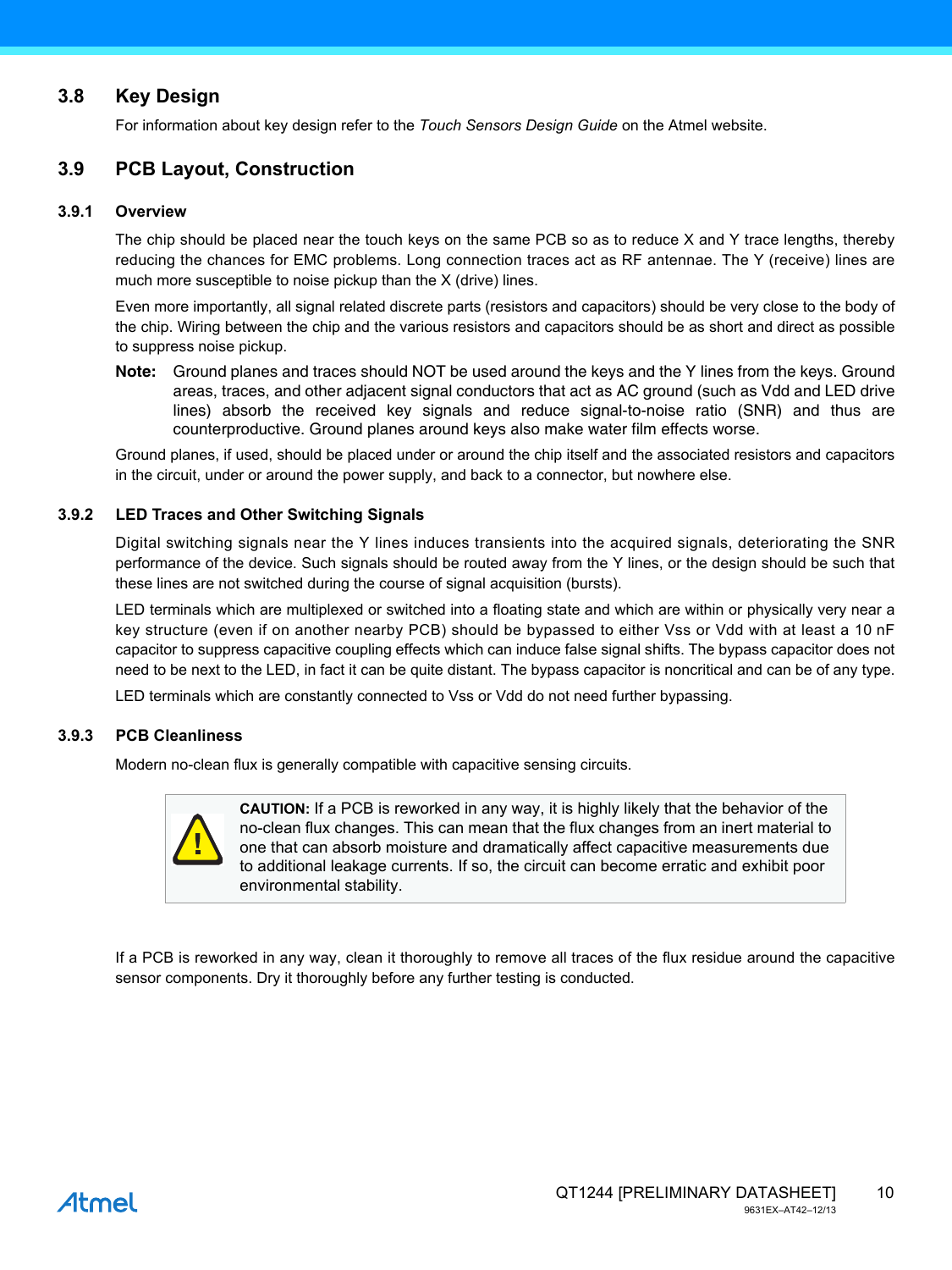### <span id="page-10-0"></span>**3.10 Power Supply Considerations**

For the power supply range see [Section 8.2 on page 47.](#page-46-0) If the power supply fluctuates slowly with temperature, the device tracks and compensates for these changes automatically with only minor changes in sensitivity. If the supply voltage drifts or shifts quickly, the drift compensation mechanism is not able to keep up, causing sensitivity anomalies or false detections.

As this device uses the power supply itself as an analog reference, the power should be very clean and come from a separate regulator. A standard inexpensive Low Dropout (LDO) type regulator should be used that is not also used to power other loads such as relays or other high current devices. Load shifts on the output of the LDO can cause Vdd to fluctuate enough to cause false detection or sensitivity shifts.

**Caution:** A regulator IC shared with other logic can result in erratic operation and is not advised.

A regulator can be shared among two or more devices on one board.

A single ceramic 0.1 µF bypass capacitor, with short traces, should be placed very close to each supply pin of the IC. Failure to do so can result in device oscillation, high current consumption and erratic operation.

### <span id="page-10-1"></span>**3.11 Startup/Calibration Times**

The device employs a rigorous initialization and self-check sequence for EN 60730 compliance. The last step in this sequence enables the serial communication interface, but only if the self-checks pass. The communication interface is not enabled if a safety critical fault is detected during the startup sequence. A maximum of 95 ms is required from reset before the device is ready to communicate.

The device determines a reference level for each key by calibrating all the keys immediately after initialization. Each key is calibrated independently and in parallel with all other enabled keys. Calibration takes between 11 and 62 keyscan cycles, each cycle being made up of one sample from each enabled key. The device ends calibration for a key if its reference has converged with the signal DC level. The calibration time is shortest when the keys signals are stable, typically increasing with increasing noise levels to the maximum of 62 keyscan cycles.

An error is reported for each key where calibration continues for the maximum number of keyscan cycles and the key reference does not appear to have converged with the signals DC level. Noise levels can vary from key to key such that some keys may take longer to calibrate than others. However, the device can report during this interval that the key(s) affected are still in calibration via status function bits. [Table 3-2](#page-11-0) shows keyscan cycles times and calibration times per key versus dwell time and burst length for all 24 keys enabled. The values given assume that  $MSYNC = off$ ,  $SLEEP = off$ ,  $FHM = off$  and  $DEBUG = off$ .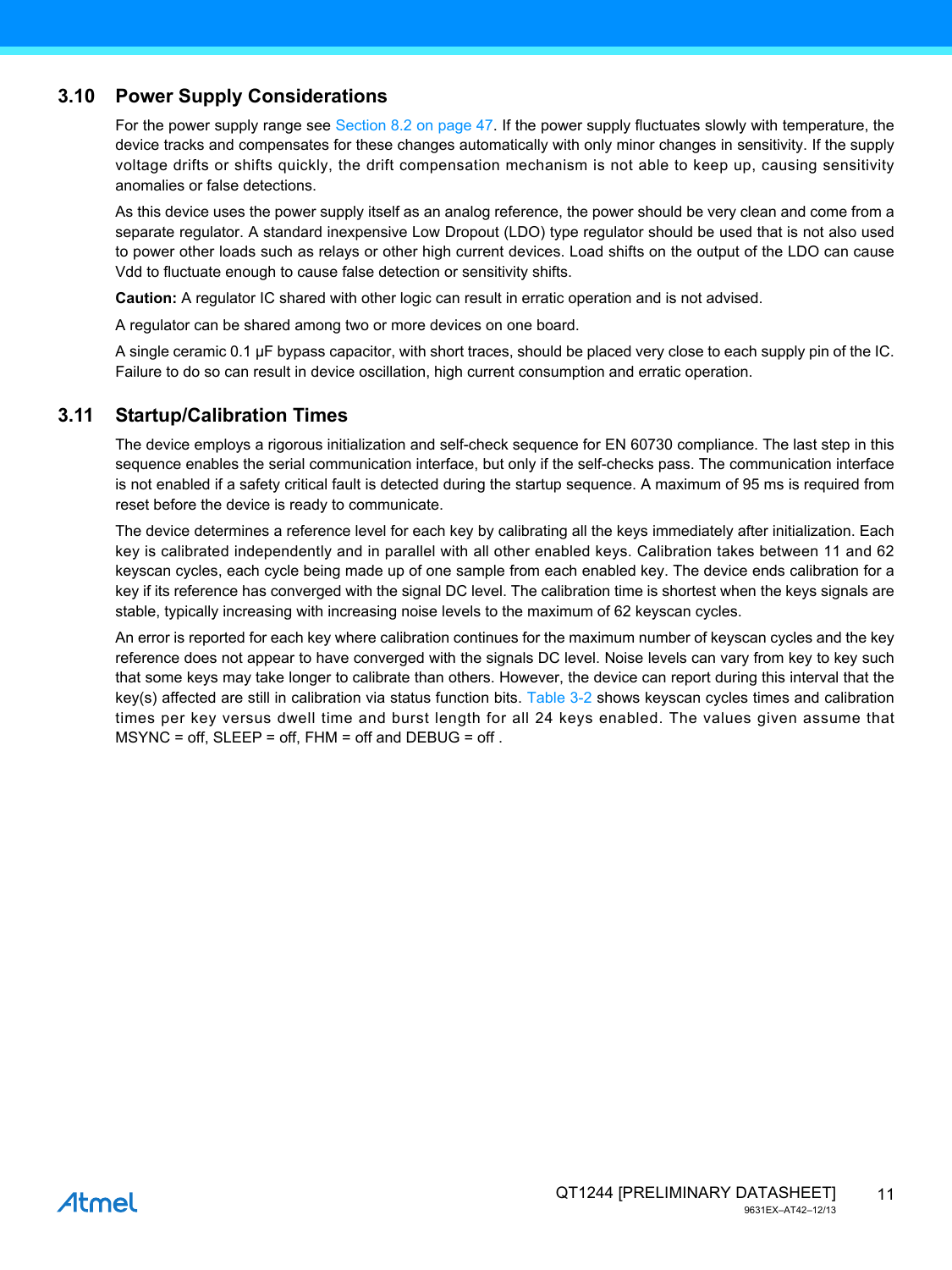| <b>Setups</b>                                                                                      | <b>Keyscan Cycle Time</b> |                           | <b>Calibration Time (min)</b> Calibration Time (max) |
|----------------------------------------------------------------------------------------------------|---------------------------|---------------------------|------------------------------------------------------|
| $BL = 0$ (16 pulses),<br>DWELL = $0(125 \text{ ns})$<br>$FREQ0 = 0$<br>Signal level = $100$ counts | 7 ms                      | 77 ms $(11 \times 7)$     | 434 ms $(62 \times 7)$                               |
| $BL = 3$ (64 pulses),<br>DWELL = $7(4.5 \,\mu s)$<br>$FREQ0 = 63$<br>Signal level = $4000$ counts  | $105 \text{ ms}$          | 1155 ms $(11 \times 105)$ | 6510 ms $(62 \times 105)$                            |

#### <span id="page-11-0"></span>**Table 3-2. Keyscan Cycle and Calibration Times**

Keyscan cycle and thus calibration time varies with different setups as well as keypad design. Increasing capacitive loading at each key increases the signal levels and hence increases the keyscan cycle time. Conversely, disabled keys are subtracted from the burst sequence and thus the keyscan cycle time is shortened. The keyscan cycle time should be measured on an oscilloscope for the specific setups in use.

The initialization time and calibration time must be added together to determine the total time from reset to a keys ability to report detection.

### **3.12 Reset Input**

The RST pin can be used to reset the device to simulate a power-down cycle, in order to then bring the device up into a known state should communications with the device be lost. The pin is active low, and a low pulse lasting at least 10 µs must be applied to this pin to cause a reset.

The reset pin has an internal 30 k $\Omega$  – 60 k $\Omega$  resistor. A 2.2 µF capacitor plus a diode to Vdd can be connected to this pin as a traditional reset circuit, but this is not essential. Where the QT1245 has detected a failure of one of the internal EN60730 checks and has subsequently locked up in an infinite loop, only a power cycle or an external hardware reset can restore normal operation. It is strongly recommended that the host has control over the RST pin.

If an external hardware reset is not used, this pin may be connected to Vdd or left floating.

### **3.13 Frequency Hopping**

The QT1244 supports frequency hopping to avoid a clash between the sampling frequency and noise at specific frequencies elsewhere in products or product-operating environments. It tries to hop away from the noise.

During the acquisition bursts, a sequence of pulses are emitted with a particular spacing, which equates to a particular sampling frequency. If the latter should coincide with significant noise generated elsewhere, touch sensing may be seriously impaired or false detections may occur.

To help combat such noise, the burst frequency can either be preset to one specific frequency (frequency hopping disabled) away from the noisy frequency, or frequency hopping can be enabled and set to switch dynamically between three specific configured frequencies or even set to sweep a configured range of frequencies.

### **3.14 Detection Integrators**

See also [Section 6.2.1 on page 30](#page-29-0).

The device features a detection integration mechanism, which acts to confirm a detection in a robust fashion. A perkey counter is incremented each time the key has exceeded its threshold and is decremented each time the key does not exceed its threshold. When this counter reaches a preset limit the key is finally declared to be touched.

For example, if the limit value is 10, then the device has to exceed its threshold and stay there for a minimum of 10 acquisitions before the key is declared to be touched.

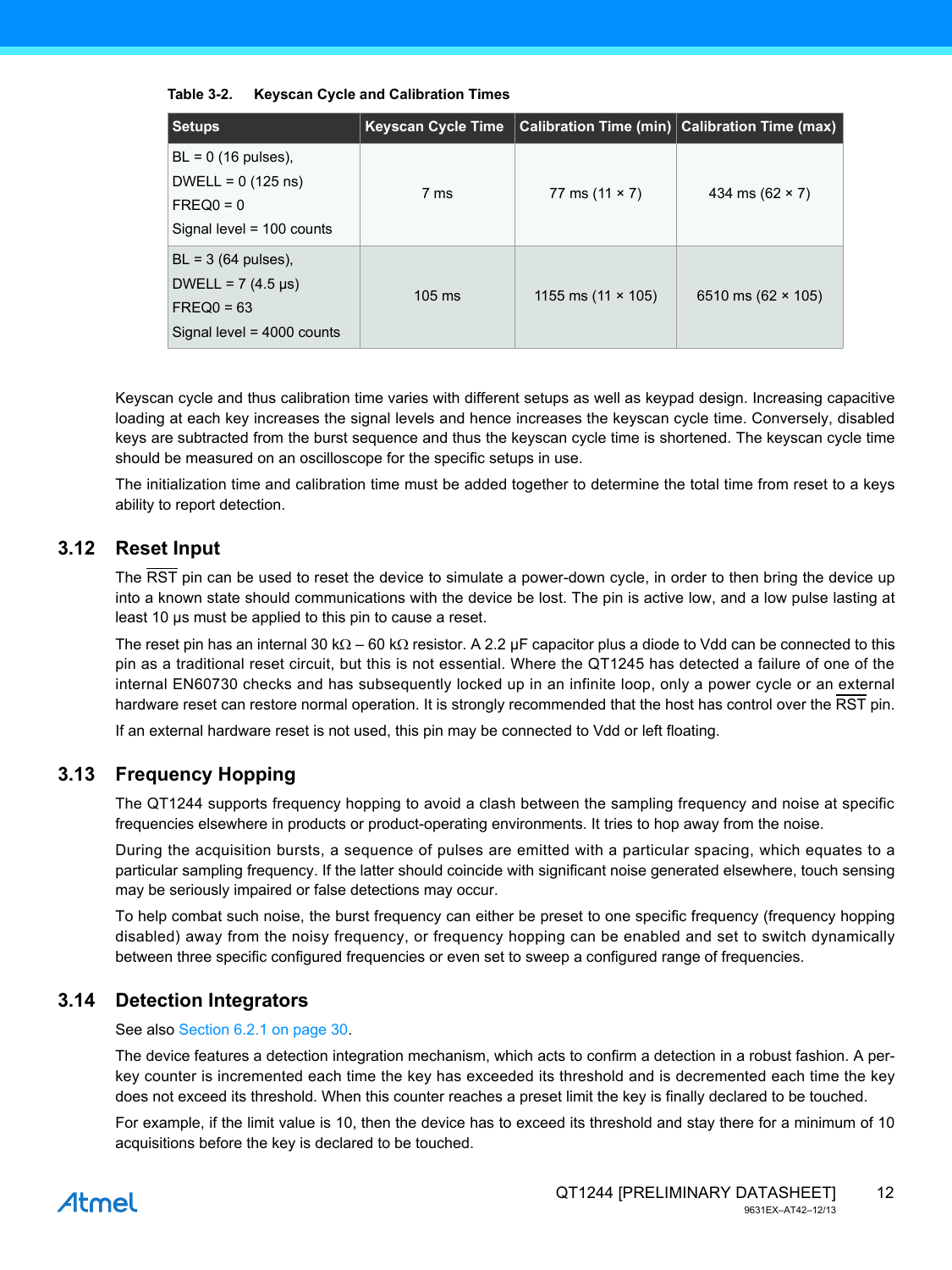The QT1244 uses a two-tier confirmation mechanism having two such counters for each key. These can be thought of as inner loop and outer loop confirmation counters.

The inner counter is referred to as the fast DI. This acts to attempt to confirm a detection via rapid successive acquisition bursts, at the expense of delaying the sampling of the next key. Each key has its own fast DI counter and limit value. These limits can be changed via the setups block on a per-key basis.

The outer counter is referred to as the normal DI. This DI counter increments whenever the fast DI counter has reached its limit value. The normal DI counter also has a limit value which is settable on a per-key basis.

If a normal DI counter reaches its terminal count, the corresponding key is declared to be touched and becomes active. Note that the normal DI can only be incremented once per complete keyscan cycle (that is, more slowly, whereas the fast DI is incremented on the spot without interruption).

The net effect of this mechanism is a multiplication of the inner and outer counters and hence a highly noise-resistant sensing method. If the inner limit is set to 5, and the outer to 3, the net effect is a minimum of  $5 \times 3 = 15$  threshold crossings to declare a key as active.

### **3.15 Sleep**

If the sleep feature is enabled (see [Section 7. on page 45](#page-44-0)), the device sleeps whenever possible to conserve power. Periodically, it wakes automatically, scans the matrix, and returns to sleep unless there is activity which demands further attention. The device returns to sleep automatically once all activity has ceased. The time for which it sleeps before automatically awakening can be configured.

A new communication with the device while it is asleep causes it to wake up, service the communication and scan the matrix. At least one full matrix scan is always performed after waking up and before returning to sleep.

At the end of each matrix scan, the part returns to sleep unless recent activity demands further attention. If there has been recent activity, the part performs another complete matrix scan and then attempts to sleep once again. This process is repeated indefinitely until the activity stops and the part returns to sleep.

Key touch activity prevents the part from sleeping. The part will not sleep while any key is calibrating or if any touch events were detected at any key in the most recent scan of the key matrix, or while a serial communication is in progress.

If the sleep feature is disabled in the setups, the device never sleeps. Sleep should be disabled if the device is being used in an FMEA or EN 60730 compliant design because all operations are stopped within the device while the part is asleep and the host is not able to distinguish between faulty operation and EN 60730 counters appearing to run slow because the part is intermittently sleeping. It should also be noted that the drift compensation interval will effectively be stretched each time the device sleeps because the device is fully halted during sleep and cannot perform drift compensation. If sleep is enabled, a shorter drift compensation interval may be required.

### <span id="page-12-0"></span>**3.16 FMEA Tests**

Failure Modes and Effects Analysis (FMEA) is a tool used to determine critical failure problems in control systems. FMEA analysis is being applied increasingly to a wide variety of applications including domestic appliances. To survive FMEA testing the control board must survive any single problem in a way that the overall product can either continue to operate in a safe way, or shut down.

The most common FMEA requirements regard opens and shorts analysis of adjacent pins on components and connectors. However, other criteria must usually be taken into account, for example complete device failure.

The device incorporates special self-test features which allow products to pass such FMEA tests easily, and enable key failure to be detected. These tests are performed in an extra burst slot after the last enabled key.

The FMEA testing is done on all enabled keys in the matrix, and results are reported via the serial interface. Disabled keys are not tested.

All FMEA tests are repeated every few seconds or faster during normal run operation, if the sleep feature is disabled. Sometimes FMEA errors can occur intermittently (for example, due to momentary power fluctuations). It is advisable to confirm a true FMEA fault condition by making sure the error flags persist for several seconds.

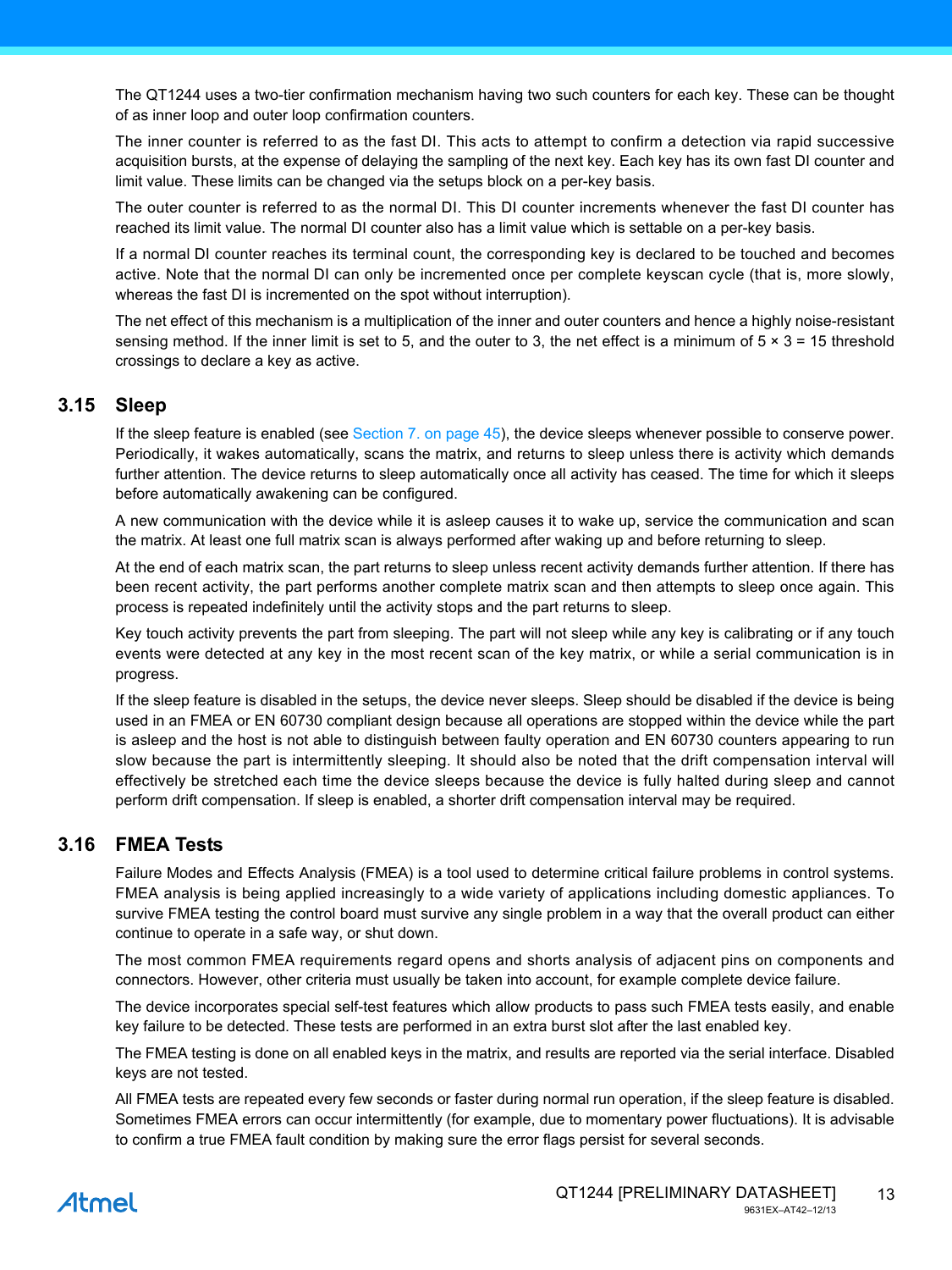Also, since the device only communicates in slave mode, the host can determine immediately if the device has suffered a catastrophic failure.

The FMEA tests performed allow detection of fault conditions including the following:

- X drive line shorts to Vdd and Vss
- X drive line shorts to other pins
- X drive signal deviation
- Y line shorts to Vdd and Vss
- Y line shorts to other pins
- X to Y line shorts
- Cs capacitor shorts and open circuits
- Vref
- Key gain (see [Section 6.9.2 on page 39](#page-38-1) (Key Gain Test Threshold, KGTT))

Other tests incorporated into the device include:

- A test for signal levels against a preset minimum value (LSL setup, see [Section 7. on page 45](#page-44-0)). If any signal level falls below this level, an error flag is generated.
- CRC communications checks on all data read from the device.

Some very small key designs have very low X-Y coupling. In these cases, the amount of signal is very small, and the key gain is low. As a result, small keys can fail the LSL test see ([Section 6.9.1 on page 38\)](#page-37-0) or the FMEA key gain test. In such cases, the burst length of the key should be increased so that the key gain increases. Failing that, a small ceramic capacitor, for example 3 pF, can be added between the X and Y lines serving the key to artificially boost signal strength. This capacitor must be located at the key's site to ensure the FMEA tests are not compromised.

### **3.17 IEC/EN 60730 Compliance**

The device also incorporates special test features which, together with the FMEA tests, allow products to achieve IEC/EN60730 compliance with ease.

IEC/EN60730 compliance demands dynamic verification of all safety related components and sub-components within a product. The QT1244 is able to verify some sub-components internally, but others require verification by a separate, independent processing unit with another timing source. To this end the QT1244 exposes a number of internal operating parameters through its serial communications interface and requires the cooperation of a host to check and verify these parameters regularly. It is also necessary for the host to verify the communications themselves by checking and validating the communications CRC, which the QT1244computes during each read transfer sequence (see [Section 5.5 on page 24](#page-23-0)).

If a CRC check should fail, the host should not rely on the data but retry the transmission. Occasional CRC failures might be anticipated as a result of noise spikes. Repeated CRC failures might indicate a safety-critical failure. Where the QT1244 is able to verify sub-components internally, but any such verification fails, the device disables serial communication and locks up in an infinite loop. The host can detect this condition as repeated serial communication CRC failures.

During normal operation the host must perform regular reads of the IEC/EN60730 counters (see [Section 5.4 on page](#page-22-0) [23\)](#page-22-0) to verify correct operation of the QT1244. The host must also perform regular reads of the device status (see [Section 5.5 on page 24\)](#page-23-0) and verify there are no errors reported. The FMEA error flag, LSL error flag and setups CRC error flag must all be considered as part of an IEC/EN60730 compliant design.

The host can try to recover from any safety critical failure by resetting the QT1244 using its RST pin. The host should allow a grace period in consideration of the startup and initialization time the QT1244 requires after reset to communicate (see [Section 3.11 on page 11](#page-10-1)).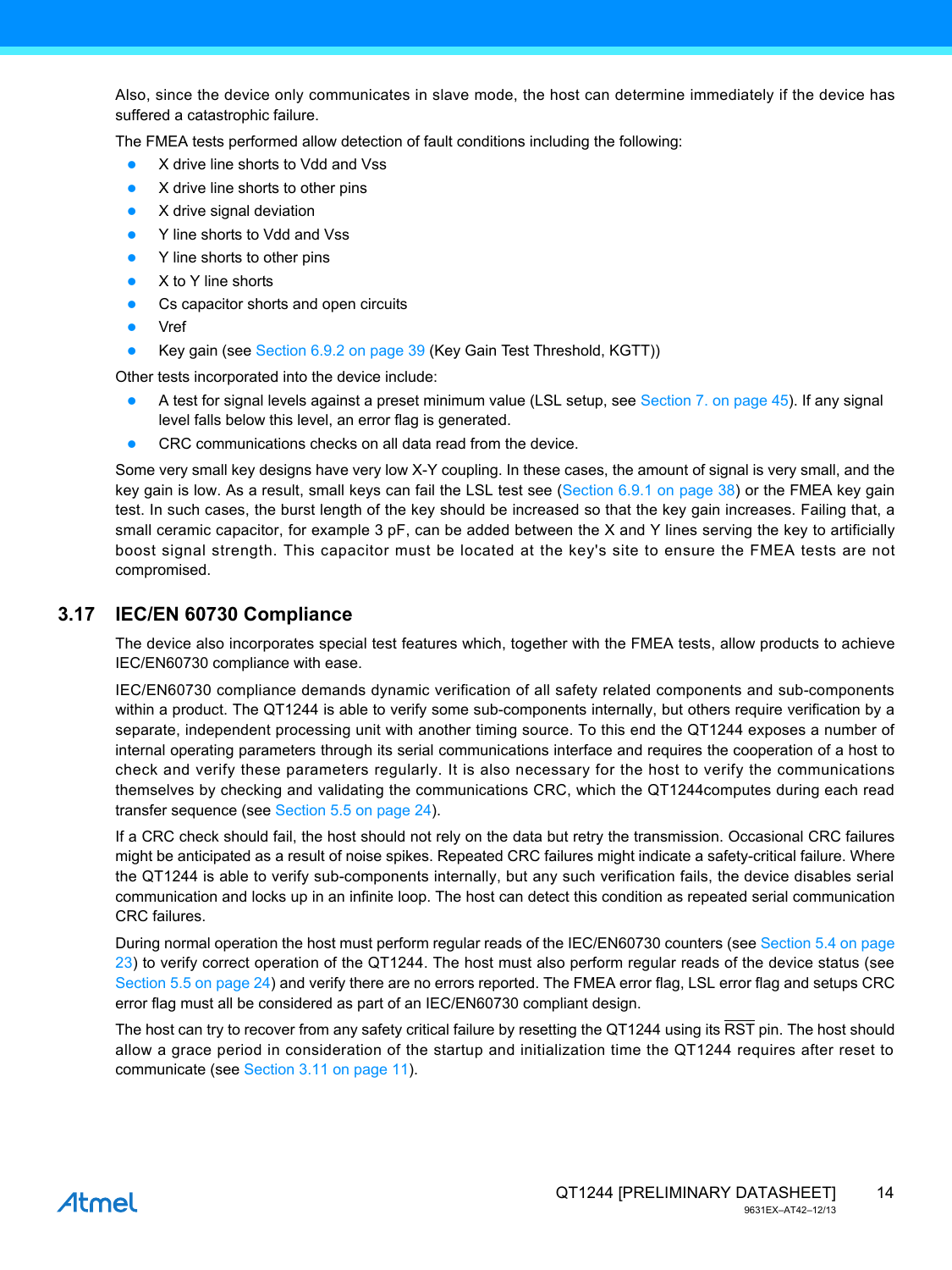The sub-components that the QT1244 is able to verify internally are tested repeatedly during the normal running of the device, with the various tests run in parallel. As each test ends the result is recorded and the test is restarted. The real time that elapses from the start of each test to the start of the next iteration of the same test is called the failure detect time, or hazard time, the maximum time for which an error could be undetected.

Each test is broken down into a number of smaller parts, each of which is processed in turn during each matrix scan. Each test is therefore completed either after a number of matrix scans, as shown in [Table 3-3.](#page-14-0)

| Test                   | <b>Required Matrix Scans</b><br>to complete test |
|------------------------|--------------------------------------------------|
| <b>FMEA</b>            | 24                                               |
| Other                  | 18                                               |
| <b>Variable Memory</b> | 768                                              |
| <b>Firmware CRC</b>    | 342                                              |
| Setups CRC             | 5                                                |

<span id="page-14-0"></span>**Table 3-3. Test run times (expressed in matrix scans)**

[Table 3-4](#page-14-1) shows matrix scan times for Setups that yield the shortest matrix scan time and a much longer scan time resulting from the use of long dwell and low frequency settings.

#### <span id="page-14-1"></span>**Table 3-4. Matrix Scan Times**

| <b>Setups Conditions</b>                                                                                                                                                                   | <b>Matrix Scan Time (ms)</b> |
|--------------------------------------------------------------------------------------------------------------------------------------------------------------------------------------------|------------------------------|
| $BL = 0$ (16 pulses),<br>DWELL = $0(0.13 \text{ µs})$ ,<br>$FREG0 = 1$<br>All keys enabled,<br>$FHM = 0.$<br>$MSYNC = 0$ (off),<br>$SLEEP = 0$ (sleep disabled),<br>$DEBUG = 0$ (off).     | 7.5                          |
| $BL = 3$ (64 pulses),<br>DWELL = $7(4.5 \text{ \mu s})$ ,<br>$FREQ0 = 25.$<br>All keys enabled,<br>$FHM = 0.$<br>$MSYNC = 0$ (off),<br>$SLEEP = 0$ (sleep disabled),<br>$DEBUG = 0$ (off). | 38                           |

Longer matrix scan times are possible than those shown in [Table 3-4](#page-14-1) by using even higher values for FREQ0 (lower burst frequencies), but these are considered extreme settings.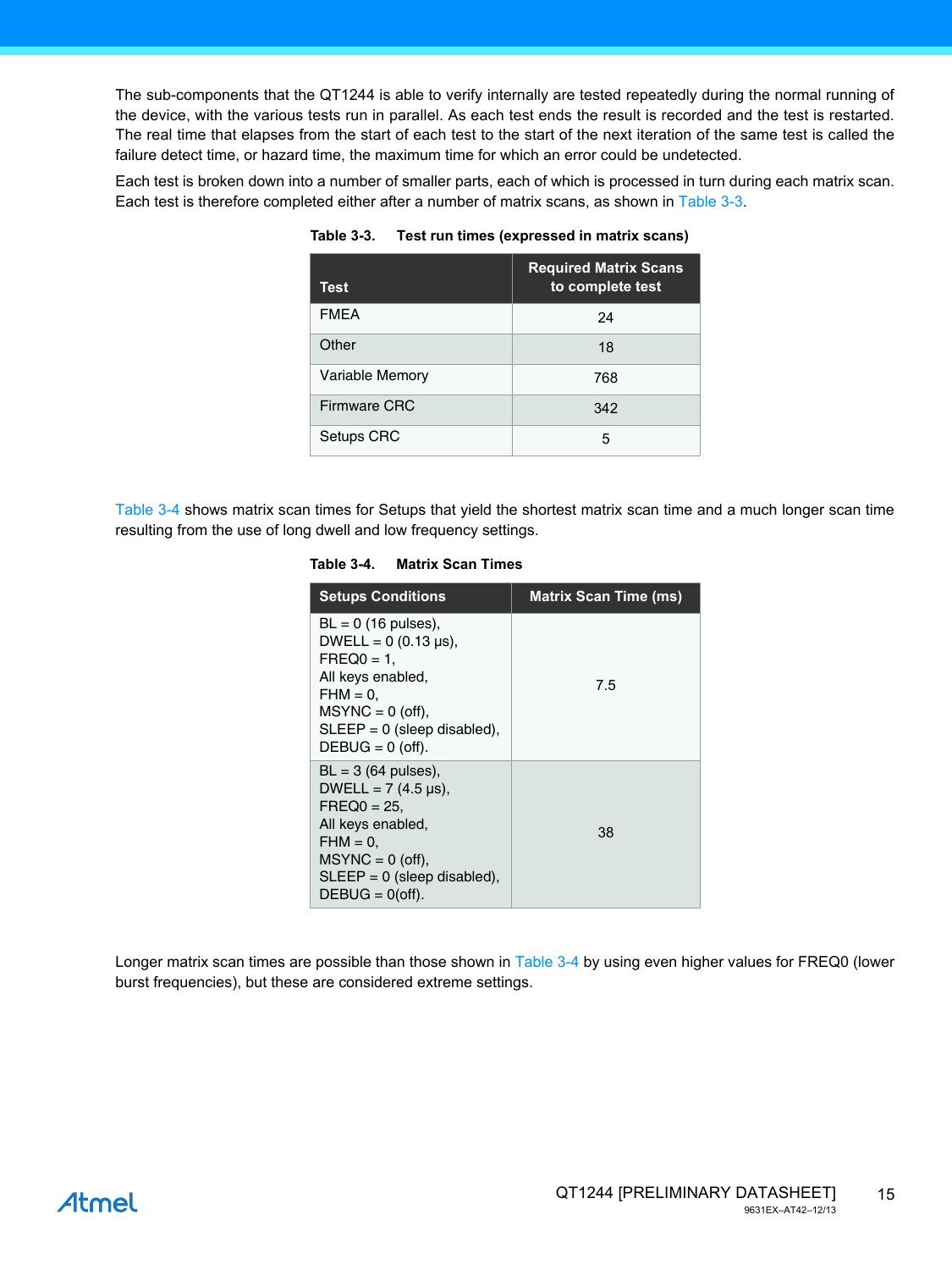[Table 3-5](#page-15-0) shows the failure detect times for the internal tests assuming a matrix scan time of 9 ms, which is valid for typical Setups.

| <b>Test</b>                                                                          | <b>Failure Detect Time (ms)</b> |  |  |  |
|--------------------------------------------------------------------------------------|---------------------------------|--|--|--|
| <b>FMEA</b>                                                                          | 216                             |  |  |  |
| Other                                                                                | 162                             |  |  |  |
| <b>Variable Memory</b>                                                               | 6912                            |  |  |  |
| Firmware CRC                                                                         | 3078                            |  |  |  |
| Setups CRC                                                                           | 45                              |  |  |  |
| Conditions: Matrix scan time = 9 ms. QT1244 does not<br>sleep for duration of tests. |                                 |  |  |  |

#### <span id="page-15-0"></span>**Table 3-5. Failure Detect Time**

Longer failure detect times are possible than those shown in [Table 3-5](#page-15-0) where the matrix scan time is longer. The failure detect times are proportional to the matrix scan time. The failure detect time for other setups can therefore be determined by observing the matrix scan time using an oscilloscope and scaling the times given in [Table 3-5](#page-15-0) accordingly. Alternatively, the failure detect times can be calculated by taking the numbers from [Table 3-5](#page-15-0) and multiplying them by the matrix scan time.

Unnecessarily long settings of dwell and low burst frequencies should be avoided because these will also result in undesirably long failure detect times.

#### **3.17.1 UL approval / VDE compliance**

The QT1244 has been given a compliance test report by VDE and is approved by UL as a component suitable for use in both class B and class C safety critical products. By using this device and following the safety critical information throughout this datasheet, manufacturers can easily add a touch sense interface to their product, and be confident it can also readily pass UL or VDE testing.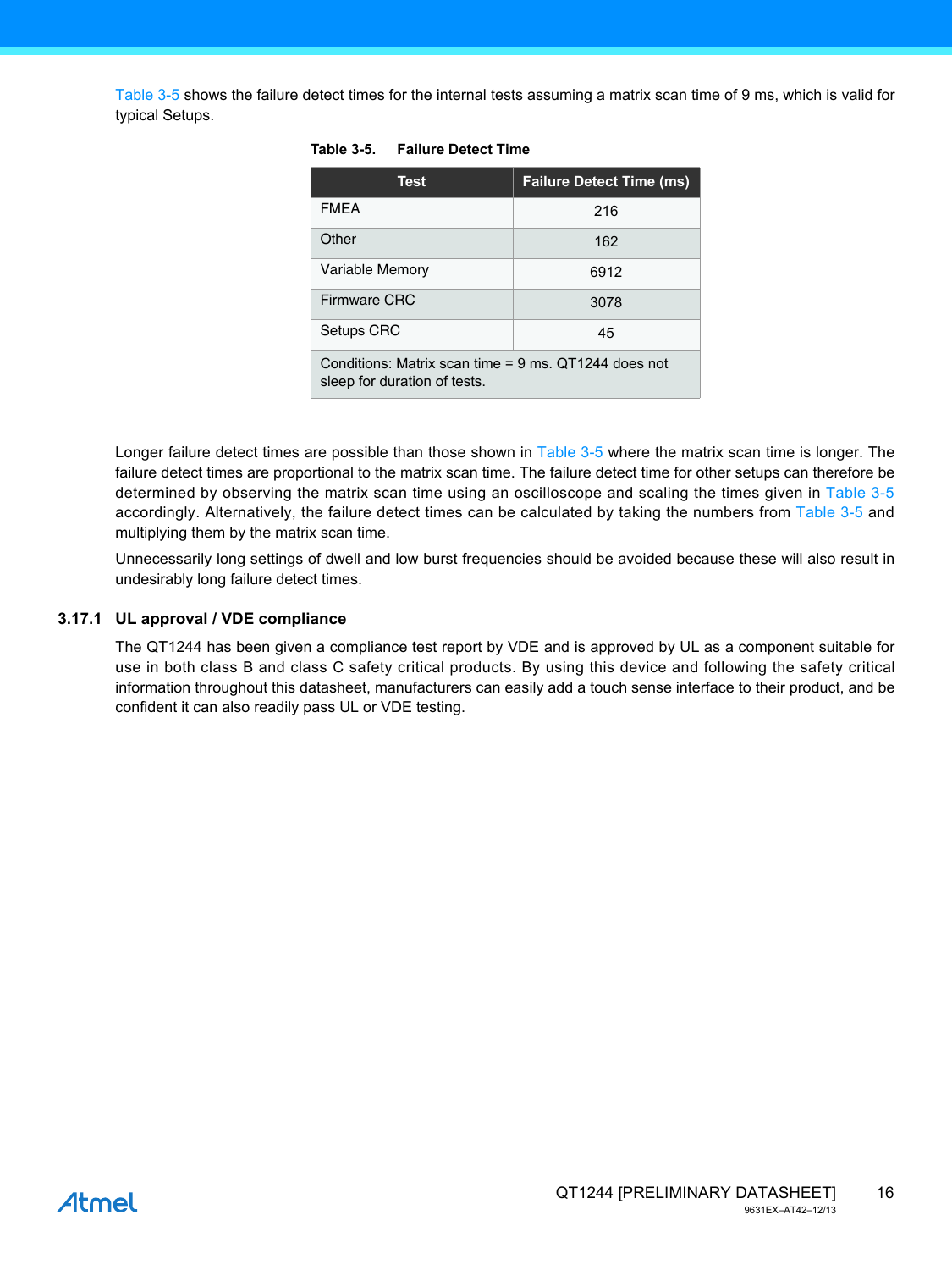### **4. Serial Communications**

### **4.1 Introduction**

The device uses an I<sup>2</sup>C interface for communications with a host, and also includes a Debug output interface, which can be used to monitor many operating variables during product development.

#### **4.2 I<sup>2</sup> C Serial Communication Bus**

The device communicates over an  $I^2C$  bus, only in slave mode.

Pins A0, A1 are used to configure the I<sup>2</sup>C addresses (see [Table 4-1](#page-16-0)) and should be pulled up to Vdd or pulled down to Vss using 10 k $\Omega$  resistors. These pins are read after reset, during initialisation.

| A <sub>1</sub> | A <sub>0</sub> | 1 <sup>2</sup> C Address<br>(decimal) |
|----------------|----------------|---------------------------------------|
| <b>Vss</b>     | <b>Vss</b>     | 57                                    |
| <b>Vss</b>     | Vdd            | 7                                     |
| Vdd            | Vss            | 17                                    |
| Vdd            | Vdd            | 117                                   |

<span id="page-16-0"></span>**Table 4-1. Interface Details**

The QT1244 only responds to the correct address match. I<sup>2</sup>C operating parameters are as follows:

Max Clock Frequency: 400 kHz Address: 7-bit

The QT1244 allows multiple byte transmissions to provide a more efficient communication. This is particularly useful to retrieve several information bytes at once. Every time the host retrieves data from the QT1244, an internal address pointer is incremented. Therefore, the host needs only to write the initial address pointer of interest (the lowest address) and the number of bytes to read, followed by read cycles for as many bytes as required.

The device also calculates a 16-bit CRC on the data read, thus allowing the host to validate the data read. Although the CRC is a requirement for EN 60730 compliance, and is recommended for robust communications, reading the CRC is optional.

### **4.3 Debug Output Interface**

The QT1244 includes a debug interface which may be used for observing many internal operating variables, in real time, even while the part is actively communicating with a host over the  $I^2C$  serial communications bus. The Debug interface provides a useful aid during product development (see [Appendix C. on page 55\)](#page-54-0).

### <span id="page-16-1"></span>**4.4 CHANGE Pin**

The CHANGE pin can be used to alert the host to key touches or key releases, thus reducing the need for unnecessary communications. Normally, the host can simply not bother to communicate with the device, except when the CHANGE pin becomes active.

CHANGE becomes active after reset and when there is a change in key state (either touch or touch release) and becomes inactive again only when the host performs a read from address 6, the detect status register for all keys on Y0. CHANGE does not self-clear. Only an I<sup>2</sup>C read from location 6, or a device reset, clears it.

It is important to read all three key state addresses to ensure the host has a complete picture of which keys have changed.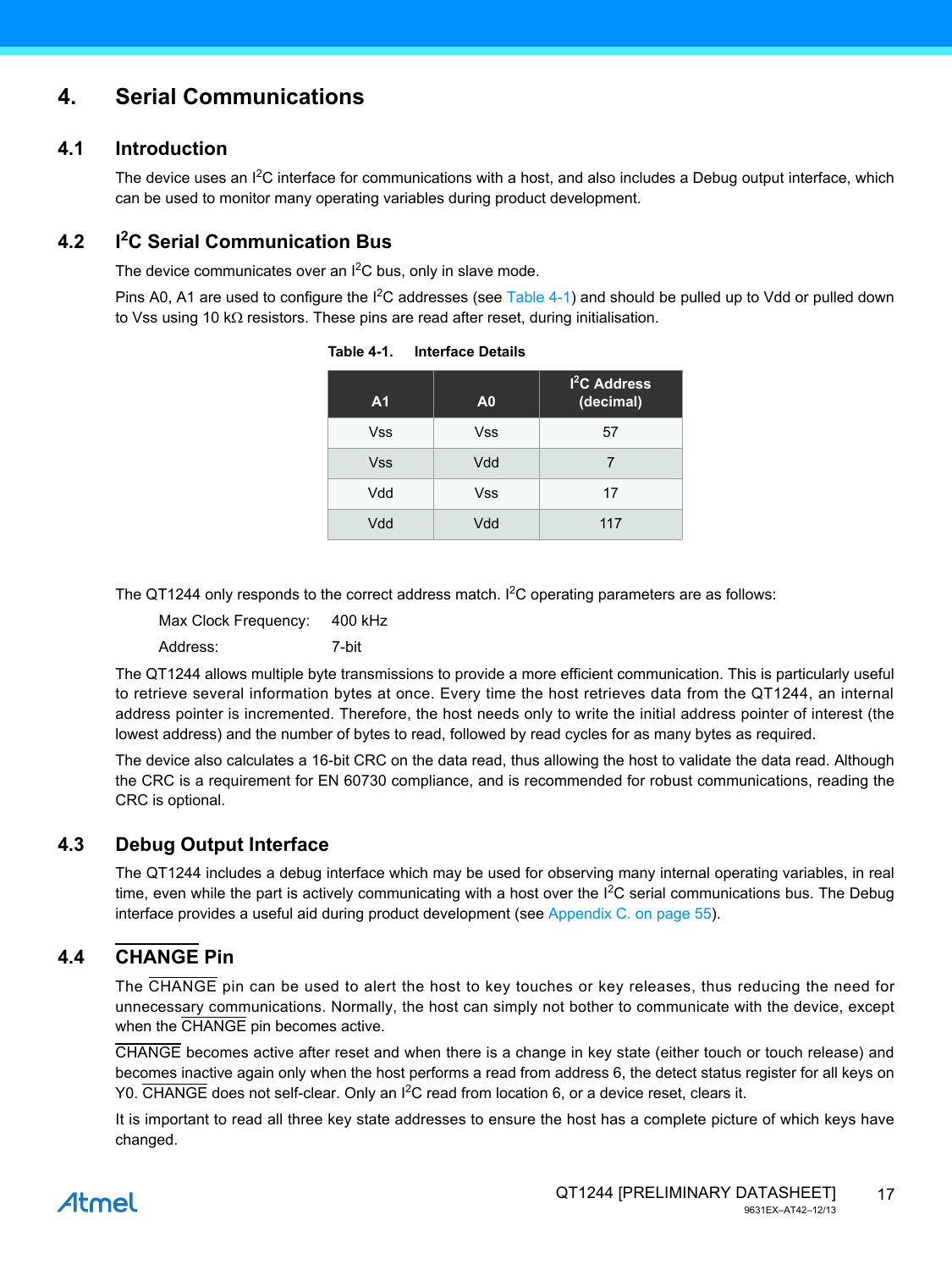After the device is reset it performs internal initialisation and then sets CHANGE active (low) to signal the host that it is ready to communicate.

CHANGE is an open-drain output with an internal 20 k $\Omega$  – 50 k $\Omega$  pull-up resistor. This allows multiple devices to be connected together in a single wire-OR logic connection with the host. When the CHANGE pin goes active, the host can poll all devices to identify which one is reporting a touch change.

Every key can be individually configured to wake a host microcontroller upon a touch change. Therefore, a product can wake from sleep when any key state changes, or only when certain desired keys change state. The configuration is set in the setups block (see [Appendix 6.2.3 on page 32\)](#page-31-0) on a key-by-key basis.

IEC/EN60730 compliant products cannot rely on the CHANGE pin because its operation cannot be verified. The CHANGE pin can still be utilized but only to optimize the key response time. The host must also poll the QT1244 Detect Status bytes (Addresses 6, 7, 8), but at a rate suitable to guarantee IEC/EN60730 compliance. A poll rate of once every 100 ms would impose very little extra load on the QT1244.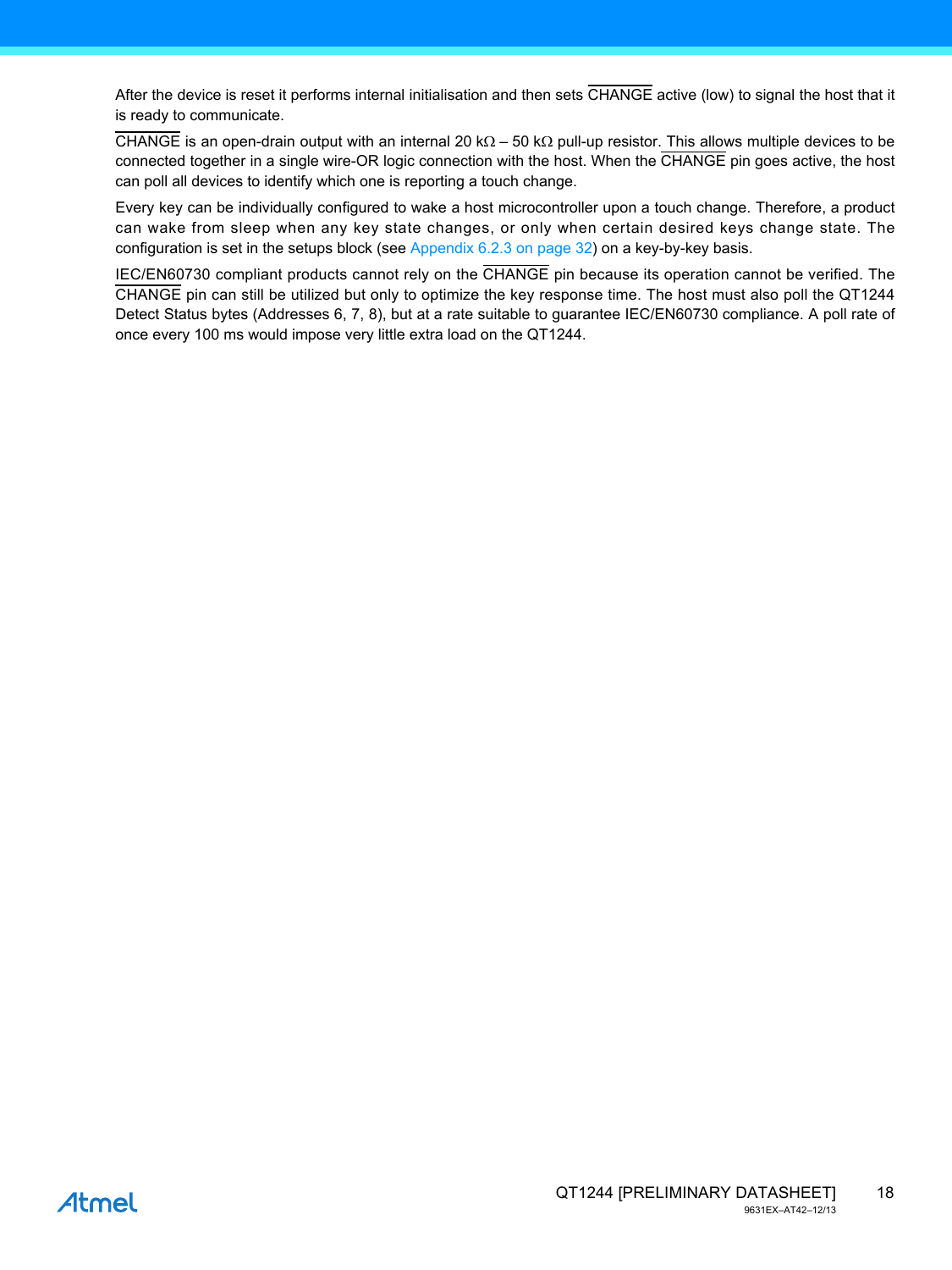# **5. Memory Map**

### <span id="page-18-1"></span>**5.1 Introduction**

The device features a set of commands which are used for control and status reporting. As well as [Table 5-1](#page-18-0) refer to [Table 7-1 on page 45](#page-44-1) for further details.

<span id="page-18-0"></span>

| Table 5-1. |  | <b>Memory Map</b> |  |
|------------|--|-------------------|--|
|------------|--|-------------------|--|

| <b>Address</b>          | <b>Use</b>                                            | <b>Access</b> |
|-------------------------|-------------------------------------------------------|---------------|
| $\pmb{0}$               | Reserved                                              | Read          |
| $\mathbf{1}$            | Reserved                                              | Read          |
| $\sqrt{2}$              | 100 ms counter (IEC/EN60730)                          | Read          |
| $\mathbf{3}$            | Signal fail counter (IEC/EN60730)                     | Read          |
| $\overline{\mathbf{4}}$ | Matrix Scan counter (IEC/EN60730)                     | Read          |
| $\mathbf 5$             | Device Status. Collection of bit flags                | Read          |
| $\,6\,$                 | Detect status for keys 0 to 7, one bit per key        | Read          |
| $\overline{7}$          | Detect status for keys 8 to 15, one bit per key       | Read          |
| $\bf 8$                 | Detect status for keys 16 to 23, one bit per key      | Read          |
| $\boldsymbol{9}$        | Reserved                                              | Read          |
| 10                      | Current frequency                                     | Read          |
| 11                      | Current pulse spacing                                 | Read          |
| $12 - 15$               | Data for key 0. See Table 5-6 on page 26 for details. | Read          |
| $16 - 19$               | Data for key 1                                        | Read          |
| $20 - 23$               | Data for key 2                                        | Read          |
| $24 - 27$               | Data for key 3                                        | Read          |
| $28 - 31$               | Data for key 4                                        | Read          |
| $32 - 35$               | Data for key 5                                        | Read          |
| $36 - 39$               | Data for key 6                                        | Read          |
| $40 - 43$               | Data for key 7                                        | Read          |
| $44 - 47$               | Data for key 8                                        | Read          |
| $48 - 51$               | Data for key 9                                        | Read          |
| $52 - 55$               | Data for key 10                                       | Read          |
| $56 - 59$               | Data for key 11                                       | Read          |
| $60 - 63$               | Data for key 12                                       | Read          |
| $64 - 67$               | Data for key 13                                       | Read          |
| $68 - 71$               | Data for key 14                                       | Read          |
| $72 - 75$               | Data for key 15                                       | Read          |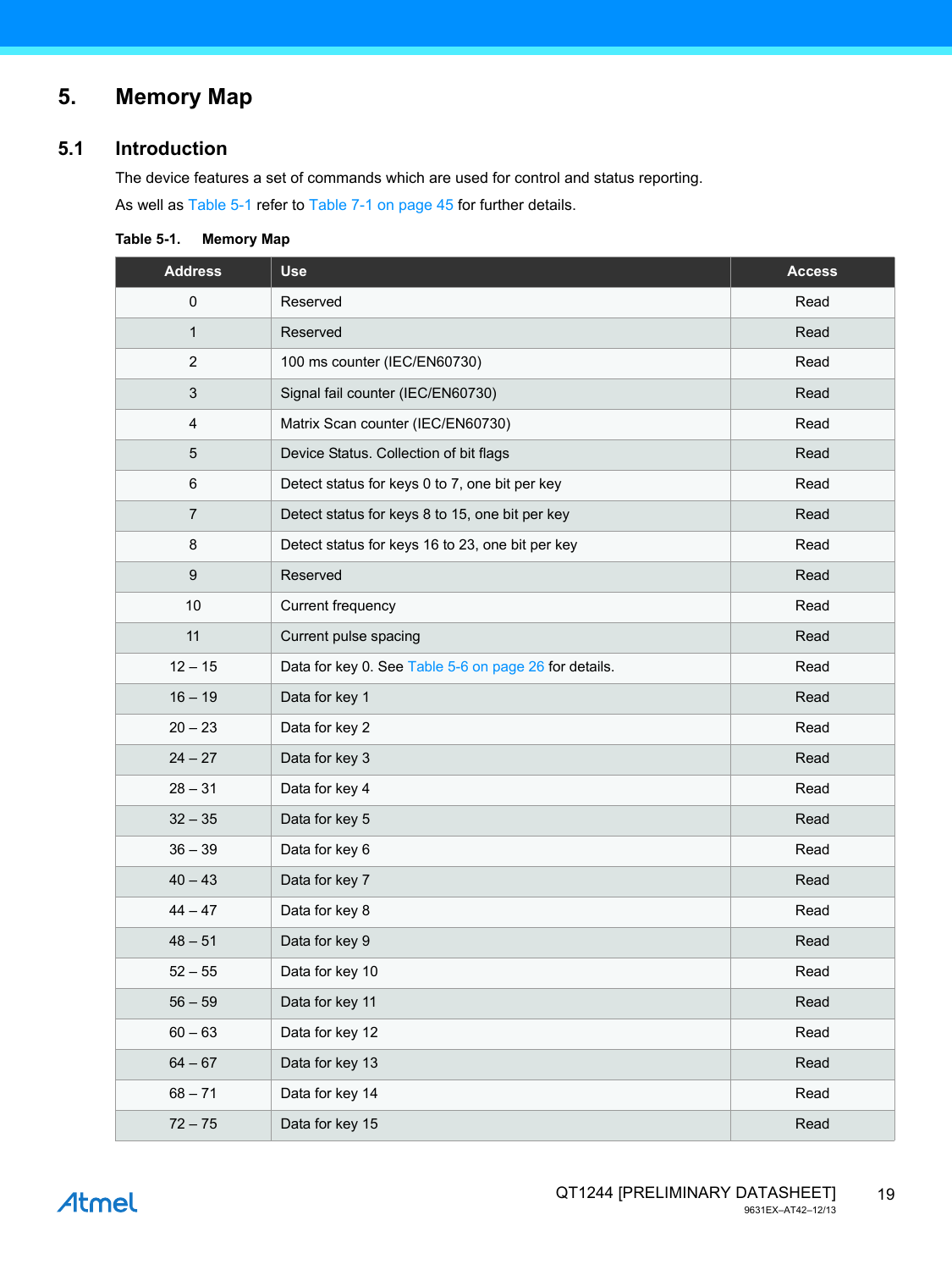#### **Table 5-1. Memory Map (Continued)**

| <b>Address</b> | <b>Use</b>                                                                                                                                                                                                                                                | <b>Access</b> |
|----------------|-----------------------------------------------------------------------------------------------------------------------------------------------------------------------------------------------------------------------------------------------------------|---------------|
| $76 - 79$      | Data for key 16                                                                                                                                                                                                                                           | Read          |
| $80 - 83$      | Data for key 17                                                                                                                                                                                                                                           | Read          |
| $84 - 87$      | Data for key 18                                                                                                                                                                                                                                           | Read          |
| $88 - 91$      | Data for key 19                                                                                                                                                                                                                                           | Read          |
| $92 - 95$      | Data for key 20                                                                                                                                                                                                                                           | Read          |
| $96 - 99$      | Data for key 21                                                                                                                                                                                                                                           | Read          |
| $100 - 103$    | Data for key 22                                                                                                                                                                                                                                           | Read          |
| $104 - 107$    | Data for key 23                                                                                                                                                                                                                                           | Read          |
| $108 - 139$    | Reserved                                                                                                                                                                                                                                                  |               |
| 140            | Control command. Write $0xFF$ to calibrate all keys. Write $0xFE$<br>immediately before writing setups. Write 0xFD to perform low level<br>calibration and offset for frequency hopping. Write k to calibrate key k.<br>Write $0x18$ to reset the device. | Write         |
| $141 - 250$    | Setups – see Section 6. on page 28 for details                                                                                                                                                                                                            | Read/Write    |

**Poll rate:** The host can make use of the CHANGE pin output to initiate a communication. This guarantees the optimal polling rate.

If the host cannot make use of the CHANGE pin the poll rate in normal *run* operation should be no faster than once per matrix scan (see [Section 8.4 on page 48](#page-47-0)). Typically 10 to 20 ms is more than fast enough to extract the key status. Anything faster will not provide new information and slows down the chip operation.

**Run Poll Sequence:** In normal run mode the host should limit traffic with a minimalist control structure. The host should just read the IEC/EN60730 counters, the Device Status and the three detect status registers (see [Figure 5-1](#page-20-0) [on page 21\)](#page-20-0).

**Repeated Start:** Using repeated start is not allowed and can cause communication failure. The host should instead perform a STOP condition followed by a minimum delay of 150 µs and then perform a START condition.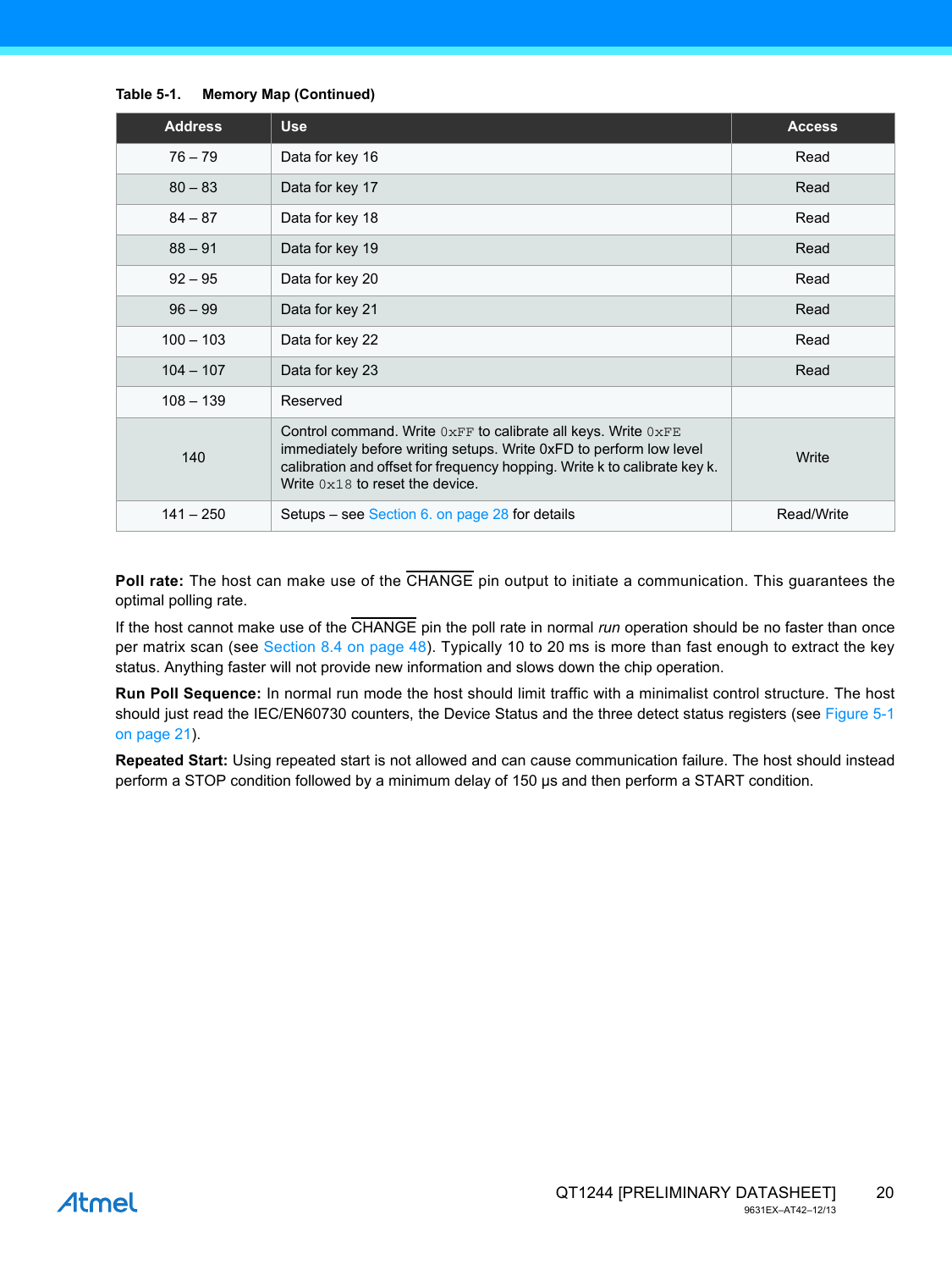<span id="page-20-0"></span>



### **5.2 Writing Data to the Device**

The sequence of events required to write data to the device is shown below:

| <b>Host to Device</b> |                       |       |   |                   |   | Device Tx to Host |   |      |   |   |
|-----------------------|-----------------------|-------|---|-------------------|---|-------------------|---|------|---|---|
|                       |                       |       |   |                   |   |                   |   |      |   |   |
|                       | $\mathbf C$<br>$\cup$ | SLA+W | A | <b>MemAddress</b> | Α | 0x00              | A | Data | A | D |

#### **Table 5-2. Key to Write Sequence**

| <b>Name</b>       | <b>Use</b>                          |
|-------------------|-------------------------------------|
| S                 | Start condition                     |
| SLA+W             | Slave address plus write bit        |
| A                 | Acknowledge bit                     |
| <b>MemAddress</b> | Target memory address within device |
| $0 \times 00$     | Reserved byte                       |
| Data              | Data to be written                  |
| P                 | Stop condition                      |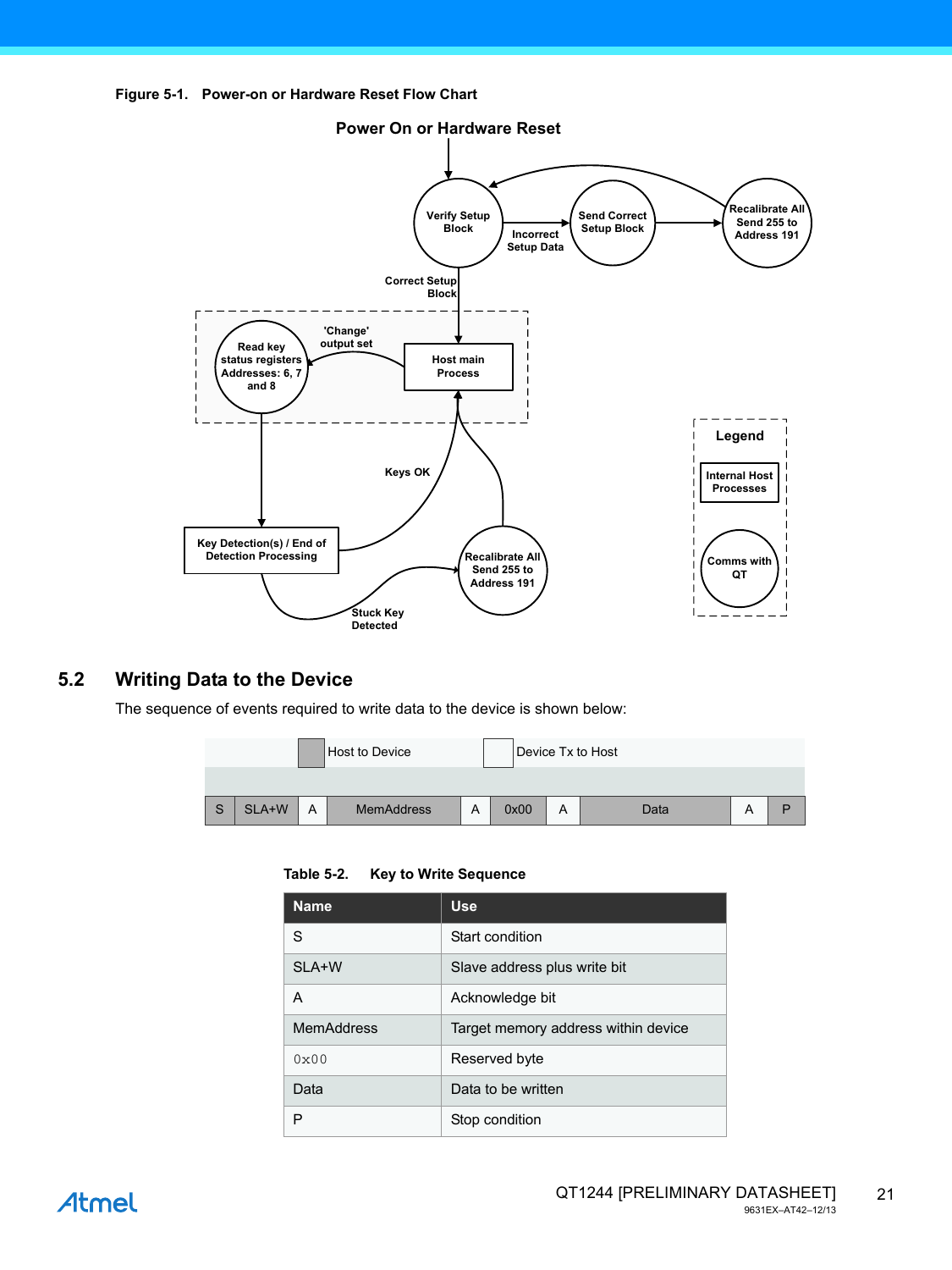The host initiates the transfer by sending the START condition, and follows this by sending the slave address of the device together with the Write-bit. The device then sends an ACK. The host sends the internal memory address it wishes to write to. The device then sends an ACK. The host transmits a byte with value  $0 \times 00$ . The device then sends an ACK. The host transmits one or more data bytes. Each is acknowledged by the device.

If the host sends more than one data byte, they are written to consecutive memory addresses. The device automatically increments the target memory address after writing each data byte. After writing the last data byte, the host should send the STOP condition.

The host should not try to write beyond address 255 because the device will not increment the internal memory address beyond this.

### **5.3 Reading Data From the Device**

The sequence of events required to read data from the device is shown below:

|   | Host to Device<br>Device Tx to Host |   |                   |   |   |              |   |   |               |                                            |            |  |                |                |                |  |  |
|---|-------------------------------------|---|-------------------|---|---|--------------|---|---|---------------|--------------------------------------------|------------|--|----------------|----------------|----------------|--|--|
|   |                                     |   |                   |   |   |              |   |   |               |                                            |            |  |                |                |                |  |  |
| S | SLA+W                               | A | <b>MemAddress</b> |   | A | $\mathsf{n}$ | A | P | $150$ $\mu$ s | S                                          | SLA+R<br>A |  |                |                |                |  |  |
|   |                                     |   |                   |   |   |              |   |   |               |                                            |            |  |                |                |                |  |  |
|   | Data1                               | A | Data 2            | A |   |              |   |   |               | <b>CRC LSB</b><br>Data n<br>$\overline{A}$ |            |  | $\overline{A}$ | <b>CRC MSB</b> | $\overline{A}$ |  |  |

| <b>Use</b>                                                                            |
|---------------------------------------------------------------------------------------|
| Start condition                                                                       |
| Slave address plus write bit                                                          |
| Acknowledge bit                                                                       |
| Target memory address within device                                                   |
| # bytes to read. Valid range is $1 - 253$ .<br>CRC is available after reading n bytes |
| Data from device                                                                      |
| Stop condition                                                                        |
| Delay between STOP and START conditions                                               |
| Slave address plus read bit                                                           |
| Not Acknowledge bit/indicates last byte transmission                                  |
|                                                                                       |

The host initiates the transfer by sending the START condition, and follows this by sending the slave address of the device together with the Write-bit. The device then sends an ACK. The host sends the internal memory address it wishes to read from. The device then sends an ACK. The host sends n, where n is the number of data bytes it wishes to read.

The host sends a STOP condition, waits 150 µs and sends another START condition followed by the slave address, but this time accompanied by the Read-bit. The device returns an ACK, followed by a data byte. The host must return either an ACK or NACK. If the host responds with an ACK, the device subsequently transmits another byte. If the host responds with a NACK, the device will not perform another transmission.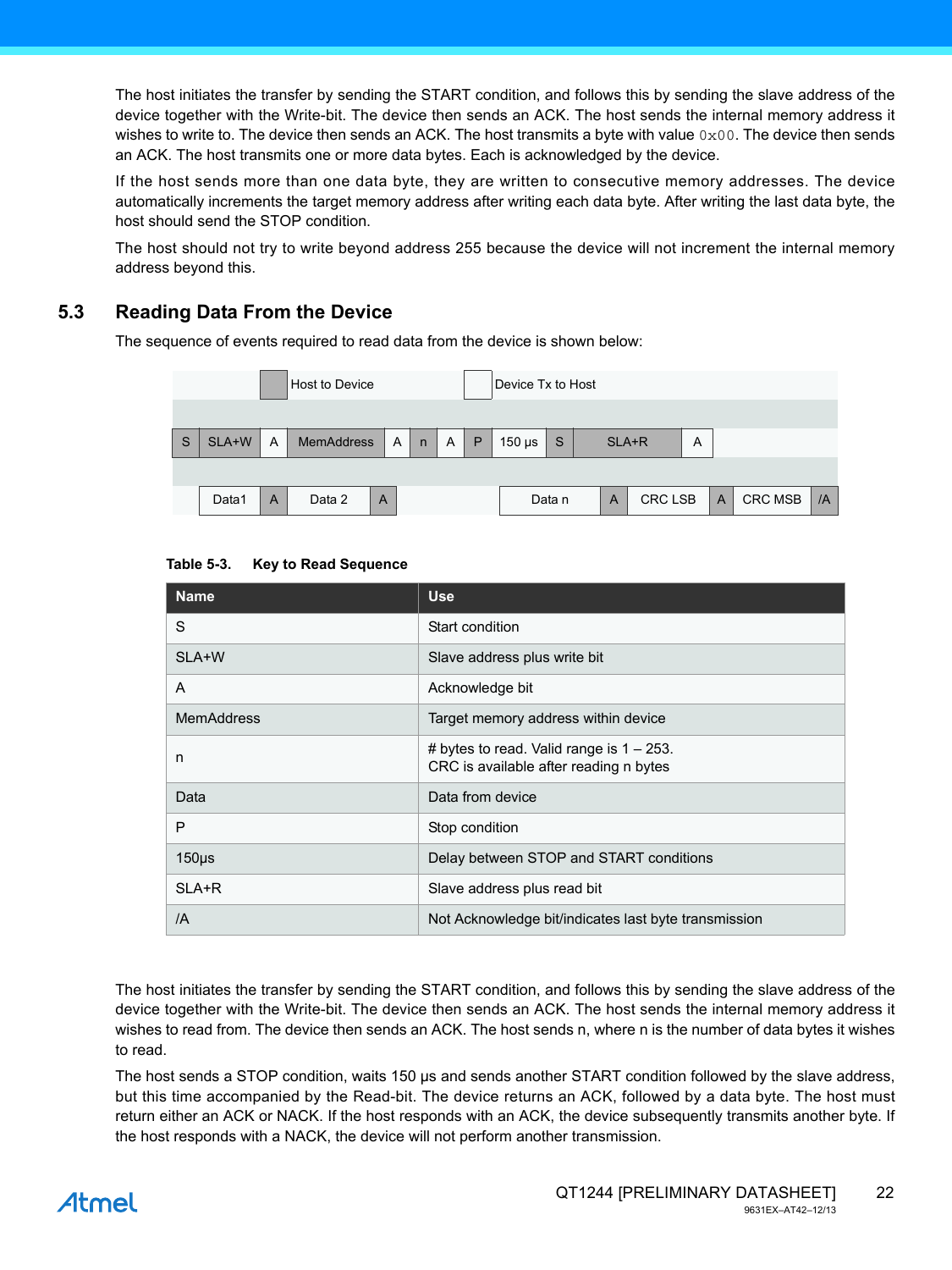Each time a data byte is transmitted, the device automatically increments the internal address. When all n data bytes have been returned, the device returns a 16-bit CRC, LSB first. After the device has returned the CRC LSB, the host should respond with an ACK. After the device has returned the CRC MSB, the host responds with a NACK. The host should terminate the transfer by issuing the STOP condition.

The device calculates the 16-bit CRC using the slave address, the internal memory start address, the number of bytes to be read (n), and the n data bytes themselves, all in the same sequence they occur during the transmission (see [Appendix B. on page 54](#page-53-0)).

#### <span id="page-22-0"></span>**5.4 Report IEC/EN60730 Counters**

These counters can be used by the host to check the correct speed and operation of the device. The host must check these values regularly to meet the requirements of IEC/EN60730. IEC/EN60730 requires that each component of a system be checked for correct operation. Where correct speed of operation must be confirmed and the device has no way to perform such a cross-check internally, counters are exposed through the communication interface to enable independent cross checking by the host.

#### **Address 2:** 100 ms counter (IEC/EN60730)

This is an 8-bit unsigned counter that is incremented once every 100 ms, counting 256 steps repeatedly from 0 to 255. When the counter has reached 255 it wraps back to 0 at the next 100 ms interval. The counter should take between 25 and 26 seconds (256 × 100 ms = 25.6s) to count up from zero through 255 and wrap back to zero again. The host must read this counter regularly and cross-check the counting rate against one of its own clock sources.

If the 100 ms counter is read once every second, for example, the host should find the counter has increased by 10 counts from the value returned at each previous read and should traverse one full count range (256 steps) when the host has read the counter 25 or 26 times. The host should verify the 100 ms counter is incrementing at the expected rate. If the counter advances faster or slower than expected, there could be a fault with the QT1244 or the host, and the host should adopt an appropriate strategy to meet the required safety standard.

**Address 3:** Signal fail counter (IEC/EN60730)

This is an 8-bit unsigned counter that is incremented each time a signal capture failure occurs. Signal capture failure can occur where keys are enabled but do not physically exist. Only keys that exist should be enabled. All other keys should be disabled.

Signal capture failure can also occur where heavy noise spikes corrupt the signal. Occasional capture failure is to be expected and does not unduly affect the device performance. Regular capture failure would extend the key response time. The host must check this counter regularly. Tests should be made with a heavy noise source during development to determine how the key response time is affected and determine a maximum acceptable count rate for this counter.

#### **Address 4:** Matrix scan counter (IEC/EN60730)

This is an 8-bit counter that is incremented before the start of each matrix scan, or keyscan cycle, counting 256 steps repeatedly from 0 to 255. When the counter has reached 255 it wraps back to 0 at the start of the next keyscan cycle. The keyscan cycle time should be measured with an oscilloscope during development. The Matrix Scan count rate can be calculated directly from this.

For example, if the keyscan cycle time is measured as 10 ms, the counter counts 256 steps in 2560 ms (256 × 10 ms). The host must read this counter regularly to check the matrix scan is operating at the expected rate. If the Matrix Scan counter is read once every 100 ms, for example, the host should find the counter has increased by 10 counts from the value returned at each previous read and should traverse one full count range (256 steps) when the host has read the counter 25 or 26 times. The host should verify the counter is incrementing at the expected rate. If the counter advances faster or slower than expected, there could be a fault with the QT1244 or the host, and the host should adopt an appropriate strategy to meet the required safety standard.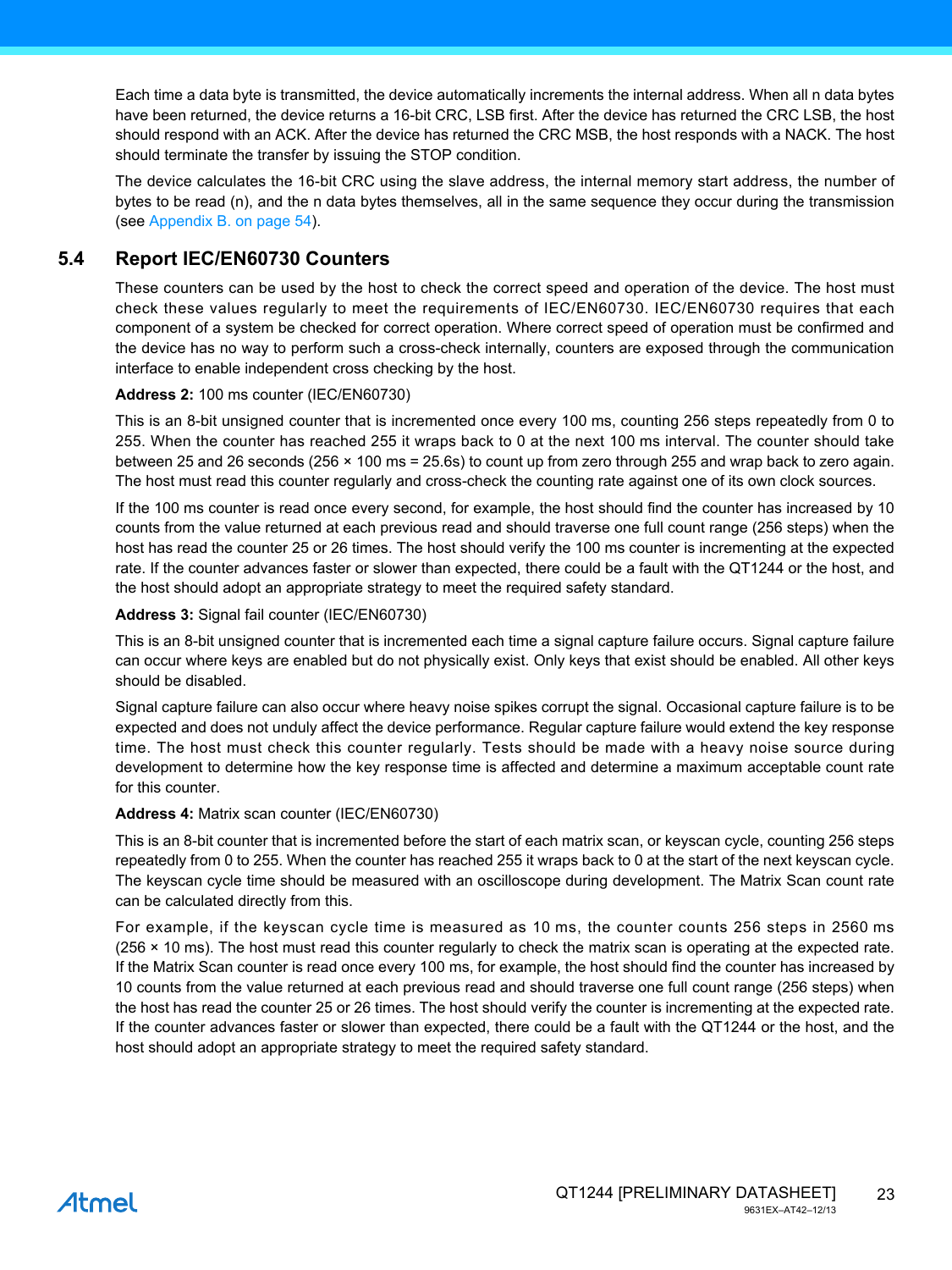### <span id="page-23-0"></span>**5.5 Report Device Status**

**Address 5:** Device status

This byte contains the general status bits. The bits report as follows:

| <b>Bit</b> | <b>Description</b>                 |
|------------|------------------------------------|
| 7          | Reserved                           |
| 6          | Reserved                           |
| 5          | Reserved                           |
| 4          | $1 =$ FMEA failure detected        |
| 3          | $1 =$ LSL failure detected         |
| 2          | $1 =$ any key in calibration       |
| 1          | $1 =$ Mains sync. error            |
|            | 1 = Setups CRC does not match HCRC |

**Bit 4:** Set if an FMEA error was detected during operation. See [Section 3.16 on page 13](#page-12-0).

**Bit 3:** Reports that an enabled key has a very low reference value, lower than the user-configurable LSL value (see [Section 7. on page 45](#page-44-0)).

**Bit 2:** Set if any key is in the process of calibrating.

**Bit 1:** Set if there was a mains sync error, for example there was no Sync signal detected within the allotted 100 ms. See [Section 7. on page 45](#page-44-0). This condition is not necessarily fatal to operation, however the device operates very slowly and may suffer from noise problems if the sync feature was required for noise reasons. Reset the device to clear this bit after the MSYNC setup has been cleared (OFF).

**Bit 0:** Set if the setups CRC does not match the CRC uploaded by the host (HCRC). The CRC is computed repeatedly and checked against the value uploaded by the host. This bit is set if the two values do not match.

A host in an IEC/EN60730 compliant product must check bits 0, 2, 3, and 4 and handle persistent errors appropriately to maintain safety.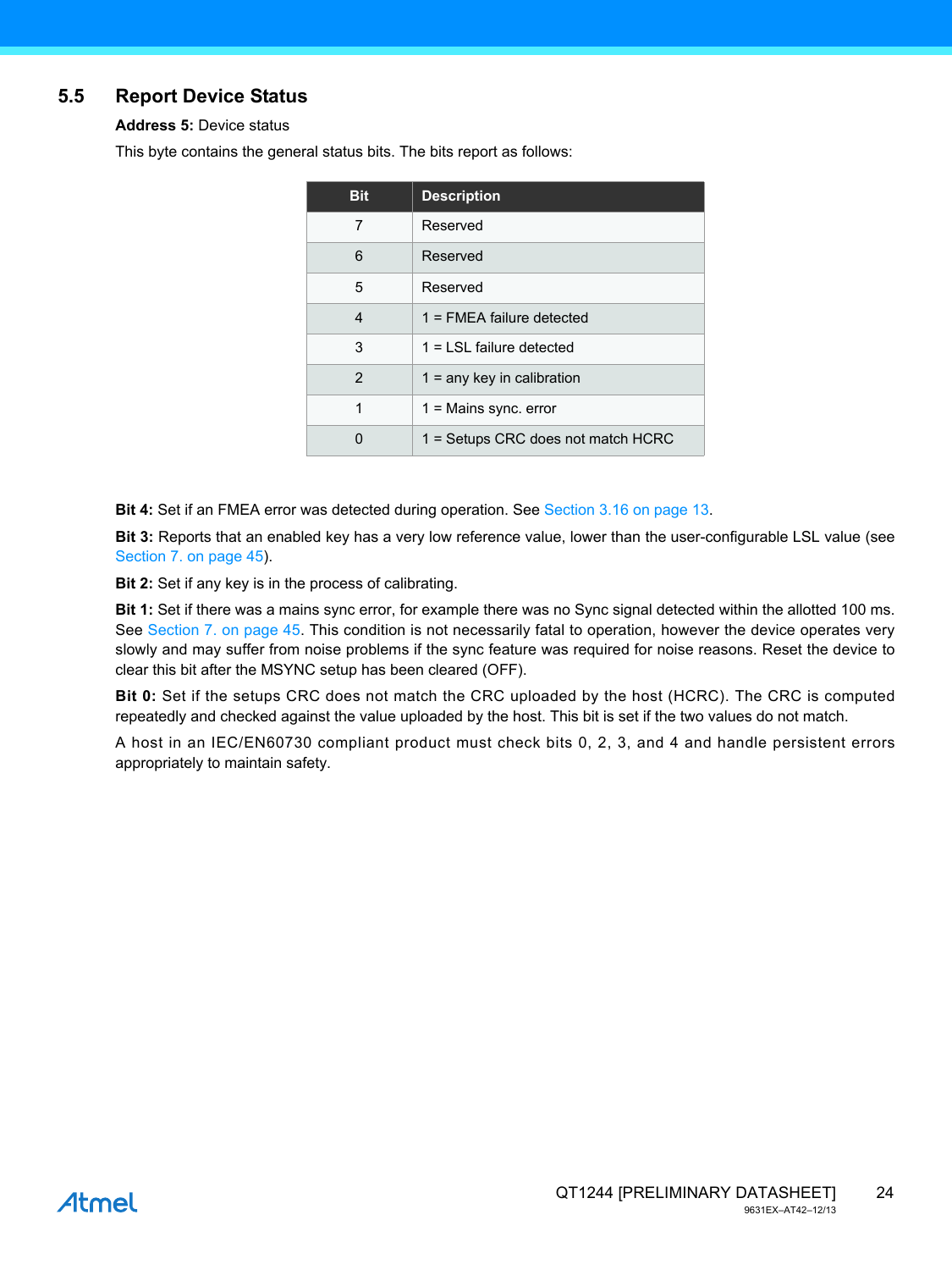### **5.6 Report Detections for All Keys**

**Address 6:** detect status for keys 0 – 7

**Address 7:** detect status for keys 8 – 15

**Address 8:** detect status for keys 16 – 23

Each location indicates all keys in detection, if any, as a bitfield. Touched keys report as 1, untouched or disabled keys report as 0.

**Note:** The CHANGE pin becomes inactive on reading address 6.

#### **Table 5-4. Bits for Key Reporting and Numbering**

| <b>Address</b> | <b>Bit Number</b> |    |    |                |    |              |    |    |  |  |  |
|----------------|-------------------|----|----|----------------|----|--------------|----|----|--|--|--|
|                |                   | 6  | 5  | 4              | 3  | $\mathbf{2}$ |    | 0  |  |  |  |
| 6              |                   | 6  | 5  | $\overline{4}$ | 3  | 2            |    |    |  |  |  |
|                | 15                | 14 | 13 | 12             | 11 | 10           | 9  | 8  |  |  |  |
| 8              | 23                | 22 | 21 | 20             | 19 | 18           | 17 | 16 |  |  |  |

**Note:** The device should be reset after disabling keys because, if a key was in detect when it was disabled, it could incorrectly report detect.

### **5.7 Frequency Hopping**

The following locations in the memory map report runtime variables used by the frequency hopping module.

#### **Address 10: Current Frequency**

When FHM = 1 or FHM = 2, the frequency hopping module switches between three configurable frequencies. This byte indicates which of the three frequency selections is currently in use.

| Value | <b>Description</b>                  |
|-------|-------------------------------------|
|       | Configured frequency $-0$ is in use |
|       | Configured frequency $-1$ is in use |
|       | Configured frequency $-2$ is in use |

#### **Table 5-5. Frequency in Use**

#### **Address 11: Current Pulse-Spacing**

The burst sampling frequency is changed by using different idle times, or pulse spacing, between pulses in the burst. This byte reflects that idle time, with each increment representing an increase of approximately 375 ns.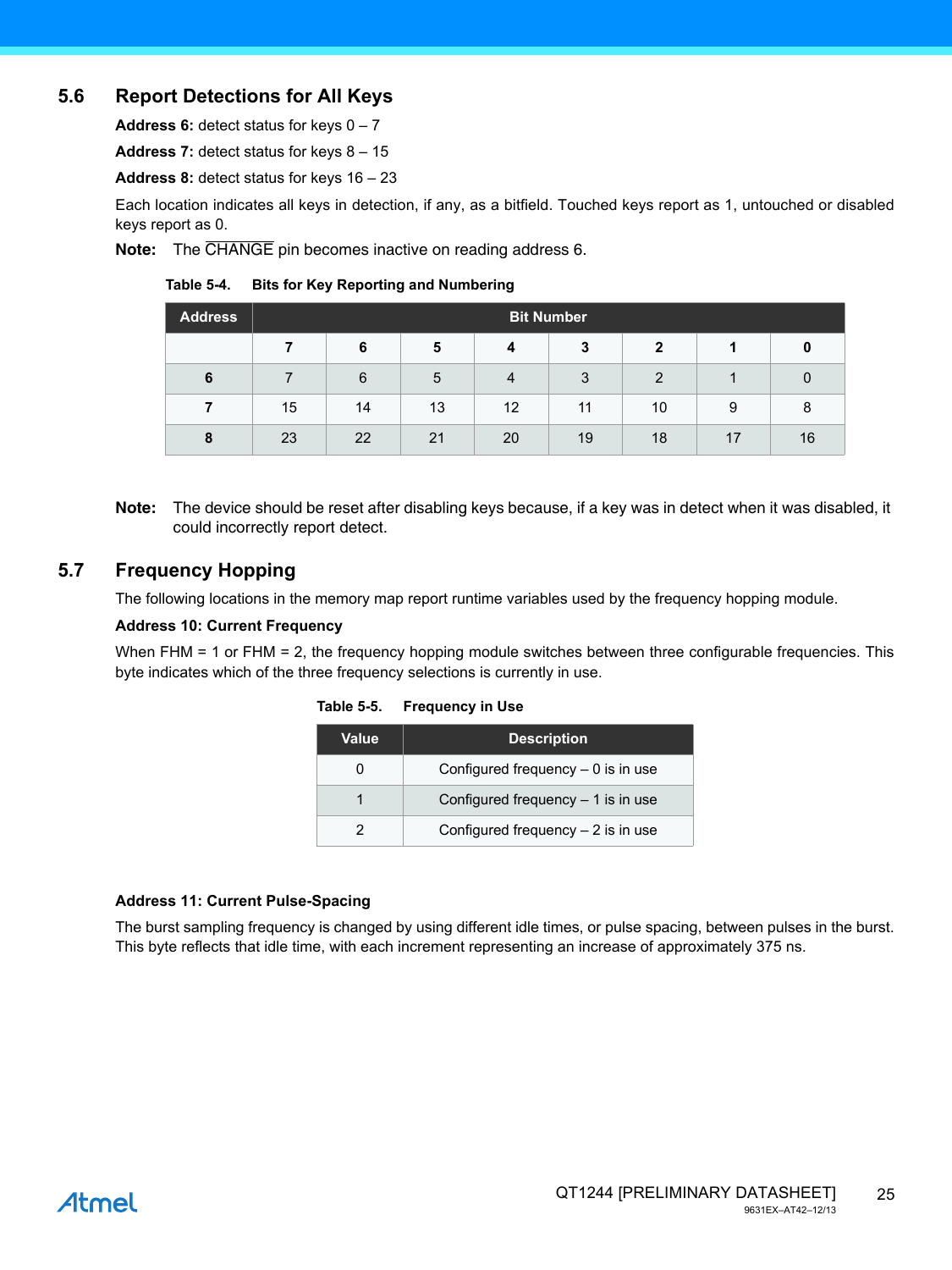### <span id="page-25-1"></span>**5.8 Data Set for Keys**

Addresses 12 – 107 allow data to be read for each key. There are a total of 24 keys and 4 bytes of data per key, yielding a total of 96 addresses. These addresses are read-only.

The data for the keys is mapped in sequence, starting with key 0 at addresses 12 – 15. The data for key 15 is located at addresses 72 – 75, and that for key 23 is located at addresses 104 – 107. [Table 5-6](#page-25-0) summarizes this.

| <b>Address</b> | Variable                                               | Key#         | # Bits                             | <b>Bit-mask</b>            | Valid<br>Range             | <b>Description</b>                                                                            |
|----------------|--------------------------------------------------------|--------------|------------------------------------|----------------------------|----------------------------|-----------------------------------------------------------------------------------------------|
| $12 - 13$      | Signal<br>DI count                                     | $\mathbf 0$  | 12<br>$\overline{\mathbf{4}}$      | $0 \times 0$ FFF<br>0xF000 | $0 - 4095$<br>$0 - 15$     | Signal<br>Normal Detector Integrator                                                          |
| $14 - 15$      | Reference<br><b>LSL</b> failure<br><b>FMEA</b> failure | $\Omega$     | 12<br>$\mathbf{1}$<br>$\mathbf{1}$ | 0x0FFF<br>0x1000<br>0x2000 | $0 - 4095$<br>0, 1<br>0, 1 | Reference<br>LSL 1 = Reference level < LSL (low<br>signal level)<br>$FMEA$ 1 = $FMEA$ failure |
| $16 - 17$      | Signal<br>DI count                                     | $\mathbf{1}$ | $\cdots$                           | $\cdots$                   | $\cdots$                   | $\cdots$                                                                                      |
| $18 - 19$      | Reference<br><b>LSL</b> failure<br><b>FMEA</b> failure | $\mathbf{1}$ | $\cdots$                           | .                          | .                          | $\cdots$                                                                                      |
| $\cdots$       | $\cdots$                                               | $\cdots$     | $\cdots$                           | $\cdots$                   | $\cdots$                   | $\cdots$                                                                                      |
| $72 - 73$      | Signal<br>DI count                                     | 15           | $\cdots$                           | .                          | $\cdots$                   | $\ldots$                                                                                      |
| $74 - 75$      | Reference<br><b>LSL</b> failure<br><b>FMEA</b> failure | 15           | $\cdots$                           | $\cdots$                   | $\cdots$                   | $\cdots$                                                                                      |
| .              | .                                                      | $\ldots$     | $\cdots$                           | .                          | $\cdots$                   | $\ldots$                                                                                      |
| $104 - 105$    | Signal<br>DI count                                     | 23           | 12<br>4                            | $0 \times 0$ FFF<br>0xF000 | $0 - 4095$<br>$0 - 15$     | Signal<br>Normal Detector Integrator                                                          |
| $106 - 107$    | Reference<br><b>LSL</b> failure<br><b>FMEA</b> failure | 23           | 12<br>$\mathbf{1}$<br>$\mathbf{1}$ | 0x0FFF<br>0x1000<br>0x2000 | $0 - 4095$<br>0, 1<br>0, 1 | Reference<br>LSL 1 = Reference level < LSL (low<br>signal level)<br>$FMEA$ 1 = $FMEA$ failure |

<span id="page-25-0"></span>**Table 5-6. Data Set for Keys**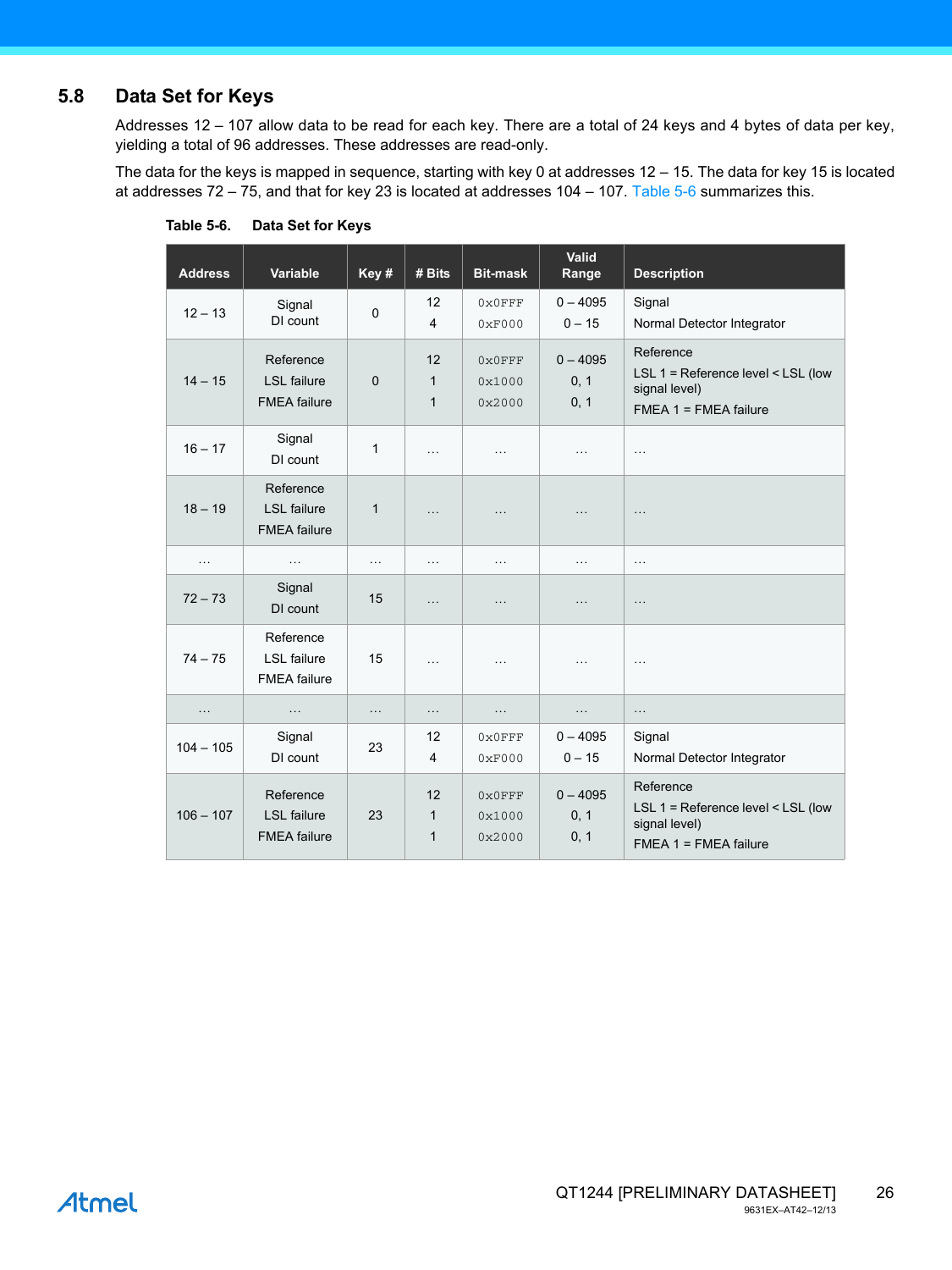### **5.9 Command Address – 140**

The Command Address (140) is a write-only location. Reading from this address will not cause any side-effects but returns undefined values. The value written defines the action taken.

#### **(0xFF) Calibrate All:**

Shortly after the QT1244 receives a value of  $0xFF$  at the Command Address it recalibrates all keys and restarts operation.

The host can monitor the progress of the calibration by checking the device status byte, and the data set for each key.

#### **(0xFE) Setups Write-enable:**

Writing a value of  $0 \times FE$  to the Command Address write-enables the setups block of the device. Normally the setups are write-protected. The write-protection is engaged as soon as a read operation is performed at any address. By writing a value of  $0 \times F$ E to the Command Address, the write-protection is disengaged. The Command Address is located conveniently immediately before the setups so that the write protection may be disengaged and the setups written in a single  $I^2C$  communication sequence.

#### **(0xFD) Low Level Cal and Offset:**

Shortly after receiving this command the QT1244 performs a calibration and offset procedure across all keys and restarts operation. If a previous command  $0 \times FD$  is still being processed, the new request will be ignored.

This command takes up to 3 seconds to complete. The host can monitor the progress of the calibration by checking the QT1244 Device Status at address 5. The calibration bit will be set throughout the process.

The low level calibration and offset procedure involves the device calibrating each key in turn at each of the operating frequencies selected with FREQ0, FREQ1 and FREQ2, calculating the difference between the signals at those frequencies and storing the results as offsets into CFO 1 and CFO 2 for each key. When the procedure is complete, the host can read back the setups and record CFO\_1 and CFO\_2 into its own copy of the setups block. The QT1244 does not change the setups CRC, so there will be a mismatch in the setups CRC after this command completes. The onus is on the host to compute the CRC and upload a definitive setups block to the QT1244.

#### **(0x18) Force Reset:**

Shortly after the QT1244 receives a value of  $0x18$  at the Command Address it performs a reset. After any reset, the device automatically performs a full key calibration on all keys.

#### **(***k***) Calibrate Key:**

Writing a value *k* in the range 0 – 23 to the Command Address requests the QT1244 to recalibrate key *k*.

The operation is the same as if  $0 \times FF$  were written except only one key k is affected where k is from  $0 - 23$ .

The chosen key *k* is recalibrated in its native timeslot. Normal running of the part is not interrupted and all other keys operate correctly throughout. This command is for use only during normal operation to try to recover a single key that has failed calibration or is not calibrated correctly.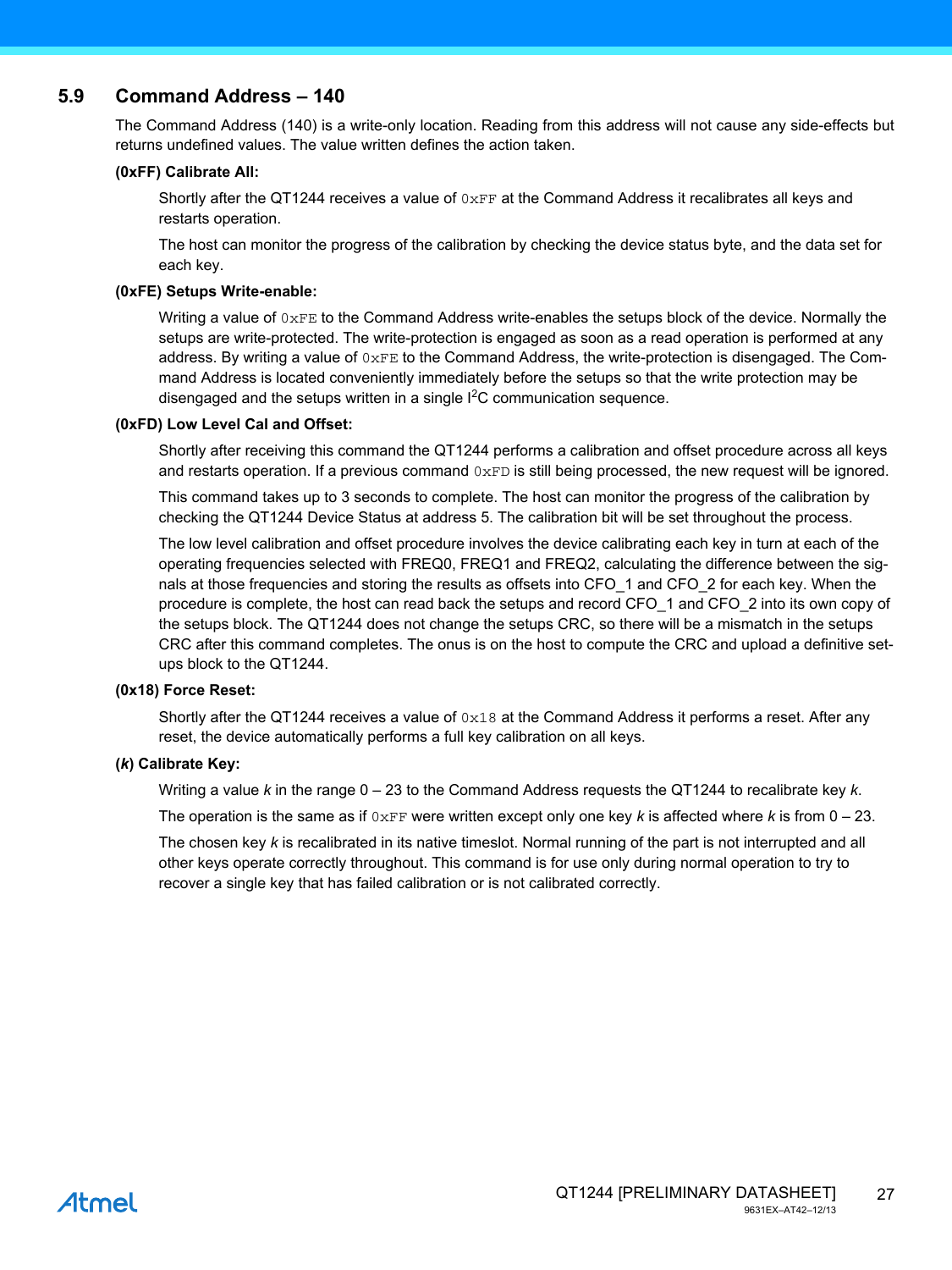### <span id="page-27-0"></span>**6. Setups**

Addresses 141 – 250 provide read/write access to the setups. The host may write the entire setups block in one operation or may write to individual setups.

The setups must be write-enabled by writing  $0 \times FE$  to the Command Address immediately before writing the setups themselves. Normally the setups are write-protected and the write-protection is engaged as soon as a read operation is performed from any address.

When the host is writing new setups, the values are recorded into EEPROM as they arrive from the host. Setup changes become effective immediately. However, the device should be reset because if a key was in detect when it was disabled, it could incorrectly continue to report detect. Calibration is typically required after setups change.

Many setups employ lookup-table (LUT) value translation. The setups block summary ([Table 7-1 on page 45\)](#page-44-1) shows all translation values. Default values shown are factory defaults.

### **6.1 Address 141** – **164: NTHR, PTHR, NDRIFT, BL**

#### **6.1.1 Threshold – NTHR, PTHR**

| <b>Address</b> | Bit 7 | Bit 6 | Bit 5 | Bit 4         | Bit 3 | Bit 2 | Bit 1      | Bit 0 |
|----------------|-------|-------|-------|---------------|-------|-------|------------|-------|
| 141 – 164      |       | BL    |       | <b>NDRIFT</b> |       |       | NTHR, PTHR |       |

**Table 6-1. NTHR**

The negative threshold value is established relative to a key signal reference value. The threshold is used to determine key touch when crossed by a negative-going signal swing after having been filtered by the detection integrator. Larger absolute values of threshold desensitize keys since the signal must travel further in order to cross the threshold level. Conversely, lower thresholds make keys more sensitive.

As Cx and Cs drift, the reference point drift-compensates for these changes at a user-settable rate. The threshold level is recomputed whenever the reference point moves, and thus it also is drift compensated.

The amount of NTHR required depends on the amount of signal swing that occurs when a key is touched. Thicker panels or smaller key geometries reduce key gain (that is, signal swing from touch, thus requiring smaller NTHR values to detect touch).

The positive threshold is used to provide a mechanism for recalibration of the reference point when a key's signal moves abruptly to the positive. This condition is not normal, and usually occurs only after a recalibration when an object is touching the key and is subsequently removed.

**Positive hysteresis:** PHYST is fixed at 12.5% of the positive threshold value and cannot be altered.

NTHR and PTHR are programmed on a per-key basis (see [Table 7-1 on page 45\)](#page-44-1). They share the same space in the address map and hence share the same value for each key. See also [Section 6.10.3 on page 40](#page-39-0).

**NTHR, PTHR Typical values:** 2 – 4 (8 – 12 counts of threshold; translation via LUT).

**NTHR, PTHR Default value:** 3 (10 counts of threshold)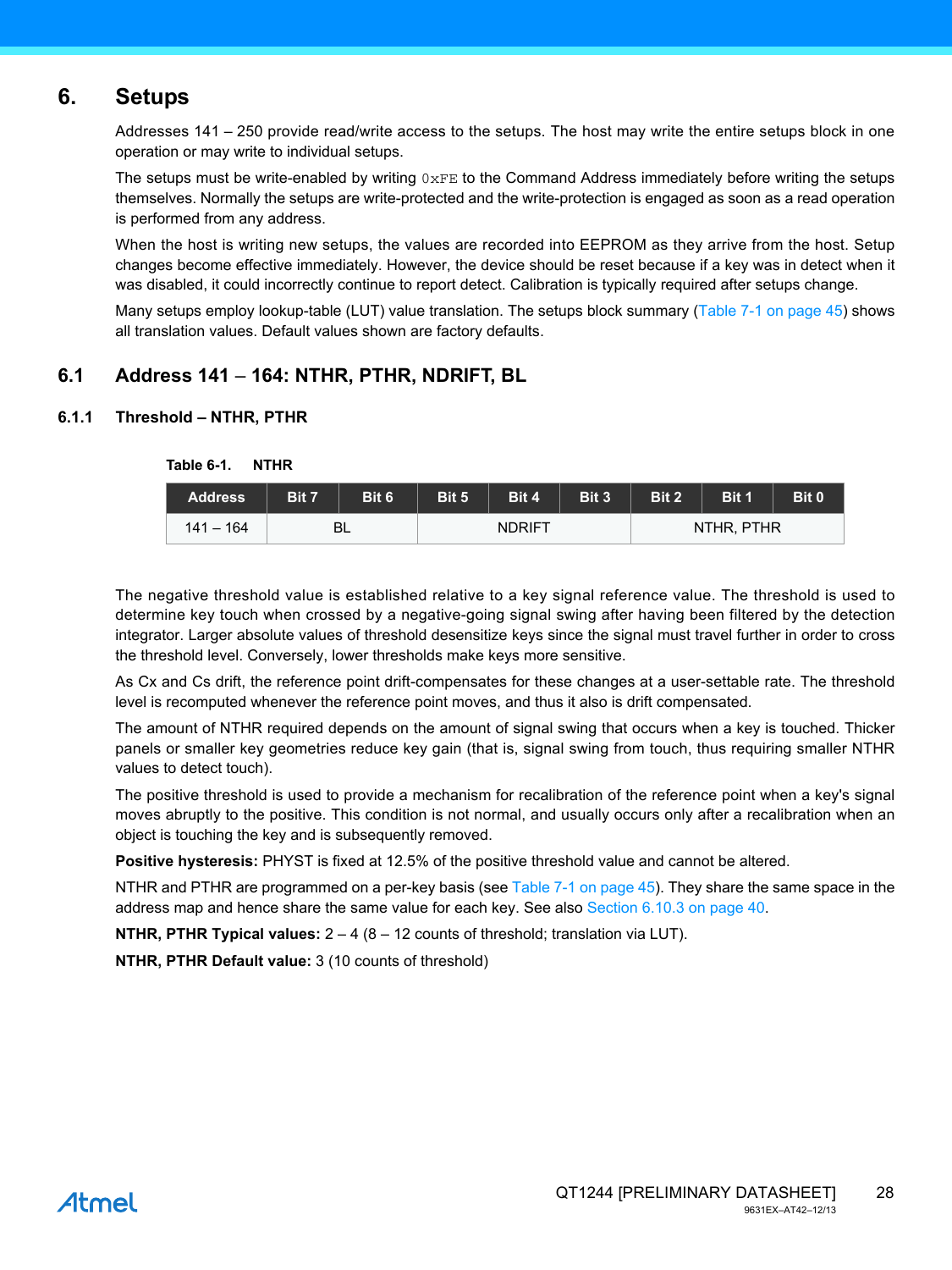#### <span id="page-28-1"></span>**6.1.2 Drift Compensation – NDRIFT, PDRIFT**

**Table 6-2. NDRIFT**

| <b>Address</b> | Bit 7 | Bit 6     | Bit 5 | Bit 4         | Bit 3 | Bit 2 | Bit 1 | Bit 0 |
|----------------|-------|-----------|-------|---------------|-------|-------|-------|-------|
| $141 - 164$    |       | <b>BL</b> |       | <b>NDRIFT</b> |       |       |       |       |

Signals can drift because of changes in Cx and Cs over time and temperature. It is crucial that such drift be compensated, else false detections and sensitivity shifts can occur.

Drift compensation ([Figure 6-1](#page-28-0)) is performed by making the reference level track the raw signal at a slow rate, but only while there is no detection in effect. The rate of adjustment must be performed slowly, otherwise legitimate detections could be ignored. The device drift compensates using a slew-rate limited change to the reference level. The threshold and hysteresis values are slaved to this reference.

#### <span id="page-28-0"></span>**Figure 6-1. Thresholds and Drift Compensation**



When a finger is sensed, the signal falls since the human body acts to absorb charge from the cross-coupling between X and Y lines. An isolated, untouched foreign object (a coin, or a water film) cause the signal to rise very slightly due to an enhancement of coupling. This is contrary to the way most capacitive sensors operate.

Once a finger is sensed, the drift compensation mechanism ceases since the signal is legitimately detecting an object. Drift compensation only works when the signal in question has not crossed the negative threshold level.

The drift compensation mechanism can be made asymmetric if desired. The drift-compensation can be made to occur in one direction faster than it does in the other simply by changing the NDRIFT and PDRIFT setups parameters. NDRIFT is set on a per-key basis, whereas PDRIFT is set using one global value which is applied across all keys.

Specifically, drift compensation should be set to compensate faster for increasing signals than for decreasing signals. Decreasing signals should not be compensated quickly, since an approaching finger could be compensated for partially or entirely before even touching the touch pad. However, an obstruction over the sense pad, for which the sensor has already made full allowance for, could suddenly be removed leaving the sensor with an artificially suppressed reference level and thus become insensitive to touch. In this latter case, the sensor should compensate for the object's removal by raising the reference level relatively quickly.

Drift compensation and the detection time-outs work together to provide for robust, adaptive sensing. The time-outs provide abrupt changes in reference calibration depending on the duration of the signal event.

This function is programmed on a per-key basis. See [Table 7-1 on page 45.](#page-44-1)

#### **NDRIFT Typical values:** 4–5

 $(2 - 3.3 s / \text{count of drift compensation})$ translation via LUT, [page 45\)](#page-44-1)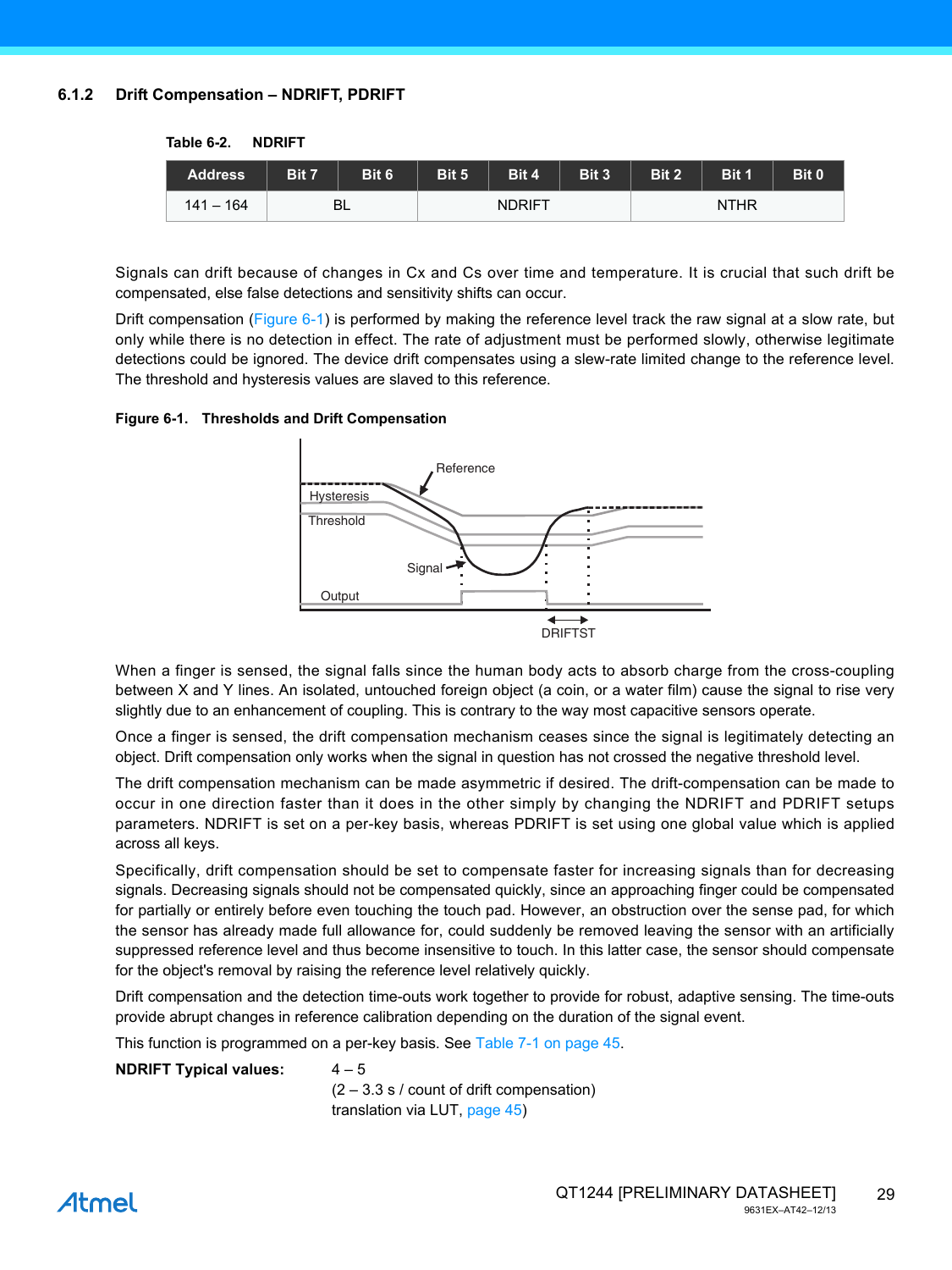| <b>NDRIFT Default value:</b>  | 4<br>(2 s / count of drift compensation)                                                       |
|-------------------------------|------------------------------------------------------------------------------------------------|
| <b>PDRIFT Typical values:</b> | $4 - 5$<br>$(2 - 3.3 s / \text{count of drift compensation})$<br>translation via LUT, page 45) |
| <b>PDRIFT Default value:</b>  | 4<br>(2 s / count of drift compensation)                                                       |

#### **6.1.3 Burst Length – BL**

**Table 6-3. BL**

| <b>Address</b> | Bit 7 | Bit 6 | Bit 5 | Bit 4         | Bit 3 | Bit 2 | Bit 1 | Bit 0 |
|----------------|-------|-------|-------|---------------|-------|-------|-------|-------|
| 141 – 164      |       | BL    |       | <b>NDRIFT</b> |       |       |       |       |

The signal gain for each key is controlled by circuit parameters as well as the burst length.

The burst length is simply the number of times the charge-transfer (QT) process is performed on a given key. Each QT process is simply the pulsing of an X line once, with a corresponding Y line enabled to capture the resulting charge passed through the keys capacitance Cx.

QT1244 uses a fixed number of QT cycles which are executed in burst mode. There can be up to 64 QT cycles in a burst, in accordance with the list of permitted values shown in [Table 7-1 on page 45.](#page-44-1)

Increasing burst length directly affects key sensitivity. This occurs because the accumulation of charge in the charge integrator is directly linked to the burst length. The burst length of each key can be set individually, allowing for direct digital control over the signal gains of each key individually.

Apparent touch sensitivity is also controlled by the Negative Threshold level (NTHR). Burst length and NTHR interact. Normally burst lengths should be kept as short as possible to limit RF emissions, but NTHR should be kept above 6 to reduce false detections due to external noise. The detection integrator mechanism also helps to prevent false detections.

This function is programmed on a per-key basis. See [Table 7-1 on page 45.](#page-44-1)

| <b>BL Typical values:</b>  | 1, 2 (32, 48 pulses / burst)       |
|----------------------------|------------------------------------|
| <b>BL Default value:</b>   | 2 (48 pulses / burst)              |
| <b>BL Possible values:</b> | 0, 1, 2, 3 (16, 32, 48, 64 pulses) |

### **6.2 Address 165** – **188: NDIL, FDIL, AKS, WAKE**

#### <span id="page-29-0"></span>**6.2.1 Detect Integrators – NDIL, FDIL**

| Table 6-4. | NDIL, FDIL |  |
|------------|------------|--|
|------------|------------|--|

| <b>Address</b> | Bit 7       | Bit 6 | Bit 5 | Bit 4       | Bit 3 | Bit 2 | Bit 1       | Bit 0 |
|----------------|-------------|-------|-------|-------------|-------|-------|-------------|-------|
| $165 - 188$    | <b>WAKE</b> | AKS   |       | <b>FDIL</b> |       |       | <b>NDIL</b> |       |

The NDIL parameter is used to enable and disable keys in the matrix and to provide signal filtering. To enable a key, its NDIL parameter should be nonzero (that is, NDIL = 0 disables a key).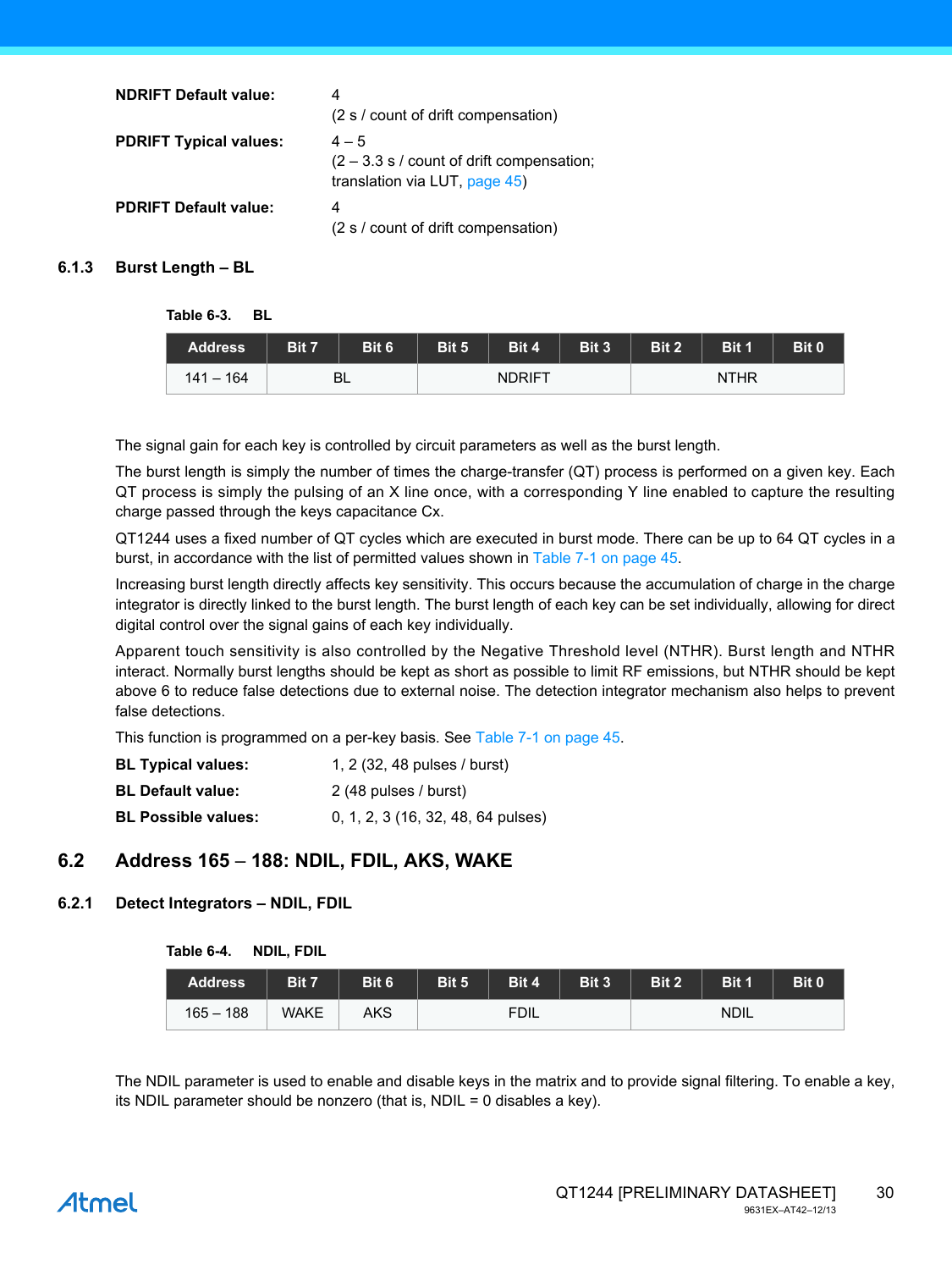To suppress false detections caused by spurious events like electrical noise, the device incorporates a *detection integrator* or DI counter mechanism. A per-key counter is incremented each time the key has exceeded its threshold and is decremented each time the key does not exceed its threshold. When this counter reaches a preset limit the key is finally declared to be touched.

The DI mechanism uses two counters. The first is the *fast DI* counter FDIL. When a key signal is first noted to be below the negative threshold, the key enters *fast burst* mode. In this mode the burst is rapidly repeated for up to the specified limit count of the fast DI counter. Each key has its own counter and its own specified fast-DI limit (FDIL), which can range from 1 – 15. When fast burst is entered the QT device locks onto the key and repeats the acquire burst until the fast-DI counter reaches FDIL or drops back to zero. After this the device resumes normal keyscanning and goes on to the next key.

The *Normal DI* counter counts the number of times the fast-DI counter reached its FDIL value. The Normal DI counter can only increment once per complete scan of all keys. Only when the Normal DI counter reaches NDIL does the key become formally *active*.

The net effect of this is that the sensor can rapidly lock onto and confirm a detection with many confirmations, while still scanning other keys. The ratio of *fast* to *normal* counts is completely user settable via the setups process. The total number of required confirmations is equal to FDIL times NDIL.

If  $FDIL = 6$  and  $NDIL = 2$ , the total detection confirmations required is 12, even though the device only scanned through all keys twice.

The DI is extremely effective at reducing false detections at the expense of slower reaction times. In some applications a slow reaction time is desirable. The DI can be used to intentionally slow down touch response in order to require the user to touch longer to operate the key.

- If FDIL = 1, the device functions conventionally. Each channel acquires once in rotation, and the normal detect integrator counter (NDIL) operates to confirm a detection. Fast-DI is in essence not operational.
- If FDIL  $\geq$  2, then the fast-DI counter also operates in addition to the NDIL counter.
- If Signal  $\leq$  NTHR: The fast-DI counter is incremented towards FDIL due to touch.
- If Signal > NTHR then the fast-DI counter is decremented due to lack of touch.

**Disabling a key:** If NDIL = 0, the key becomes disabled. Keys disabled in this way are pared from the burst sequence in order to improve sampling rates and thus response time. See [Section 3. on page 6](#page-5-1).

This function is programmed on a per-key basis. See [Table 7-1 on page 45.](#page-44-1)

| <b>NDIL Typical values:</b> | 1.2<br>(2 or 4 confirmations; translation via LUT) |
|-----------------------------|----------------------------------------------------|
| <b>NDIL Default value:</b>  | 2<br>(4 confirmations)                             |
| <b>FDIL Typical values:</b> | 2.3<br>(4 or 6 confirmations; translation via LUT) |
| <b>FDIL Default value:</b>  | 3<br>(6 confirmations)                             |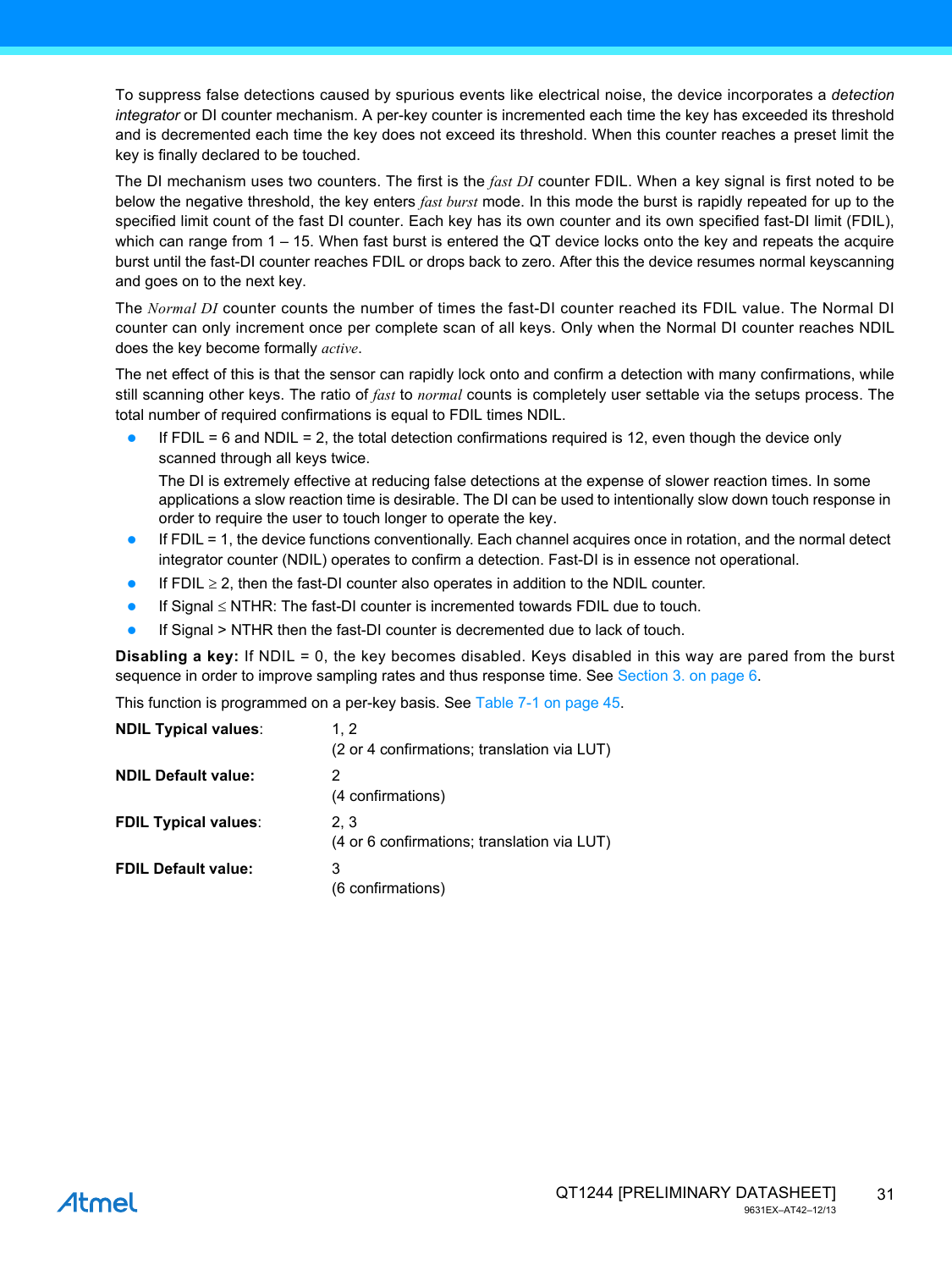#### **6.2.2 Adjacent Key Suppression Technology – AKS**

| <b>Address</b> | Bit 7       | Bit 6 | Bit 5 | Bit 4       | Bit 3 | Bit 2 | Bit 1       | Bit 0 |
|----------------|-------------|-------|-------|-------------|-------|-------|-------------|-------|
| $165 - 188$    | <b>WAKE</b> | AKS   |       | <b>FDIL</b> |       |       | <b>NDIL</b> |       |

**Table 6-5. AKS**

This device incorporates adjacent key suppression (AKS) technology that can be selected on a per-key basis. AKS technology permits the suppression of multiple key presses based on relative signal strength. This feature assists in solving the problem of surface moisture which can bridge a key touch to an adjacent key, causing multiple key presses. This feature is also useful for panels with tightly spaced keys, where a fingertip might inadvertently activate an adjacent key.

AKS technology works for keys that are AKS-enabled anywhere in the matrix and is not restricted to physically adjacent keys. The device has no knowledge of which keys are actually physically adjacent. When enabled for a key, adjacent key suppression causes detections on that key to be suppressed if any other AKS-enabled key in the panel has a more negative signal deviation from its reference during the DI process. Once a key reaches detect it stays in detect as long as the touch remains, regardless of the signal strength on any other AKS enabled keys.

This feature does not account for varying key gains (burst length) but ignores the actual negative detection threshold setting for the key. If AKS-enabled keys have different sizes, it may be necessary to reduce the gains of larger keys, relative to smaller ones, to equalize the effects of AKS technology. The signal threshold of the larger keys can be altered to compensate for this without causing problems with key suppression.

Adjacent key suppression works to augment the natural moisture suppression of narrow gated transfer switches creating a more robust sensing method.

This function is programmed on a per-key basis. See [Table 7-1 on page 45.](#page-44-1)

**AKS Default value:** 0 (Off)

#### <span id="page-31-0"></span>**6.2.3 Wake on Touch – WAKE**

#### **Table 6-6. WAKE**

| <b>Address</b> | <b>Bit 7</b> | Bit 6 | Bit 5 | Bit 4       | Bit 3 | Bit 2 | Bit 1       | Bit 0 |
|----------------|--------------|-------|-------|-------------|-------|-------|-------------|-------|
| $165 - 188$    | <b>WAKE</b>  | AKS   |       | <b>FDIL</b> |       |       | <b>NDIL</b> |       |

The device can be configured for full time wake-up from Sleep mode when specific keys are touched or released using this feature, in order to improve response time after each key state change. This feature makes the CHANGE pin go active on a key touch or key release (see [Section 4.4 on page 17](#page-16-1)) enabling a host to sleep until a suitable touch event occurs.

Each key has its own WAKE configuration bit so that any combination of keys can be configured for this function.

The time the part remains awake after the last key is released can also be configured in the setup block (see the AWAKE feature, [Section 7. on page 45](#page-44-0)).

Any key, even one where the WAKE feature is not enabled, prolongs the time the part remains awake once the part is awake.

This function is programmed on a per-key basis. See [Table 7-1 on page 45.](#page-44-1)

| <b>WAKE Default value:</b>  | 1 (On)         |
|-----------------------------|----------------|
| <b>WAKE Possible range:</b> | 0, 1 (Off, On) |

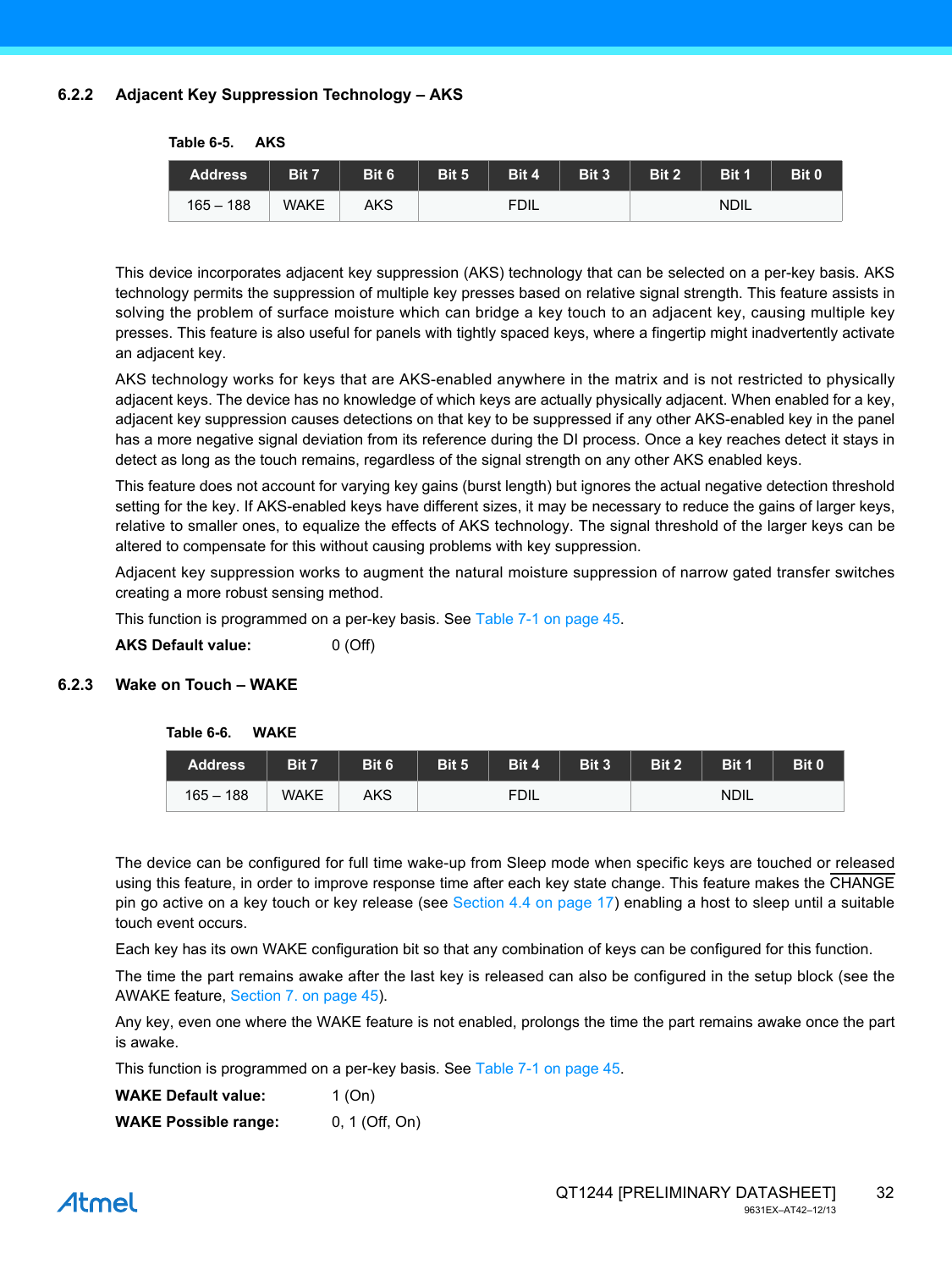### **6.3 Calibrated Frequency Offset – CFO\_1 and CFO\_2**

| <b>Address</b> | Bit 7            | Bit 6 | Bit 5 | Bit 4 | Bit 3 | Bit 2 | Bit 1 | Bit 0 |
|----------------|------------------|-------|-------|-------|-------|-------|-------|-------|
| $189 - 212$    | CFO <sub>1</sub> |       |       |       |       |       |       |       |
| $213 - 236$    | CFO <sub>2</sub> |       |       |       |       |       |       |       |

#### **Table 6-7. CFO\_1 and CFO\_2**

CFO 1 and CFO 2 are only used if FHM = 2.

If frequency hopping is enabled with FHM = 2, the QT1244 adjusts each key's reference at each frequency hop. The amount of the adjustment must first be configured using the setups CFO\_1 and CFO\_2. These values are the amounts by which reference levels need to be adjusted to track the signal changes when changing from the frequency set by FREQ0 to the frequency set by FREQ1 or FREQ2. Each key uses its individual settings of CFO\_1 and CFO\_2.

Assuming FREQ0 defines the highest of the three selected frequencies, CFO\_1 indicates the offset to be applied when the frequency is changed between those defined by FREQ0 and FREQ1. CFO 2 indicates the offset to be applied when the frequency is changed between those defined by FREQ0 and FREQ2. The QT1244 automatically uses combinations of these offset values, as necessary, when switching between the three different frequencies.

The Calibrated Frequency Offset (CFO) values are used to adjust each key reference whenever a frequency hop occurs, taking into account any differences in calibrated signal at the different frequencies. The device uses the highest selected frequency as a point of reference and calculates offsets in calibrated signals at the other two frequencies relative to the highest one.

The following explanation assumes that FREQ0 defines the highest frequency, for convenience of this discussion, but that does not need to be the case.

**Note:** Configure FREQ0, FREQ1 and FREQ2 before trying to configure CFO\_1 and CFO\_2.

Command  $0xFD$  (Low level calibration and offset) can be written to the Command Address (140) to automatically fill out the CFO\_1 and CFO\_2 values.

Alternatively, CFO 1 and CFO 2 can be manually configured.

Once FREQ0, FREQ1 and FREQ2 have been configured for the three chosen frequencies, CFO\_1 and CFO\_2 should be loaded with the signal offsets appropriate for the signal shifts observed when switching between the three different frequencies.

Follow these steps to determine the different signal levels for each key at each frequency and to determine appropriate values to load into CFO\_1 and CFO\_2:

- 1. Configure FHM = 0 to disable frequency hopping temporarily.
- 2. Configure FREQ0 to select the highest of the chosen frequencies (FREQ0 should be set to a lower value than FREQ1 and FREQ2).
- 3. Recalibrate all keys.
- 4. Make a note of each key reference level, Ref(*k*, f0).
- 5. Configure FREQ0 to select the second of the chosen frequencies.
- 6. Recalibrate all keys.
- 7. Make a note of each key reference level, Ref(*k*, f1).
- 8. Configure FREQ0 to select the last of the chosen frequencies.
- 9. Recalibrate all keys.
- 10. Make a note of each key reference level, Ref(*k*, f2).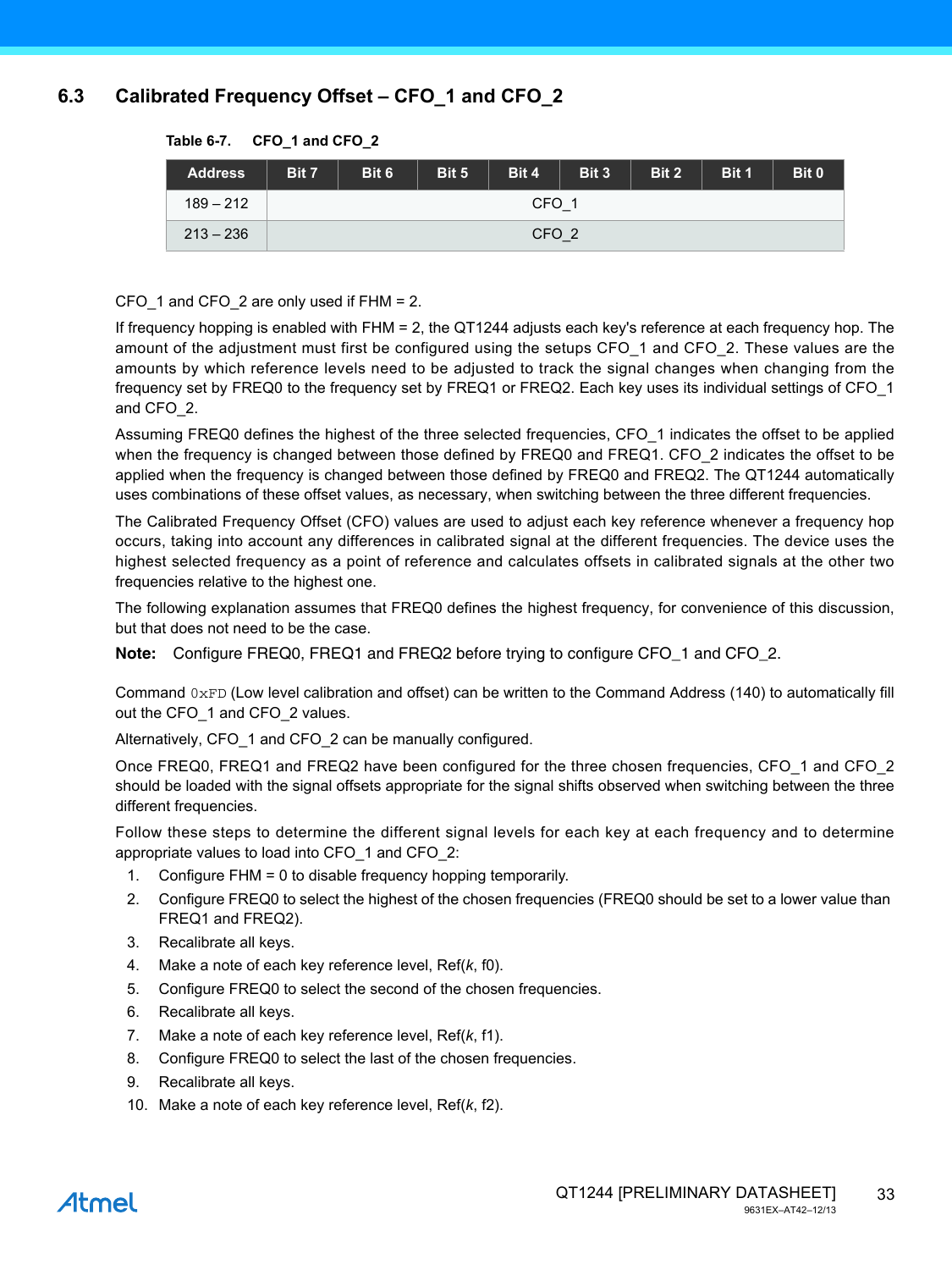11. Determine the difference in signal for each key in turn when the frequency changes from FREQ0 to FREQ1, using the following equation:

Diff(*k*, f0, f1) = Ref(*k*, f0) – Ref(*k*, f1)

(this value will nearly always be positive. If it is negative, set Diff(*k*, f0, f1) to zero).

- 12. Store Diff(*k*, f0, f1) into the corresponding CFO\_1 for each key *k*.
- 13. Determine the difference in signal at each key when the frequency changes from FREQ0 to FREQ2, using the following equation:

Diff(*k*, f0, f2) = Ref(*k*, f0) – Ref(*k*, f2)

(this value will nearly always be positive. If it is negative, set Diff(*k*, f0, f1) to zero).

- 14. Store Diff(*k*, f0, f2) into the corresponding CFO\_2 for each key *k*.
- 15. Configure FHM = 2.

These functions are programmed on a per-key basis. See [Table 7-1 on page 45](#page-44-1).

**CFO\_1/2 Default value:** 0

**CFO\_1/2 Possible range:** 0 – 255

### **6.4 Address 237: Negative Recal Delay – NRD**

**Table 6-8. NRD**

| <b>Address</b> | Bit 7 | Bit 6 | Bit 5 | Bit 4      | Bit 3 | Bit 2 | Bit 1 | Bit 0 |
|----------------|-------|-------|-------|------------|-------|-------|-------|-------|
| 237            |       |       |       | <b>NRD</b> |       |       |       |       |

If an object unintentionally contacts a key, resulting in a detection for a prolonged interval, it is usually desirable to recalibrate the key in order to restore its function, perhaps after a time delay of some seconds.

The Negative Recal Delay timer monitors detections. If a detection event exceeds the timer's setting, the key is automatically recalibrated. After a recalibration has taken place, the affected key once again functions normally even if it is still being contacted by the foreign object. This feature is set on a global basis using the NRD setup parameter.

NRD can be disabled by setting it to zero (infinite timeout) in which case the key never auto-recalibrates during a continuous detection (but the host could still command it).

NRD above 0 is expressed in 0.5 s increments. Thus if NRD = 120, the timeout value is actually 60 seconds.

This function is programmed on a global basis. See [Table 7-1 on page 45.](#page-44-1)

| <b>NRD Typical values:</b> | $20 - 60$ (10 s $- 30$ s)               |
|----------------------------|-----------------------------------------|
| <b>NRD Default value:</b>  | 20(10 s)                                |
| <b>NRD Range:</b>          | $0 - 255$ ( $\infty$ , 0.5 s - 127.5 s) |
| <b>NRD Accuracy:</b>       | to within $\pm$ 250 ms                  |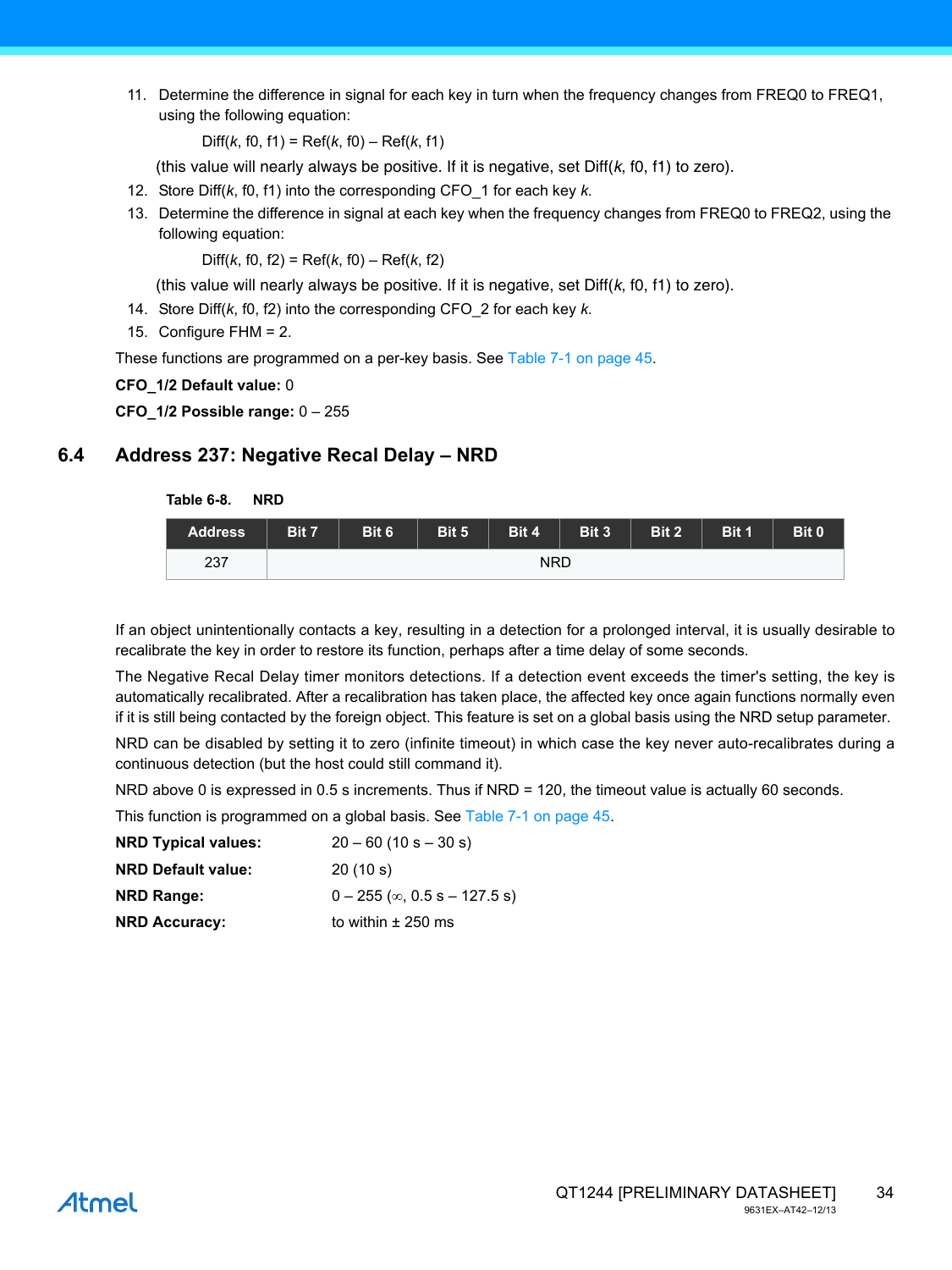### **6.5 Address 238: SLEEP, MSYNC, NHYST, DEBUG**

#### **6.5.1 Sleep Duration – SLEEP**

#### **Table 6-9. SLEEP**

| Address | Bit 7 | Bit 6        | Bit 5        | Bit 4 | Bit 3        | Bit 2 | Bit 1 | Bit 0 |
|---------|-------|--------------|--------------|-------|--------------|-------|-------|-------|
| 238     |       | <b>DEBUG</b> | <b>NHYST</b> |       | <b>MSYNC</b> |       | SLEEP |       |

With the sleep feature enabled, the QT1244 is designed to sleep as much as possible to conserve power. Periodically, the part wakes automatically, scans the keyboard matrix and then returns to sleep. The length of time the part sleeps before automatically waking up can be configured to one of eight different values, via a look-up table. As with most other setups, the look-up table index must be written to the setups (see [Table 7-1 on page 45](#page-44-1)).

The QT1244 will not sleep while keys are in detect or while keys are calibrating.

If the sleep feature is disabled, the device never sleeps. Sleep might need to be disabled if the device is being used in an FMEA or EN 60730 compliant design because all operations are stopped within the device while the part is asleep and the host is not able to distinguish between faulty operation and EN 60730 counters appearing to run slow because the part is intermittently sleeping.

It should also be noted that the configured drift compensation interval is valid only while the device is not sleeping, and will effectively be stretched each time the device sleeps because the device is fully halted during sleep and cannot perform drift compensation. If sleep is enabled, a shorter drift compensation interval may be required.

Note that when a key changes state, the CHANGE pin can be made to go active and the device can go into 'fast mode' automatically if the WAKE feature is enabled on that key (see [Section 6.2.3 on page 32\)](#page-31-0).

This function is programmed on a global basis. See [Table 7-1 on page 45.](#page-44-1)

| SLEEP default value: | 0 (sleep disabled)                               |
|----------------------|--------------------------------------------------|
| <b>SLEEP range:</b>  | $0 - 7$ (Off, 16 ms $-$ 1s; translation via LUT) |

#### **6.5.2 Mains Sync – MSYNC**

#### **Table 6-10. MSYNC**

| Address | Bit 7 | Bit 6        | Bit 5        | Bit 4 | Bit 3        | Bit 2 | Bit 1        | Bit 0 |
|---------|-------|--------------|--------------|-------|--------------|-------|--------------|-------|
| 238     |       | <b>DEBUG</b> | <b>NHYST</b> |       | <b>MSYNC</b> |       | <b>SLEEP</b> |       |

The MSYNC feature uses the M\_SYNC pin.

External fields can cause interference leading to false detections or sensitivity shifts. Most fields come from AC power sources. RFI noise sources are heavily suppressed by the low impedance nature of the QT circuitry itself.

Noise such as from 50Hz or 60Hz fields becomes a problem if it is uncorrelated with acquisition signal sampling. Uncorrelated noise can cause aliasing effects in the key signals. To suppress this problem the M\_SYNC input allows bursts to synchronize to the noise source.

The noise sync operating mode is set by parameter MSYNC in setups.

The synchronization only occurs at the burst for the lowest numbered enabled key in the matrix. The device waits for the synchronization signal for up to 100 ms after the end of a preceding full matrix scan, then when a negative sync edge is received, the matrix is scanned in its entirety again.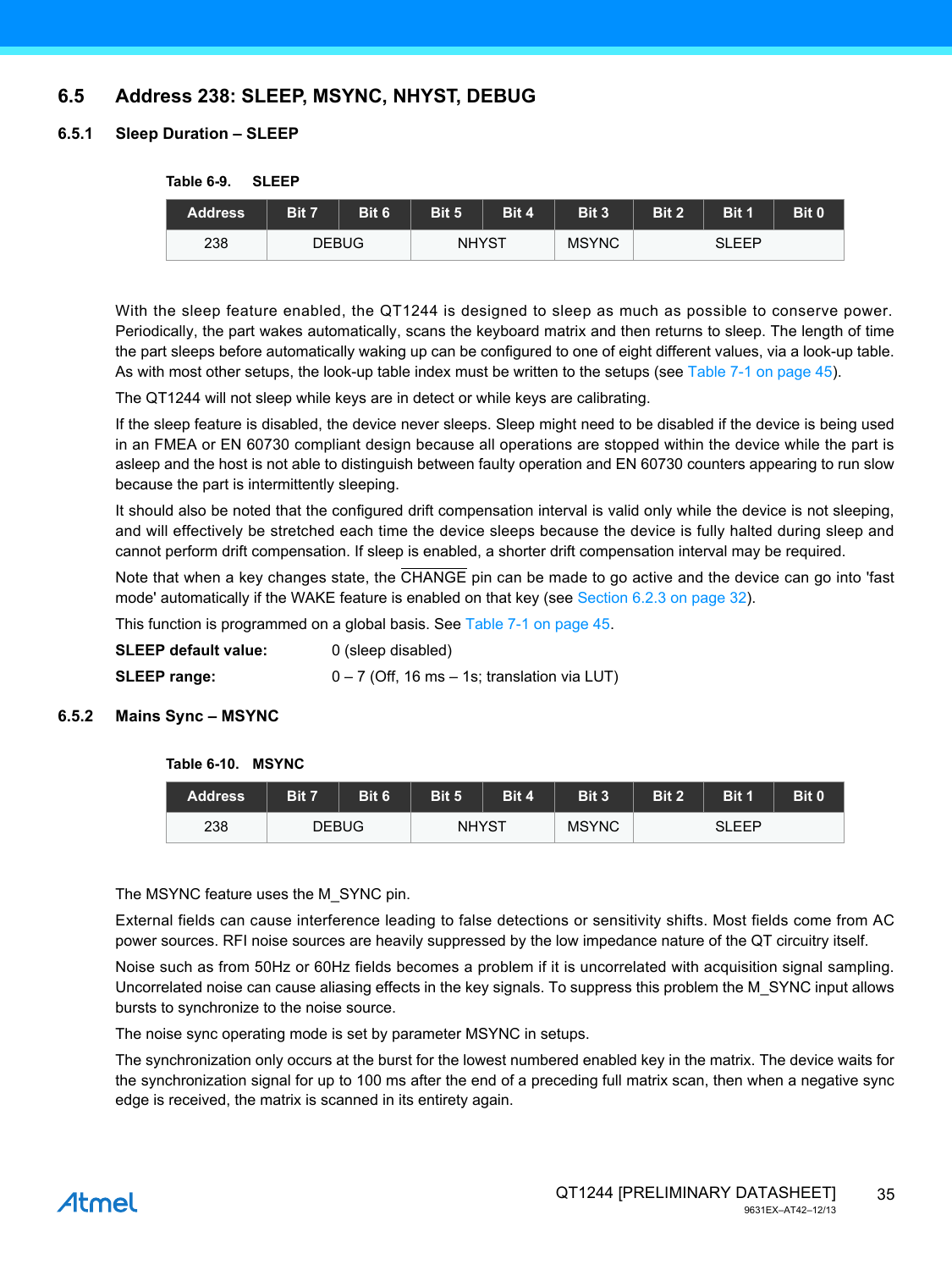The sync signal drive should be a buffered logic signal, or perhaps a diode-clamped signal, but never a raw AC signal from the mains. The device synchronizes to the falling edge.

Since noise synchronization is highly effective and inexpensive to implement, it is strongly advised to take advantage of it anywhere there is a possibility of encountering low frequency (50/60 Hz) electric fields. Atmel QmBtn software can show such noise effects on signals, and hence assist in determining the need to make use of this feature.

If the synchronization feature is enabled but no synchronization signal exists, the sensor continues to operate but with a delay of 100 ms before the start of each matrix scan, and hence has a slow response time.

This function is programmed on a global basis. See [Table 7-1 on page 45.](#page-44-1)

**MSYNC Default value:** 0 (Off) **MSYNC Possible range:** 0, 1 (Off, On)

#### **6.5.3 Negative Hysteresis – NHYST**

#### **Table 6-11. NHYST**

| <b>Address</b> | <b>Bit 7</b> | Bit 6        | Bit 5 | Bit 4        | Bit 3 | Bit 2 | Bit 1 | Bit 0 |
|----------------|--------------|--------------|-------|--------------|-------|-------|-------|-------|
| 238            |              | <b>DEBUG</b> |       | <b>NHYST</b> |       |       | SLEEP |       |

The device employs programmable hysteresis levels of 6.25%, 12.5%, 25%, or 50% The hysteresis is a percentage of the distance from the threshold level back towards the reference, and defines the point at which a touch detection drops out. A 12.5% hysteresis point is closer to the threshold level than to the signal reference level.

Hysteresis prevents chatter and works to make key detection more robust. Hysteresis is only used after the key has been declared to be in detection, in order to determine when the key should drop out.

Excessive amounts of hysteresis can result in stuck keys that do not release. Conversely, low amounts of hysteresis can cause key chatter due to noise or minor amounts of finger motion.

NHYST is set using one global value which is applied across all keys.

See [Table 7-1 on page 45.](#page-44-1)

| <b>NHYST Typical values:</b> | $0, 1$ (6.25%, 12.5%)                 |
|------------------------------|---------------------------------------|
| <b>NHYST Default value:</b>  | $1(12.5\%)$                           |
| <b>NHYST Possible range:</b> | $0, 1, 2, 3$ (6.25%, 12.5%, 25%, 50%) |

#### <span id="page-35-0"></span>**6.5.4 DEBUG Output**

#### **Table 6-12. DEBUG**

| <b>Address</b> | Bit 7 | Bit 6        | Bit 5        | Bit 4 | Bit 3        | Bit 2 | Bit 1        | Bit 0 |
|----------------|-------|--------------|--------------|-------|--------------|-------|--------------|-------|
| 238            |       | <b>DEBUG</b> | <b>NHYST</b> |       | <b>MSYNC</b> |       | <b>SLEEP</b> |       |

The QT1244 supports a Debug output interface which is useful during product development. (See [Appendix C. on](#page-54-0) [page 55](#page-54-0)). If DEBUG is enabled, the device streams one frame of data out of the Debug port after each keyscan cycle. The value set for DEBUG dictates the number of bytes in the data frame.

When DEBUG is enabled it impacts the key response time because the next keyscan cycle is delayed until the debug frame has been fully transmitted. The oscilloscope sync and the debug data output share an I/O pin, and will interfere with each other if both are enabled at the same time. Ensure SSYNC and DEBUG are not enabled simultaneously.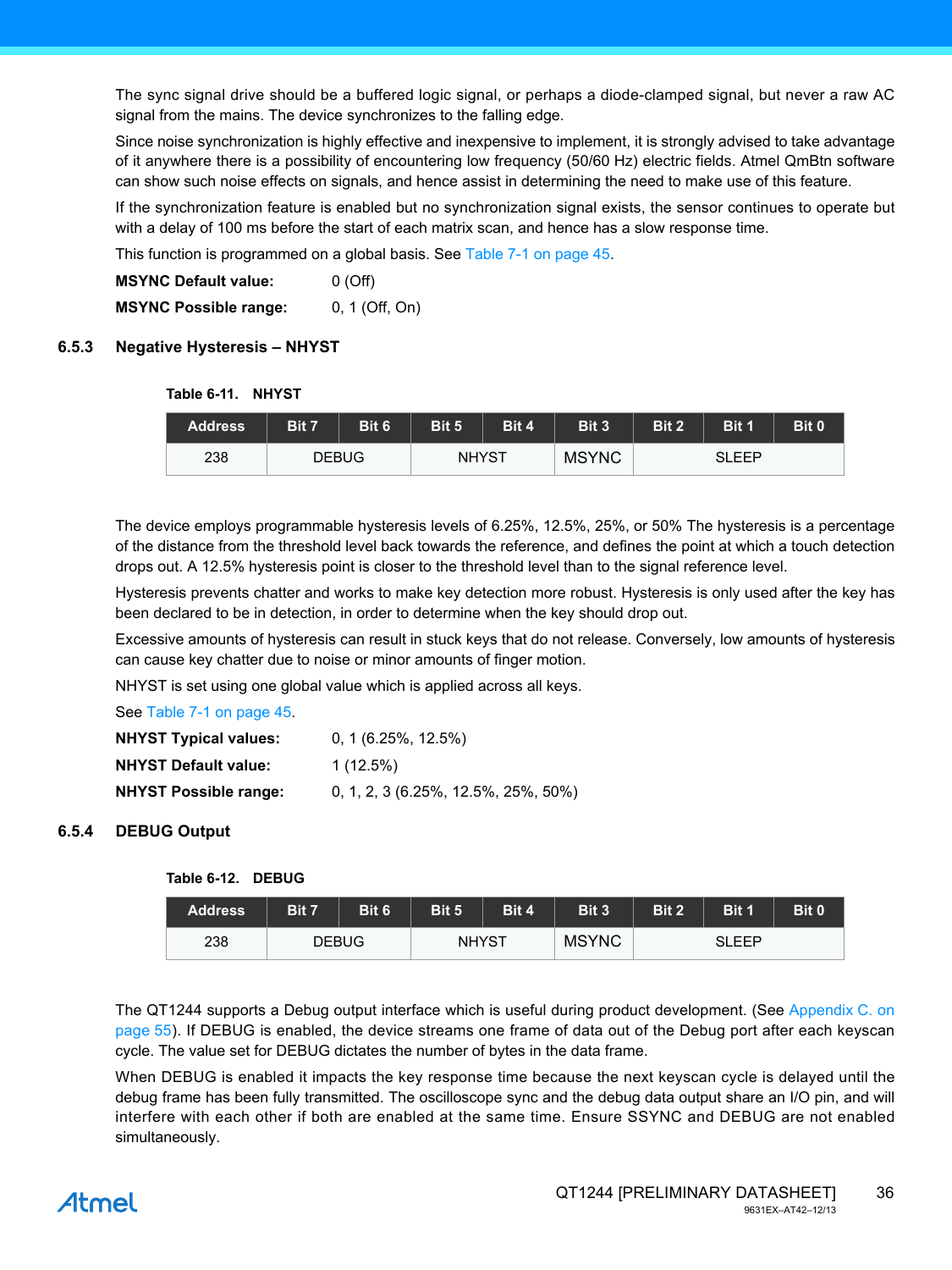This function is programmed on a global basis. See [Table 7-1 on page 45.](#page-44-1)

| <b>DEBUG Default value:</b>  | $0$ (off)                          |
|------------------------------|------------------------------------|
| <b>DEBUG Possible range:</b> | 0,1, 2, 3 (off, 32, 64, 128 bytes) |

### **6.6 Address 239: Awake Timeout – AWAKE**

#### **Table 6-13. AWAKE**

| <b>Address</b> | Bit 7 | Bit 6 | Bit 5 | Bit 4 | Bit 3        | Bit 2 | Bit 1 | Bit 0 |
|----------------|-------|-------|-------|-------|--------------|-------|-------|-------|
| 239            |       |       |       |       | <b>AWAKE</b> |       |       |       |

The AWAKE timeout feature determines the period of time that elapses from the last key release before the part tries to sleep.

Once the part has been awakened by a touch change on a WAKE enabled key, key response is fast while the keyboard is in use, until sleep mode is resumed. Sleep mode will not resume unless there is a period of key inactivity. This period is defined by the AWAKE setup. Sleep mode is inhibited while keys are in detect.

**Note:** If the sleep feature has been disabled, the device never sleeps and the AWAKE setup has no effect.

The AWAKE period can be configured to a value between 100 ms and 25.5 s, in increments of 100 ms.

This function is programmed on a global basis. See [Table 7-1 on page 45.](#page-44-1)

| <b>AWAKE default value:</b>    | 25(2.5 s)                     |
|--------------------------------|-------------------------------|
| <b>AWAKE range:</b>            | $1 - 255$ (100 ms $- 25.5$ s) |
| <b>AWAKE Timeout accuracy:</b> | to within $\pm 50$ ms         |

### **6.7 Address 240: Drift Hold Time – DHT**

|  | Table 6-14. |  | DHT |
|--|-------------|--|-----|
|--|-------------|--|-----|

| <b>Address</b> | Bit 7 | Bit 6 | Bit 5 | Bit 4 | Bit 3 | Bit 2 | Bit 1 | Bit 0 |
|----------------|-------|-------|-------|-------|-------|-------|-------|-------|
| 240            |       |       |       |       | DHT   |       |       |       |

Drift Hold Time (DHT) is used to inhibit drift on all keys while one or more keys are activated. DHT defines the length of time the drift is halted after a key detection.

This feature is particularly useful in cases of high-density keypads where touching a key or hovering a finger over the keypad would cause untouched keys to drift, and therefore create a sensitivity shift, and ultimately inhibit any touch detection.

DHT can be configured to a value of between 100 ms and 25.5 s, in increments of 100 ms. Setting this parameter to 0 disables this feature and the drift compensation on any key is not dependent on the state of other keys.

This function is programmed on a global basis. See [Table 7-1 on page 45.](#page-44-1)

| DHT default value: | 0(Off)                             |
|--------------------|------------------------------------|
| DHT range:         | $0 - 255$ (Off, 100 ms $- 25.5$ s) |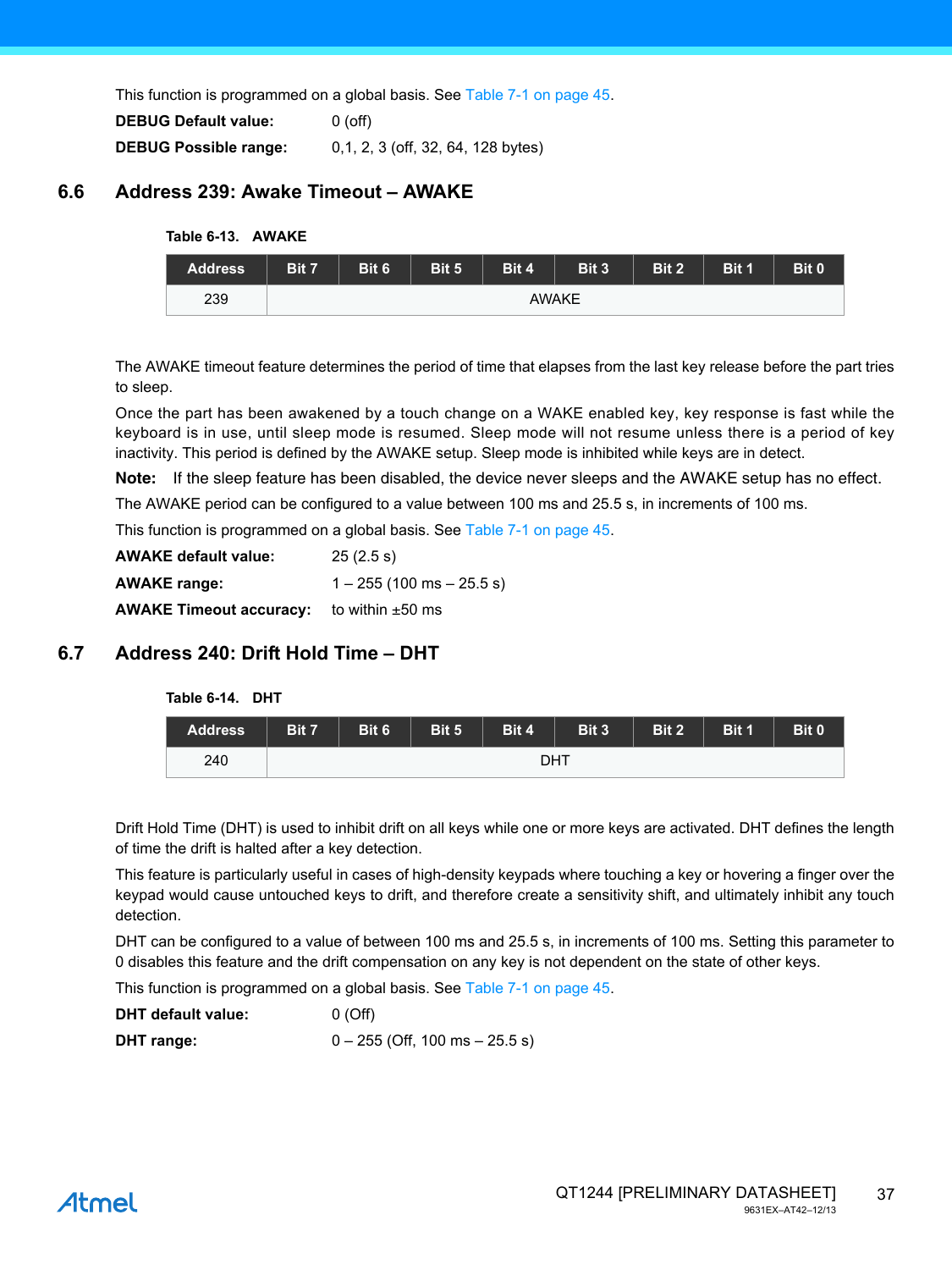### **6.8 Address 241: PDRIFT, SSYNC**

#### **6.8.1 Positive Drift Compensation – PDRIFT**

**Table 6-15. PDRIFT**

| <b>Address</b> | Bit 7 | Bit 6 | Bit 5        | Bit 4 | Bit 3 | Bit 2 | Bit 1         | Bit 0 |
|----------------|-------|-------|--------------|-------|-------|-------|---------------|-------|
| 241            |       |       | <b>SSYNC</b> |       |       |       | <b>PDRIFT</b> |       |

### See [Section 6.1.2 on page 29](#page-28-1).

#### **6.8.2 Oscilloscope Sync – SSYNC**

| Table 6-16. SSYNC |                                           |              |  |  |  |       |               |       |
|-------------------|-------------------------------------------|--------------|--|--|--|-------|---------------|-------|
| <b>Address</b>    | Bit 6<br>Bit 4<br>Bit 3<br>Bit 5<br>Bit 7 |              |  |  |  | Bit 2 | Bit 1         | Bit 0 |
| 241               |                                           | <b>SSYNC</b> |  |  |  |       | <b>PDRIFT</b> |       |

The S SYNC pin can output a positive pulse oscilloscope sync that brackets the burst of a selected key. Only one burst can output a sync pulse as determined by the setups parameter SSYNC.

This feature is invaluable for diagnostics. Without it, observing signals clearly on an oscilloscope for a particular burst is very difficult. This function is supported in Atmel QmBtn PC software.

The oscilloscope sync and the debug data output share an I/O pin, and will interfere with each other if both are enabled at the same time. Ensure SSYNC and DEBUG are not enabled simultaneously.

This function is programmed on a global basis. See [Table 7-1 on page 45.](#page-44-1)

| <b>SSYNC Default value:</b>  | $0$ (Key 0)                     |
|------------------------------|---------------------------------|
| <b>SSYNC Possible range:</b> | $0 - 23$ (Key n), 24 – 31 (Off) |

### **6.9 Address 242** – **243: LSL, KGTT**

#### <span id="page-37-0"></span>**6.9.1 Lower Signal Limit – LSL**

| <b>Table 6-17.</b> | LSL |
|--------------------|-----|
|--------------------|-----|

| <b>Address</b> | Bit 7       | Bit 6 | Bit 5 | Bit 4 | Bit 3 | Bit 2      | Bit 1 | Bit 0 |
|----------------|-------------|-------|-------|-------|-------|------------|-------|-------|
| 242            | <b>LSL</b>  |       |       |       |       |            |       |       |
| 243            | <b>KGTT</b> |       |       |       |       | <b>LSL</b> |       |       |

This setup determines the lowest acceptable value of signal level for all keys. If any key reference level falls below this value, the device declares an error condition in the key data set (see [Section 5.8 on page 26](#page-25-1)) and in the device status byte (see [Section 5.5 on page 24](#page-23-0)).

Testing is required to ensure that there are adequate margins in this determination. Key size, shape, panel material, burst length, and dwell time all factor into the detected signal levels.

This parameter occupies 2 bytes (11 bits) of the setups table. Address 242 occupies the LSB, 243 the MSB.

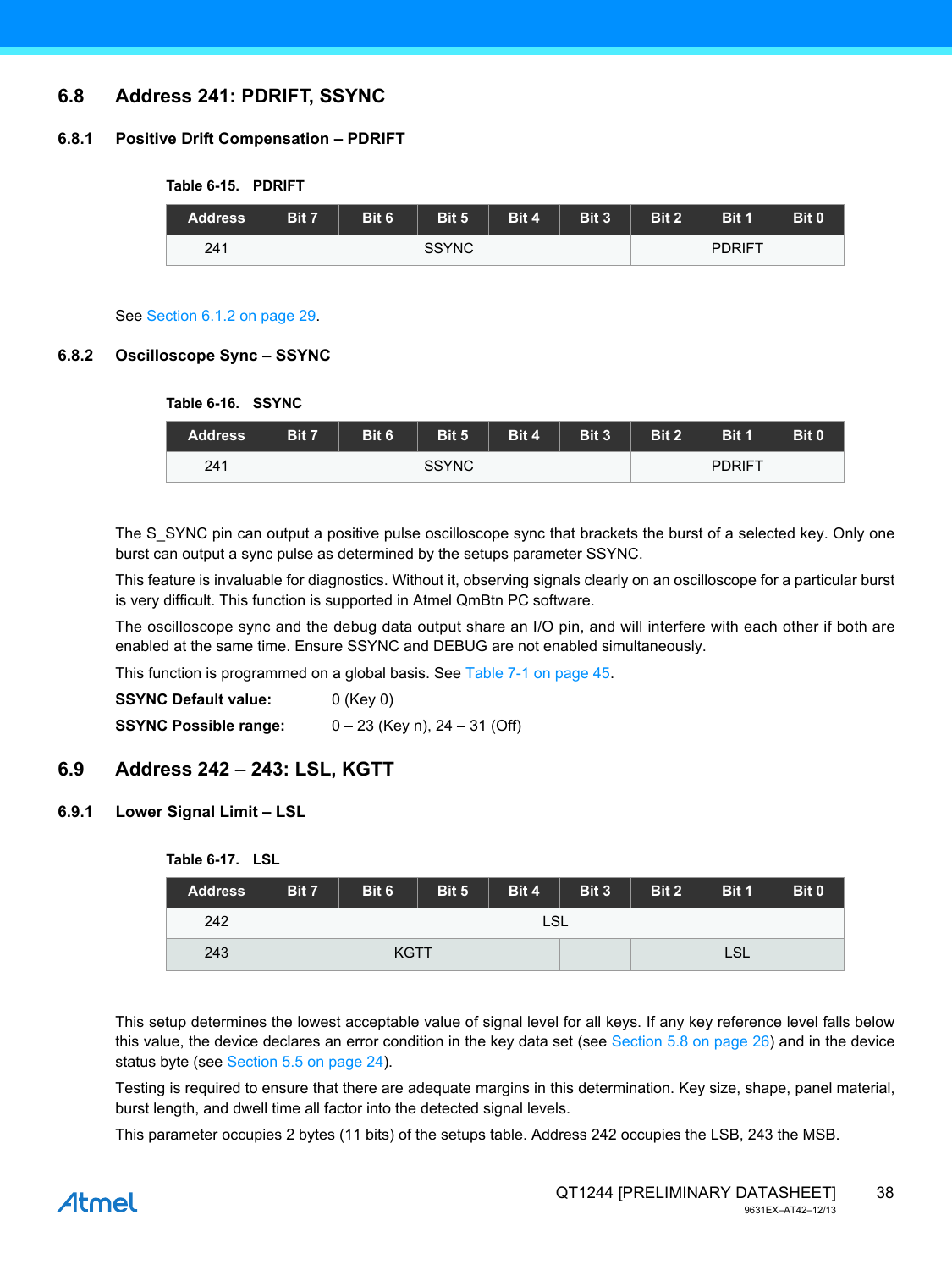This function is programmed on a global basis. See [Table 7-1 on page 45.](#page-44-1)

**LSL Default value:** 100 (recommended value)

**LSL Possible range:** 0 – 2047

#### <span id="page-38-1"></span>**6.9.2 Key Gain Test Threshold – KGTT**

#### **Table 6-18. KGTT**

| <b>Address</b> | Bit 7 | Bit 6 | Bit 5 | Bit 4                    | Bit 3 | Bit 2 | Bit 1 | Bit 0 |
|----------------|-------|-------|-------|--------------------------|-------|-------|-------|-------|
| 242            | LSL   |       |       |                          |       |       |       |       |
| 243            | KGTT  |       |       | $\overline{\phantom{m}}$ |       | LSL   |       |       |

The Key Gain test takes a special sample from a key using half the usual burst length and compares the resulting value against the key normal signal. The test passes if the signal has decreased by the Key Gain Test Threshold (KGTT). This means that the following equation must be valid for the test to pass. Each enabled key is tested.

#### *Normal Signal – Test Signal > KGTT*

The Key Gain Test Threshold can be configured to a value between 4 and 60, via LUT (see [Table 7-1 on page 45](#page-44-1)). KGTT occupies 4 bits only, sharing the same word as the Lower Signal Limit.

This function is programmed on a global basis. See [Table 7-1 on page 45.](#page-44-1)

| <b>KGTT Default value:</b> | 6(28)            |
|----------------------------|------------------|
| KGTT Possible range:       | $0 - 15(4 - 64)$ |

#### **6.10 Address 244: DWELL, RIB, THRM, FHM**

#### <span id="page-38-0"></span>**6.10.1 Dwell Time – DWELL**

#### **Table 6-19. DWELL**

| <b>Address</b> | Bit 7      | Bit 6      | Bit 5 | Bit 4       | Bit 3 | Bit 2 | <b>Bit 1</b> | Bit 0 |
|----------------|------------|------------|-------|-------------|-------|-------|--------------|-------|
| 244            | <b>FHM</b> | <b>FHM</b> |       | <b>THRM</b> | RIB   |       | <b>DWELL</b> |       |

The Dwell parameter in setups causes the acquisition pulses to have differing charge capture durations. Generally, shorter durations provide for enhanced surface moisture suppression, while longer durations are required where the keypanel design includes higher-resistance tracks such as silver and ITO. Longer durations are also usually more compatible with EMC requirements. Longer dwell times permit the use of larger series resistors in the X and Y lines to suppress RFI effects, without compromising key gain.

This function is programmed on a global basis. See [Table 7-1 on page 45.](#page-44-1)

| <b>DWELL Default value:</b>  | $0(125 \text{ ns})$         |
|------------------------------|-----------------------------|
| <b>DWELL Possible range:</b> | $0 - 7$ (125 ns $- 4.5$ µs) |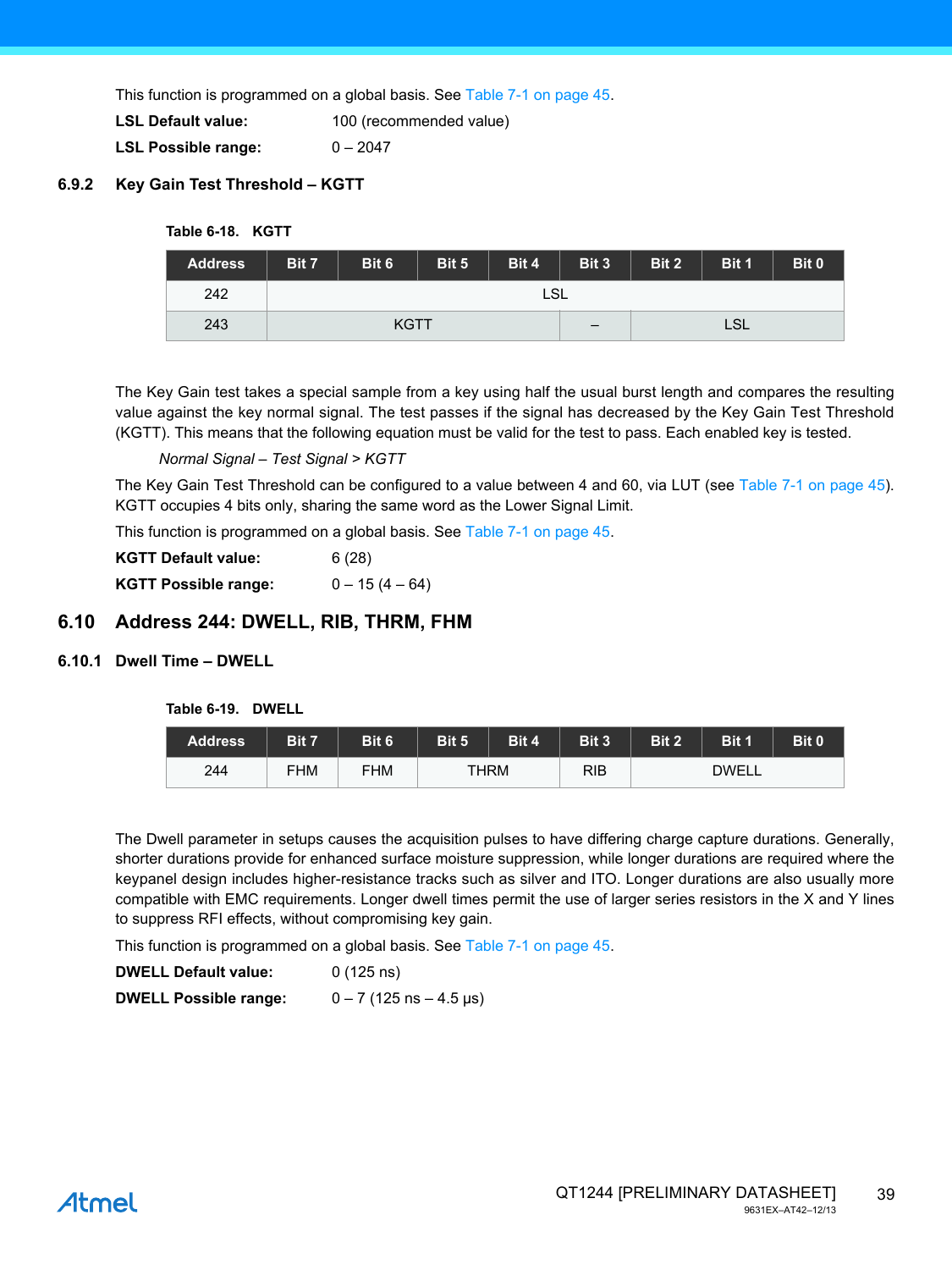#### **6.10.2 Restart Interrupted Burst – RIB**

| Table 6-20. | <b>RIB</b> |
|-------------|------------|
|             |            |

| <b>Address</b> | Bit 7      | Bit 6 | Bit 5 | Bit 4       | Bit 3      | Bit 2 | Bit 1        | Bit 0 |
|----------------|------------|-------|-------|-------------|------------|-------|--------------|-------|
| 244            | <b>FHM</b> | FHM   |       | <b>THRM</b> | <b>RIB</b> |       | <b>DWELL</b> |       |

The RIB parameter in setups allows a burst to be interrupted, and restarted, by host communications over the serial bus. The QT1244 has limited processing resources available such that a burst and host communication cannot both be serviced simultaneously. One must give way to the other. This setup lets the designer prioritize one over the other.

If RIB is configured on, a burst can be interrupted by a host communication, and is automatically restarted.

If RIB is configured off, bursts will not be restarted. The interruption may introduce some signal noise.

This function is programmed on a global basis. See [Table 7-1 on page 45.](#page-44-1)

| <b>RIB Default value:</b> | $0($ off $)$ |
|---------------------------|--------------|
|                           |              |

**RIB Possible range:** 0, 1 (off, on)

#### <span id="page-39-0"></span>**6.10.3 Threshold Multiplier – THRM**

#### **Table 6-21. THRM**

| <b>Address</b> | Bit 7      | Bit 6      | Bit 5 | Bit 4 | Bit 3 | Bit 2 | Bit 1 | Bit 0 |
|----------------|------------|------------|-------|-------|-------|-------|-------|-------|
| 244            | <b>FHM</b> | <b>FHM</b> |       | THRM  | RIB   |       | DWELL |       |

It is sometimes useful to be able to operate the device with much higher detect thresholds than can be set with NTHR and PTHR alone. The Threshold Multiplier (THRM) is a multiplier, set via LUT, which extends the range of NTHR and PTHR considerably. The operating detect threshold for a key is arrived at by multiplying the threshold for that key (set with NTHR or PTHR) by the THRM multiplier. Note that the detect threshold range is extended at the expense of the step size. [Figure 6-22](#page-39-1) shows the extended threshold range for each value of THRM.

#### <span id="page-39-1"></span>**Table 6-22. Extended Detect Threshold**

| <b>THRM</b>    | <b>Multiplier</b> | <b>Extended Threshold</b> |
|----------------|-------------------|---------------------------|
| 0              | x1                | $4 - 18$                  |
|                | x <sub>2</sub>    | $8 - 36$                  |
| $\overline{2}$ | х4                | $16 - 72$                 |
| 3              | x8                | $32 - 144$                |

This function is programmed on a global basis. See [Table 7-1 on page 45.](#page-44-1)

**THRM Default value:** 0 (x1) **THRM Possible range:** 0, 1, 2, 3 (x1, x2, x4, x8)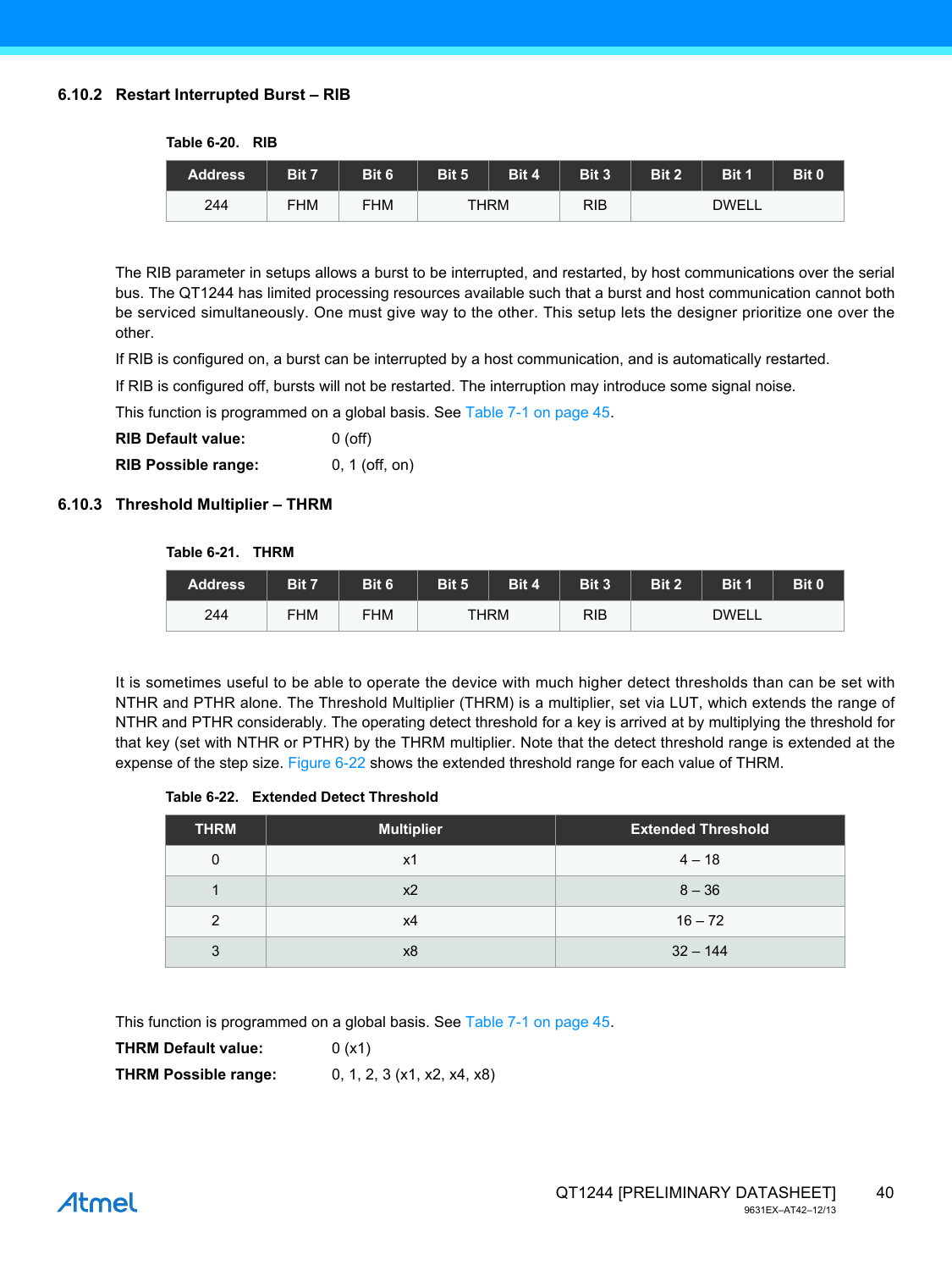#### **6.10.4 Frequency Hopping Mode – FHM**

| Table 6-23. | <b>FHM</b> |
|-------------|------------|
|             |            |

| <b>Address</b> | Bit 7 | Bit 6      | Bit 5 | Bit 4 | Bit 3 | Bit 2        | Bit 1 | Bit 0 |  |
|----------------|-------|------------|-------|-------|-------|--------------|-------|-------|--|
| 244            |       | <b>FHM</b> |       | THRM  | RIB   | <b>DWELL</b> |       |       |  |

Frequency hopping can be disabled altogether or enabled to one of three different active modes with FHM.

#### **FHM = 0 – Frequency hopping disabled**

If frequency hopping is disabled, the QT1244 always uses the same frequency, defined by FREQ0.

#### **FHM = 1 or 2**

If frequency hopping is enabled with FHM = 1 or FHM = 2, the QT1244 continually monitors the noise across all keys and switches frequencies dynamically to try and find the frequency with the lower noise amplitude. Up to three different frequencies can be selected using FREQ0, FREQ1 and FREQ2. If frequency hopping between only two frequencies is desired, the same frequency should be selected for two of these functions.

The signal levels can vary slightly with frequency, and so the reference for each key might need corresponding adjustment, in one way or another, during frequency hopping to compensate and to prevent false detections and unresponsive keys. The mechanism used to adapt the references is different depending on the frequency hop mode set.

#### **FHM = 1 – Calibrate after hop**

If frequency hopping is enabled with FHM = 1, the QT1244 compensates for the variations in signal level by recalibrating each key immediately after each frequency hop. A negative aspect to this mode is the danger that a key is being touched at the time of the frequency hop. If this were to happen, the touched key would be recalibrated to the touching finger and the detect would be cancelled. However, on subsequent removal of the touch (for a time greater than or equal to the PRD function) the key would be recalibrated once again and the detect flagged when the touch is re-established.

#### **FHM = 2 – Adjust each key reference during hop**

If frequency hopping is enabled with FHM = 2, the QT1244 adjusts each key reference at each frequency hop. The amount of the adjustment must first be configured using the setups CFO 1 and CFO 2.

The QT1244 will not switch the frequency during calibration if FHM is set at 1 or 2.

#### **FHM = 3 – Frequency sweep**

If frequency hopping is enabled with FHM = 3, the QT1244 repeatedly sweeps the sampling frequency through a range bounded by two frequencies defined by FREQ0 and FREQ1. The frequency is changed after each and every matrix scan. The QT1244 is shipped with the frequency hopping mode preset at FHM = 3.

In this hop mode, the reference for each key is not adjusted as the frequency is changed, so the signal levels must not vary significantly over the selected frequency range otherwise false detects or unintentional touch dropouts could occur. Variations in signal levels can be limited by restricting the frequency sweep range. If the signal variation for any particular key is found to be too great, the range of frequencies should be narrowed by decreasing the difference in values set at FREQ0 and FREQ1.

This function is programmed on a global basis. See [Table 7-1 on page 45.](#page-44-1)

**FHM Default value:** 3 = Frequency sweep

#### **FHM Possible range:**  $0 - 3$  (0 = off

- 1 = Calibrate all keys after hop
- 2 = Adjust each key's reference during hop
- 3 = Frequency sweep)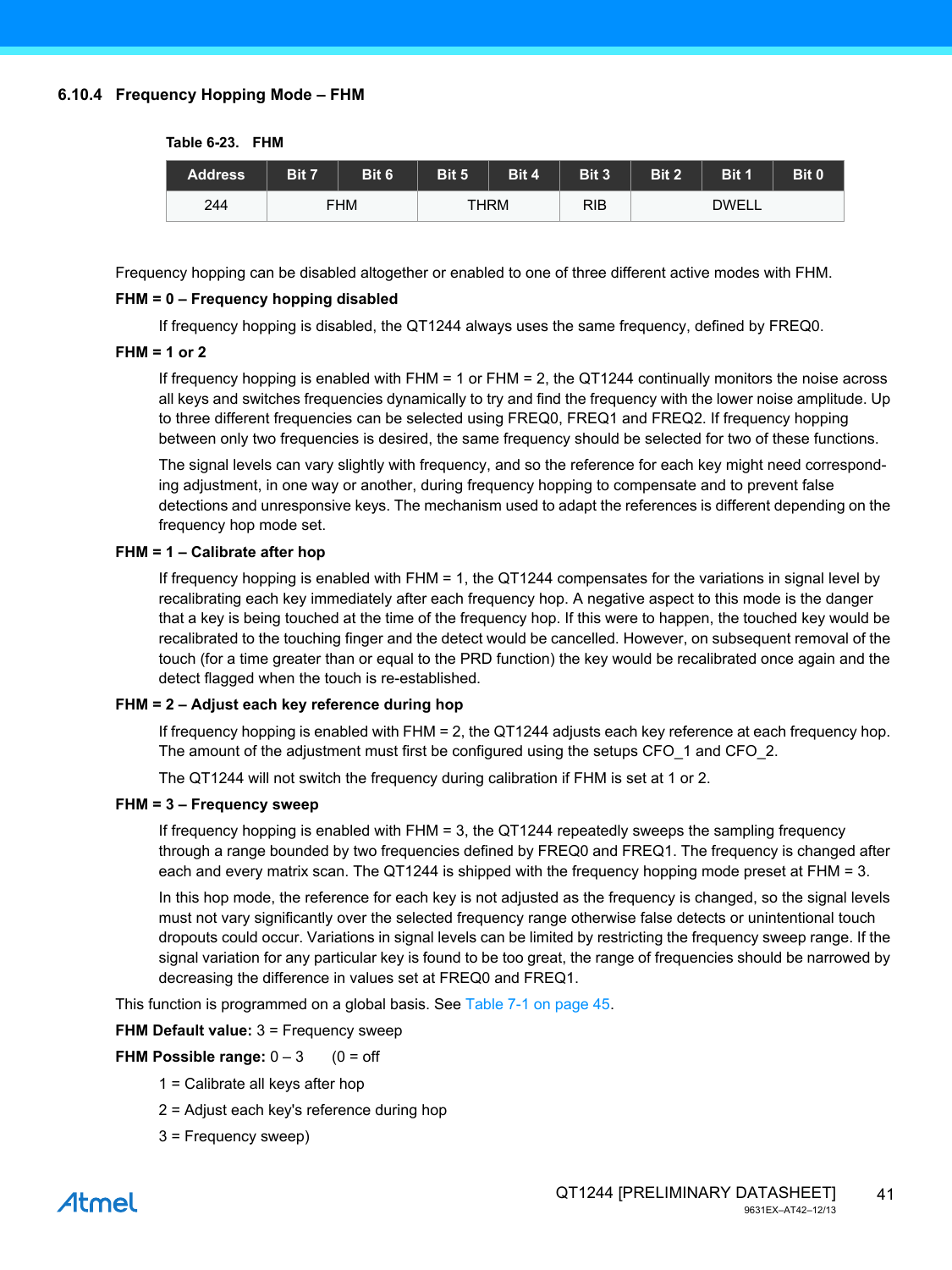### **6.11 Address 245: Frequency 0 – FREQ0**

**Table 6-24. FREQ0**

| <b>Address</b> | Bit 7 | Bit 6 | Bit 5 | Bit 4 | Bit 3 | Bit 2 | Bit 1 | Bit 0 |  |  |  |
|----------------|-------|-------|-------|-------|-------|-------|-------|-------|--|--|--|
| 245            |       | FREQ0 |       |       |       |       |       |       |  |  |  |

FREQ0 is used in all frequency hopping modes and even if frequency hopping is disabled. In all modes, it defines the idle time between pulses in the burst. Larger values yield longer times between pulses and thus a lower fundamental frequency.

#### **FHM = 0 – Frequency hopping disabled**

If frequency hopping is disabled, the QT1244 always uses the same frequency, defined by FREQ0. Frequency hopping might not be desirable in all applications and it might be more appropriate to preselect a burst frequency at the factory which is known not to coincide with other operating frequencies within the end product or other frequencies in the operating environment. In such cases, FHM can be set at zero, and the burst frequency set with FREQ0.

With DWELL set at the default (minimum), the fundamental frequency can be set in the range 10.5 kHz – 590 kHz. The frequency for a specific DWELL and FREQ0 combination should be measured using an oscilloscope (temporarily disable frequency hopping to make the measurement easier).

#### **FHM = 1 or FHM = 2 – Frequency hopping between three frequencies**

If frequency hopping is enabled with FHM = 1 or 2, the QT1244 can hop between three frequencies configured using FREQ0, FREQ1 and FREQ2.

#### **FHM = 3 – Frequency sweep**

With FHM = 3, the QT1244 sweeps a range of frequencies, with the upper frequency boundary (shortest idle time) defined by FREQ0. FREQ1 must be set to a value greater than FREQ0. The behavior is otherwise undefined.

 $FREQ0 = 0$  is invalid and must be avoided when  $FHM = 3$ .

This function is programmed on a global basis.

**FREQ0 Default value:** 1 (delay cycle)

**FREQ0 Possible range:** 1 – 256 (Highest frequency to Lowest frequency, 256 is obtained with setting 0)

### **6.12 Address 246: Frequency1 – FREQ1**

| 10000020.11114. |       |       |       |       |       |              |       |       |  |  |  |  |
|-----------------|-------|-------|-------|-------|-------|--------------|-------|-------|--|--|--|--|
| <b>Address</b>  | Bit 7 | Bit 6 | Bit 5 | Bit 4 | Bit 3 | <b>Bit 2</b> | Bit 1 | Bit 0 |  |  |  |  |
| 246             |       | FREQ1 |       |       |       |              |       |       |  |  |  |  |

**Table 6-25. FREQ1**

FREQ1 is only used if FHM is set to a non-zero value. It is not used if frequency hopping is disabled with FHM = 0.

With FHM = 1 or FHM = 2, FREQ1 allows configuration of one of three operating frequencies by defining the idle time between pulses in the burst. Larger values yield longer times between pulses and thus a lower fundamental frequency.

With FHM = 3, the QT1244 sweeps a range of frequencies, with the lower frequency boundary (longest idle time) defined by FREQ1. FREQ1 must be set to a value greater than FREQ0. The behavior is otherwise undefined.

This function is programmed on a global basis. See [Table 7-1 on page 45.](#page-44-1)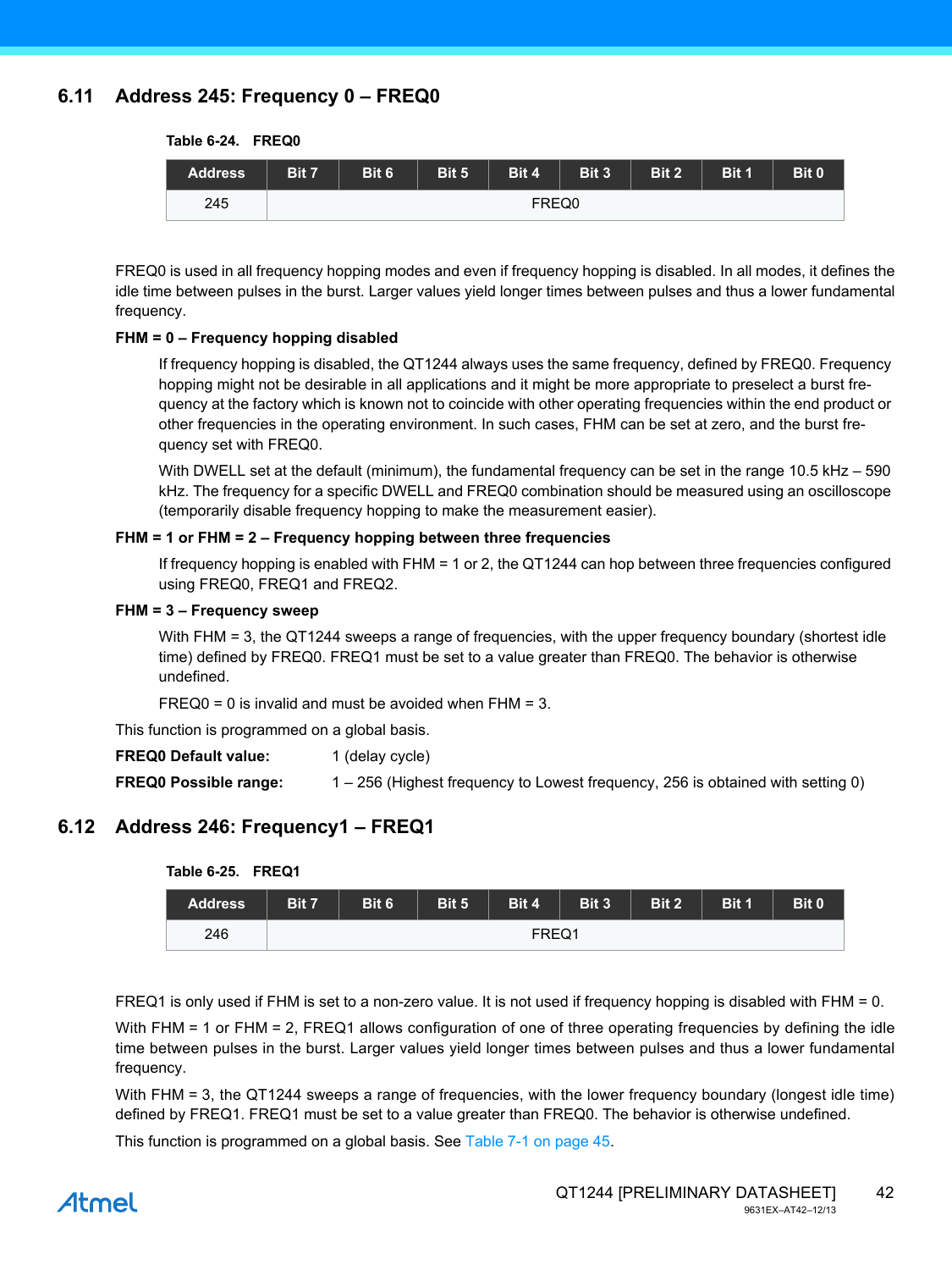**FREQ1 Default value:** 6 (delay cycles) **FREQ1 Possible range:** 1 – 256 (Highest frequency to Lowest frequency, 256 is obtained with setting 0)

### **6.13 Address 247: Frequency2 – FREQ2**



FREQ2 is only used if FHM = 1 or FHM = 2. It is not used if FHM is set to zero or 3.

With FHM = 1 or FHM = 2, FREQ2 allows configuration of one of three operating frequencies by defining the idle time between pulses in the burst. Larger values yield longer times between pulses and thus a lower fundamental frequency.

This function is programmed on a global basis. See [Table 7-1 on page 45.](#page-44-1)

**FREQ2 Default value:** 63 (delay cycles)

**FREQ2 Possible range:** 1 – 256 (Highest frequency to Lowest frequency, 256 is obtained with setting 0)

### **6.14 Address 248: NSTHR, NIL**

#### **6.14.1 Noise Threshold – NSTHR**

**Table 6-27. NSTHR**

| <b>Address</b> | Bit 7 | Bit 6      | Bit 5 | Bit 4 | Bit 3        | Bit 2 | Bit 1 | Bit 0 |  |  |
|----------------|-------|------------|-------|-------|--------------|-------|-------|-------|--|--|
| 248            |       | <b>NIL</b> |       |       | <b>NSTHR</b> |       |       |       |  |  |

NSTHR is only used if FHM = 1 or FHM = 2. It is not used if FHM is set to 0 or 3.

When FHM = 1 or 2, the QT1244 considers a hop to one of the other frequencies when the noise at the current frequency consistently exceeds the threshold configured with NSTHR. NSTHR is used by the frequency hopping algorithms to determine if a signal delta should be considered as noise. A delta, of either polarity, greater than or equal to NSTHR is considered as possible noise and forces the Noise Integrator counter to be incremented.

This function is programmed on a global basis. See [Table 7-1 on page 45.](#page-44-1)

| <b>NSTHR Default value:</b>  | 2 (11 counts)                   |
|------------------------------|---------------------------------|
| <b>NSTHR Possible range:</b> | $0 - 15(5 - 50 \text{ counts})$ |

#### **6.14.2 Noise Integrator Limit – NIL**

| Nil |
|-----|
|     |

| <b>Address</b> | Bit 7 | Bit 6      | Bit 5 | Bit 4 | Bit 3        | Bit 2 | Bit 1 | Bit 0 |  |  |
|----------------|-------|------------|-------|-------|--------------|-------|-------|-------|--|--|
| 248            |       | <b>NIL</b> |       |       | <b>NSTHR</b> |       |       |       |  |  |

NIL is only used if FHM = 1 or FHM = 2. It is not used if FHM is set to zero or 3.

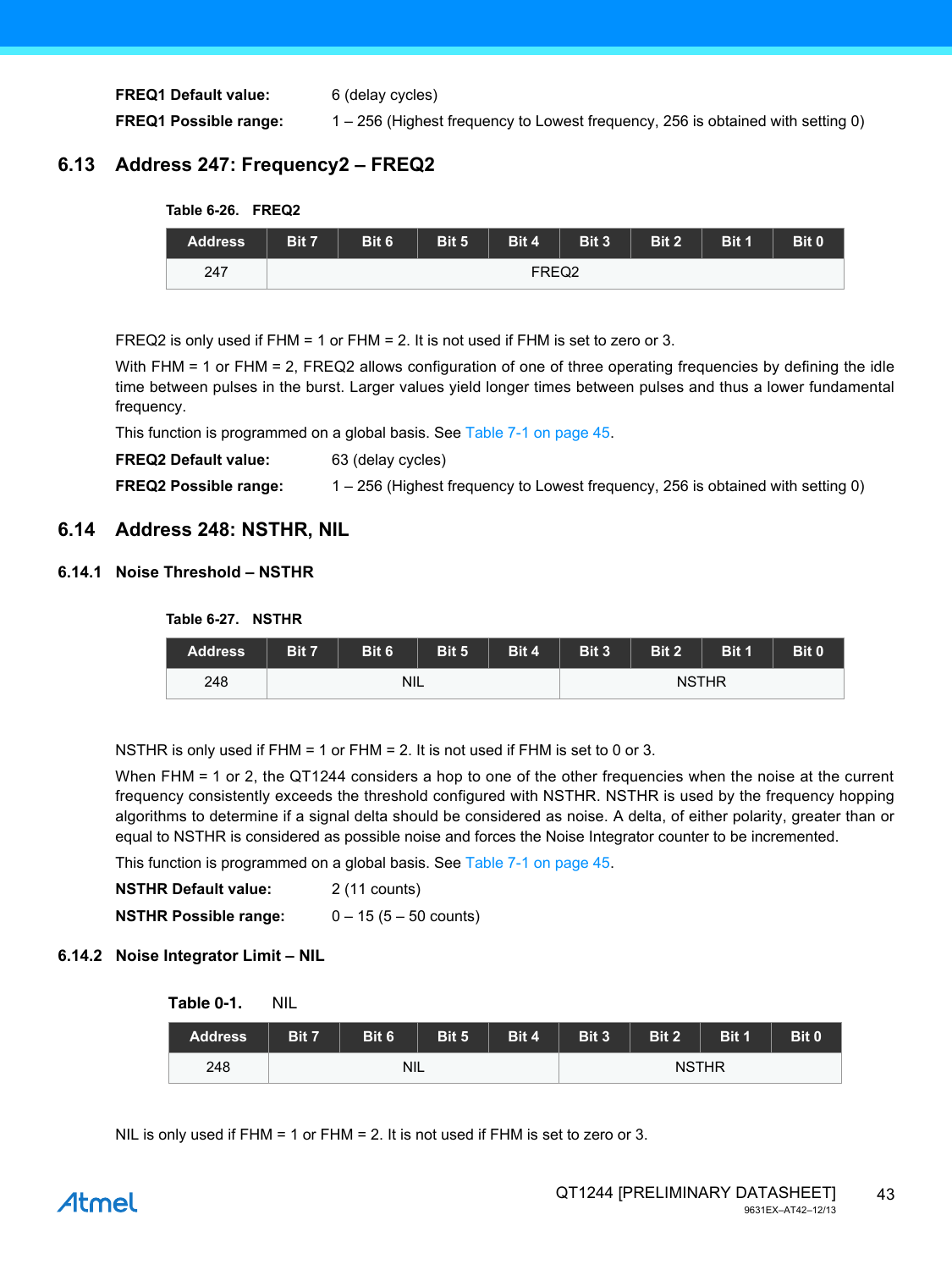The QT1244 considers a hop to one of the other frequencies when the noise at the current frequency consistently exceeds the threshold configured with NSTHR. To prevent true touch events and other brief signal anomalies being considered as noise, the QT1244 employs counters, termed noise integrators, to track the number of signal deltas that exceed the noise threshold. It maintains two such counters, one for positive deltas and one for negative deltas.

The QT1244 considers a frequency hop only if both these counters reach the noise integrator limit (NIL). The counters are reset to zero at the end of each matrix scan.

This mechanism provides a robust way of detecting strong noise while suppressing unnecessary frequency hopping.

This function is programmed on a global basis. See [Table 7-1 on page 45.](#page-44-1)

| <b>NIL Default value:</b>  |                                     |
|----------------------------|-------------------------------------|
| <b>NIL Possible range:</b> | $0 - 15 (0 - 2 =$ factory use only) |

### **6.15 Address 249 – 250: Host CRC – HCRC**

| <b>Table 6-28.</b> | <b>HCRC</b> |
|--------------------|-------------|
|--------------------|-------------|



The setups block terminates with a 16-bit CRC (HCRC) of the entire setups block, which the host must calculate and upload. The setups CRC is computed repeatedly and checked against this value. An error is reported in the Device Status (see [Section 5.5 on page 24](#page-23-0)) if the two values do not match. The formula for calculating this CRC is shown in [Appendix B.](#page-53-0) The LSB occupies address 249 and the MSB occupies address 250.

### **6.16 Positive Recalibration Delay – PRD**

A recalibration can occur automatically if the signal swings more positive than the positive threshold level. This condition can occur if there is positive drift but insufficient positive drift compensation, or, if the reference moved negative due to a NRD autorecalibration, and thereafter the signal rapidly returned to normal (positive excursion).

As an example of the latter, if a foreign object or a finger contacts a key for period longer than the Negative Recal Delay (NRD), the key is by recalibrated to a new lower reference level. Then, when the condition causing the negative swing ceases to exist (for example, the object is removed) the signal can suddenly swing back positive to near its normal reference.

It is almost always desirable in these cases to cause the key to recalibrate quickly so as to restore normal touch operation. The time required to do this is governed by PRD. In order for this to work, the signal must rise through the positive threshold level PTHR continuously for the PRD period.

After the PRD interval has expired and the autorecalibration has taken place, the affected key once again functions normally.

#### **PRD Accuracy:** to within  $\pm$  50 ms

**Delay:** PRD is fixed at 1000 ms for all keys, and cannot be altered.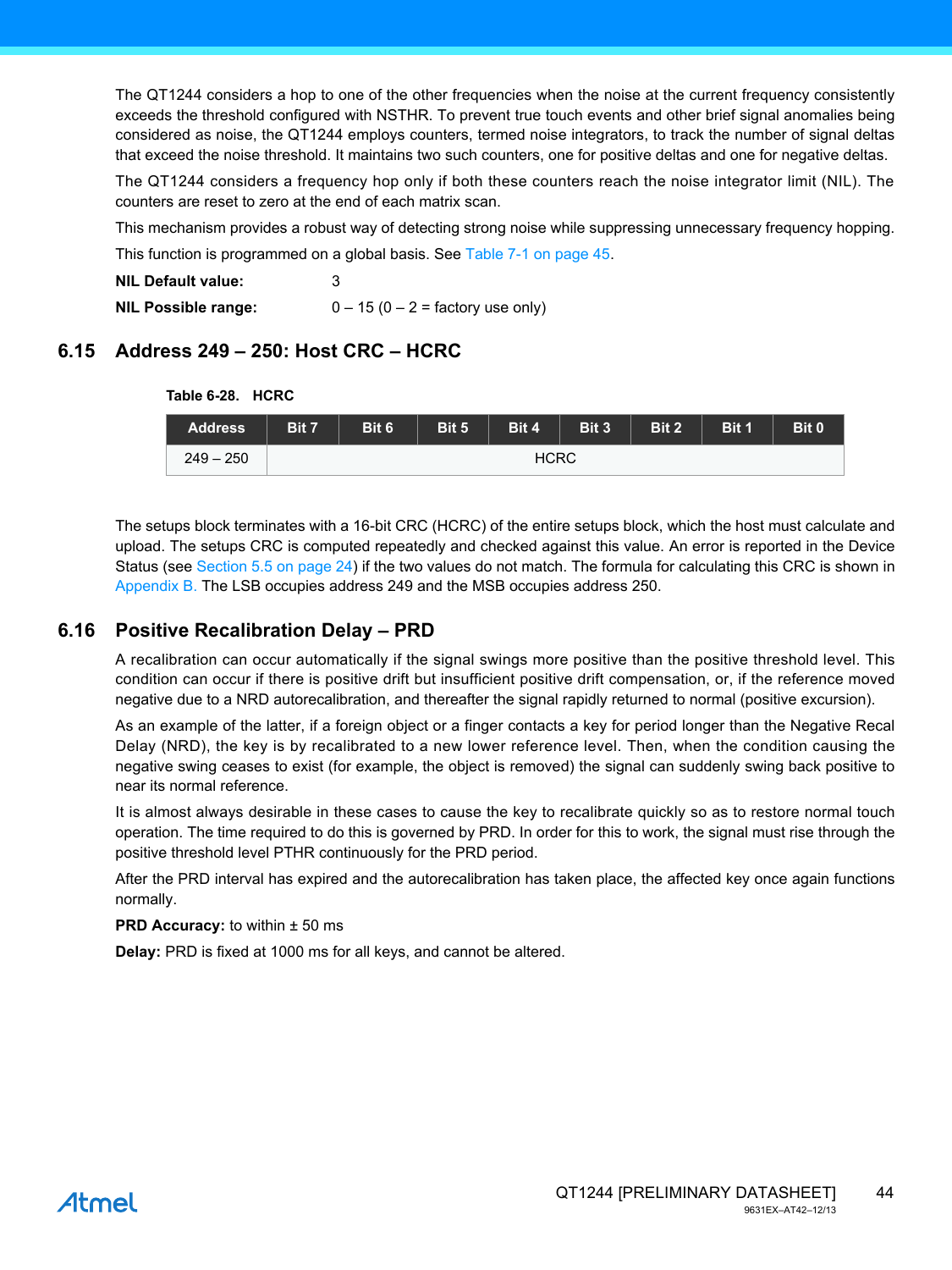### **7. Lookup Table**

**Table 7-1. Lookup Table**

|                 |                     | Parameter             |                       |                       |             |              |     |              |             |                       |                    |              |                    |              |              |               |                    |
|-----------------|---------------------|-----------------------|-----------------------|-----------------------|-------------|--------------|-----|--------------|-------------|-----------------------|--------------------|--------------|--------------------|--------------|--------------|---------------|--------------------|
| Index           | NTHR/PTHR<br>counts | <b>NDRIFT</b><br>secs | <b>NDIL</b><br>counts | <b>FDIL</b><br>counts | <b>WAKE</b> | BL<br>pulses | AKS | $CFO_1$      | CFO_2       | <b>PDRIFT</b><br>secs | <b>NRD</b><br>secs | <b>SSYNC</b> | <b>SLEEP</b><br>ms | <b>NHYST</b> | <b>MSYNC</b> | AWAKE<br>secs | <b>DHT</b><br>secs |
|                 |                     |                       |                       | Per Key               |             |              |     |              |             |                       |                    |              |                    | Global       |              |               |                    |
| $\mathbf 0$     | $\overline{4}$      | 0.2                   | Key off               | $\overline{1}$        | Off         | $16\,$       | Off | $\mathbf{0}$ | $\mathbf 0$ | 0.2                   | 0 (infinite)       | 0 (Key 0)    | Off                | 6.25%        | Off          | unused        | Off                |
| $\overline{1}$  | 6                   | 0.4                   | $2 -$                 | $\overline{2}$        | On          | 32           | On  | $0 - 255$    | $0 - 255$   | 0.4                   | $0.5 - 127$        | Key 0 - 23   | 16                 | 12.5%        | On           | $0.1 - 25.5$  | $0.1 - 25.5$       |
| $\overline{2}$  | 8                   | $0.8\,$               | $\overline{4}$        | $\overline{4}$        |             | 48           |     |              |             | $0.8\,$               | 20(10 s)           |              | 32                 | 25%          |              | 25(2.5 s)     |                    |
| 3               | 10                  | $1.2\,$               | 6                     | 6                     |             | 64           |     |              |             | $1.2$                 |                    |              | 64                 | 50%          |              |               |                    |
| $\overline{4}$  | 12                  | $\overline{2}$        | 8                     | 8                     |             |              |     |              |             | $\overline{2}$        |                    |              | 125                |              |              |               |                    |
| $5\phantom{.0}$ | 14                  | 3.3                   | 10                    | $10$                  |             |              |     |              |             | 3.3                   |                    |              | 250                |              |              |               |                    |
| $6\overline{6}$ | 16                  | $6\phantom{1}$        | 12                    | 12                    |             |              |     |              |             | $6\phantom{.}6$       |                    |              | 500                |              |              |               |                    |
| $\overline{7}$  | 18                  | 10                    | 15                    | 15                    |             |              |     |              |             | $10\,$                |                    |              | 1,000              |              |              |               |                    |
| 8               |                     |                       |                       |                       |             |              |     |              |             |                       |                    |              |                    |              |              |               |                    |
| 9               |                     |                       |                       |                       |             |              |     |              |             |                       |                    |              |                    |              |              |               |                    |
| 10              |                     |                       |                       |                       |             |              |     |              |             |                       |                    |              |                    |              |              |               |                    |
| 11              |                     |                       |                       |                       |             |              |     |              |             |                       |                    |              |                    |              |              |               |                    |
| 12              |                     |                       |                       |                       |             |              |     |              |             |                       |                    |              |                    |              |              |               |                    |
| 13              |                     |                       |                       |                       |             |              |     |              |             |                       |                    |              |                    |              |              |               |                    |
| 14              |                     |                       |                       |                       |             |              |     |              |             |                       |                    |              |                    |              |              |               |                    |
| 15              |                     |                       |                       |                       |             |              |     |              |             |                       |                    |              |                    |              |              |               |                    |

**Typical values:** For most touch applications, use the values shown in the boxed cells. Bold text items indicate default settings. The number to send to the device is the index number in the leftmost column  $(0 - 15)$ , not numbers from the table. The device uses a lookup table internally to translate the indices  $0 - 15$ to the parameters for each function.

**NRD** is an exception: It can range from  $0 - 255$  which is translated from  $1 = 0.5$  s to  $255 = 127.5$  s, in increments of 0.5 s, with zero = infinity.

**AWAKE** is an exception: it can range from 1 – 255 which is translated from 1 = 0.1 s to 255 = 25.5 s, in increments of 0.1 s. Zero is illegal.

**DHT** is an exception: it can range from 0 – 255 which is translated from 1 = 0.1 s to 255 = 25.5 s, in increments of 0.1 s. Zero disables DHT.

<span id="page-44-1"></span><span id="page-44-0"></span>**CFO\_1** and **CFO\_2** are exceptions. They can range from 0 – 255.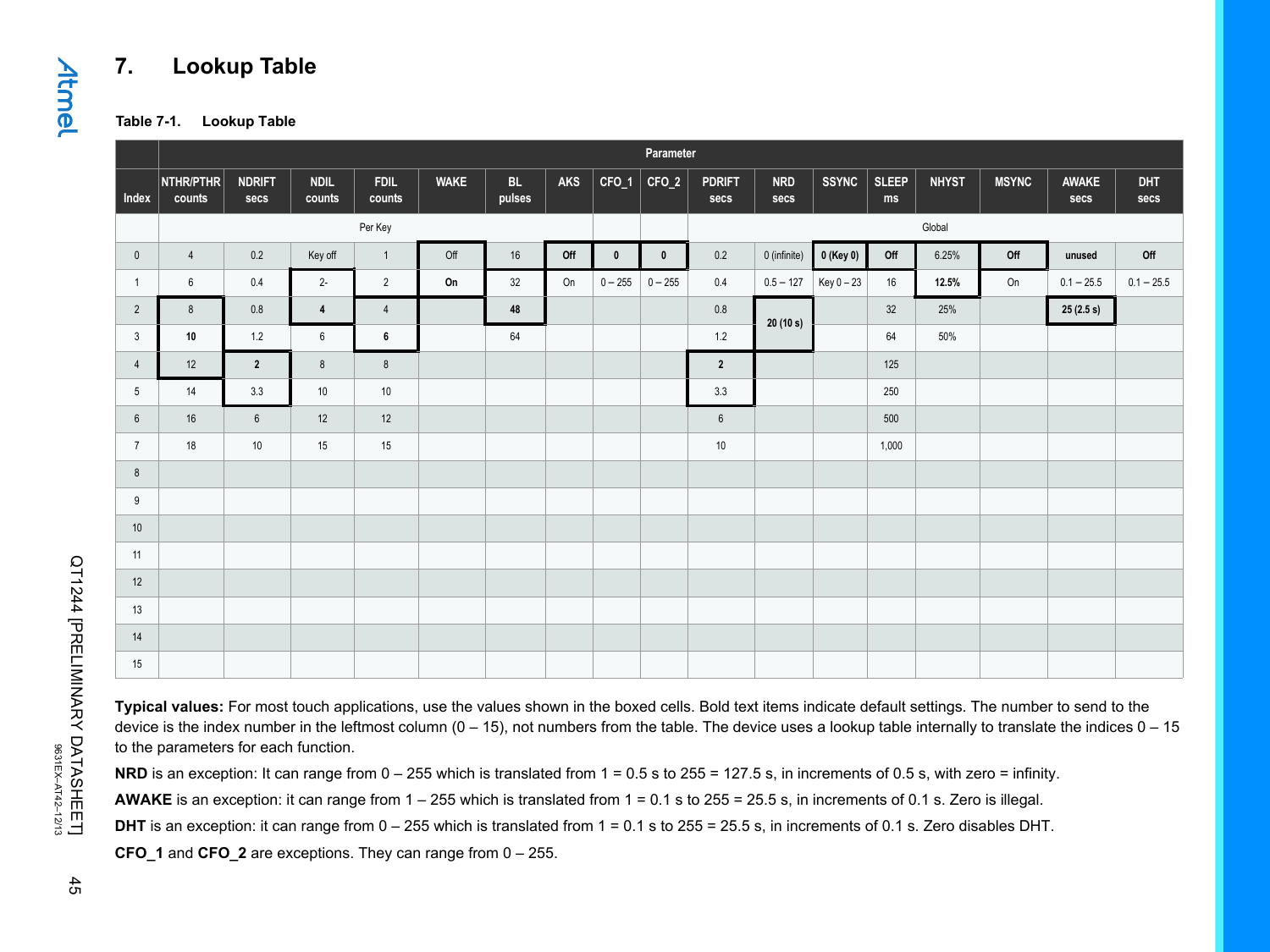#### **Table 7-2. Lookup Table**

| Index           | <b>LSL</b> | <b>KGTT</b>    | <b>DWELL</b><br>ns | <b>RIB</b> | <b>DEBUG</b><br>bytes | <b>FHM</b>           | FREQ0<br>delay<br>cycles  | FREQ1<br>delay<br>cycles  | FREQ2<br>delay<br>cycles  | <b>NSTHR</b><br>counts | NIL<br>counts                             | <b>THRM</b><br>multiplier |
|-----------------|------------|----------------|--------------------|------------|-----------------------|----------------------|---------------------------|---------------------------|---------------------------|------------------------|-------------------------------------------|---------------------------|
|                 |            |                |                    |            |                       |                      |                           |                           |                           |                        |                                           |                           |
| $\pmb{0}$       | $0 - 2047$ | $\overline{4}$ | 125                | Off        | Off                   | Off                  | 256 (lowest<br>frequency) | 256 (lowest<br>frequency) | 256 (lowest<br>frequency) | $5\phantom{.0}$        | $\pmb{0}$<br>(factory use<br>only)        | $\mathbf{1}$              |
| $\mathbf{1}$    | 100        | 8              | 375                | On         | 32                    | Recal on hop         | $1 - 255$                 | $1 - 255$                 | $1 - 255$                 | $\bf 8$                | $\overline{1}$<br>(factory use<br>only)   | $\sqrt{2}$                |
| $\overline{2}$  |            | 12             | 750                |            | 64                    | Adjust Ref<br>on hop | $\mathbf{1}$              | 6                         | 63                        | 11                     | $\boldsymbol{2}$<br>(factory use<br>only) | 4                         |
| $\mathbf{3}$    |            | 16             | 1125               |            | 128                   | Sweep                |                           |                           |                           | 14                     | $\mathbf{3}$                              |                           |
| $\overline{4}$  |            | 20             | 1500               |            |                       |                      |                           |                           |                           | 17                     | $\overline{4}$                            | $\bf 8$                   |
| $5\phantom{.0}$ |            | 24             | 2250               |            |                       |                      |                           |                           |                           | 20                     | $\sqrt{5}$                                |                           |
| $6\,$           |            | 28             | 3375               |            |                       |                      |                           |                           |                           | 23                     | $\boldsymbol{6}$                          |                           |
| $7\overline{ }$ |            | $32\,$         | 4500               |            |                       |                      |                           |                           |                           | 26                     | $\boldsymbol{7}$                          |                           |
| $\bf 8$         |            | 36             |                    |            |                       |                      |                           |                           |                           | 29                     | $\bf 8$                                   |                           |
| 9               |            | 40             |                    |            |                       |                      |                           |                           |                           | $32\,$                 | $\mathsf g$                               |                           |
| $10$            |            | 44             |                    |            |                       |                      |                           |                           |                           | 35                     | $10$                                      |                           |
| 11              |            | 48             |                    |            |                       |                      |                           |                           |                           | 38                     | 11                                        |                           |
| 12              |            | $52\,$         |                    |            |                       |                      |                           |                           |                           | $41\,$                 | $12$                                      |                           |
| 13              |            | 56             |                    |            |                       |                      |                           |                           |                           | 44                     | $13$                                      |                           |
| $14$            |            | 60             |                    |            |                       |                      |                           |                           |                           | 47                     | $14$                                      |                           |
| 15              |            | 64             |                    |            |                       |                      |                           |                           |                           | 50                     | 15                                        |                           |

**LSL** is an exception: it can range from 0 - 2047.

**FREQ0, FREQ1, FREQ2** are exceptions. They can range from 0 – 255, with zero = 256 counts.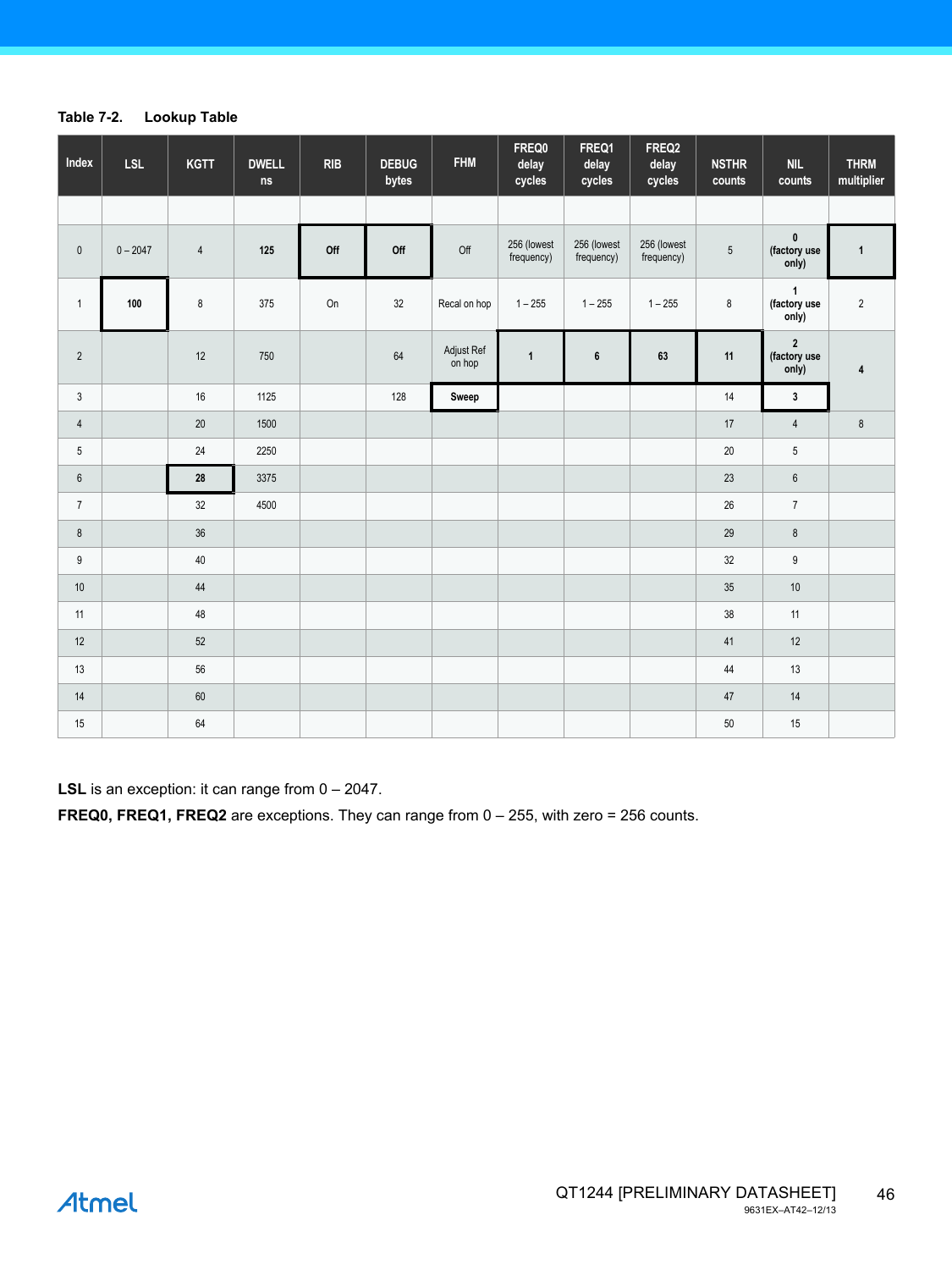### **8. Specifications**

### **8.1 Absolute Maximum Specifications**

| <b>Parameter</b>                                     | <b>Specification</b>                 |
|------------------------------------------------------|--------------------------------------|
| Operating temp                                       | $-40^{\circ}$ C to +105 $^{\circ}$ C |
| Storage temp                                         | $-55^{\circ}$ C to +125 $^{\circ}$ C |
| Vdd                                                  | 6 V                                  |
| Max continuous pin current, any control or drive pin | $±10$ mA                             |
| Short circuit duration to ground, any pin            | infinite                             |
| Short circuit duration to Vdd, any pin               | infinite                             |
| Voltage forced onto any pin                          | $-0.5$ V to (Vdd + 0.5) V            |
| EEPROM setups maximum writes                         | 100,000 write cycles                 |

**CAUTION:** Stresses beyond those listed may cause permanent damage to the device. This is a stress rating only and functional operation of the device at these or other conditions beyond those indicated in the operational sections of this specification is not implied. Exposure to absolute maximum specification conditions for extended periods may affect device reliability.

### <span id="page-46-0"></span>**8.2 Recommended Operating Conditions**

| l Parameter                            | <b>Specification</b> |
|----------------------------------------|----------------------|
| Vdd                                    | $+3$ V to $+5$ V     |
| Supply ripple + noise                  | 20 mV p-p max        |
| Cx transverse load capacitance per key | $2 - 20$ pF          |

### **8.3 DC Specifications**

 $Cs = 4.7$  nF, Rs = 470 k $\Omega$ , Ta (Ambient Temperature)= recommended range, unless otherwise noted

| <b>Parameter</b>            | <b>Description</b>                  | <b>Min</b>               | <b>Typ</b> | <b>Max</b>        | <b>Units</b> | <b>Notes</b>  |
|-----------------------------|-------------------------------------|--------------------------|------------|-------------------|--------------|---------------|
| Iddr                        | Average supply current,<br>running  | $\overline{\phantom{m}}$ | 6.6        |                   | mA           | $Vdd = 5.0 V$ |
| Idds                        | Average supply current,<br>sleeping |                          | 6.00       |                   | μA           | $Vdd = 5.0 V$ |
| Vil                         | Low input logic level               |                          |            | $0.3 \times V$ dd | $\vee$       |               |
| Vih                         | High input logic level              |                          |            |                   | V            |               |
| Vol                         | Low output voltage                  |                          |            | 0.6               | V            | $Vdd = 3.0 V$ |
| <b>Voh</b>                  | High output voltage                 | 2.3                      | -          |                   | V            | $Vdd = 3.0 V$ |
| $\mathop{\rm Hil}\nolimits$ | Input leakage current               |                          |            | $\mathbf{1}$      | μA           |               |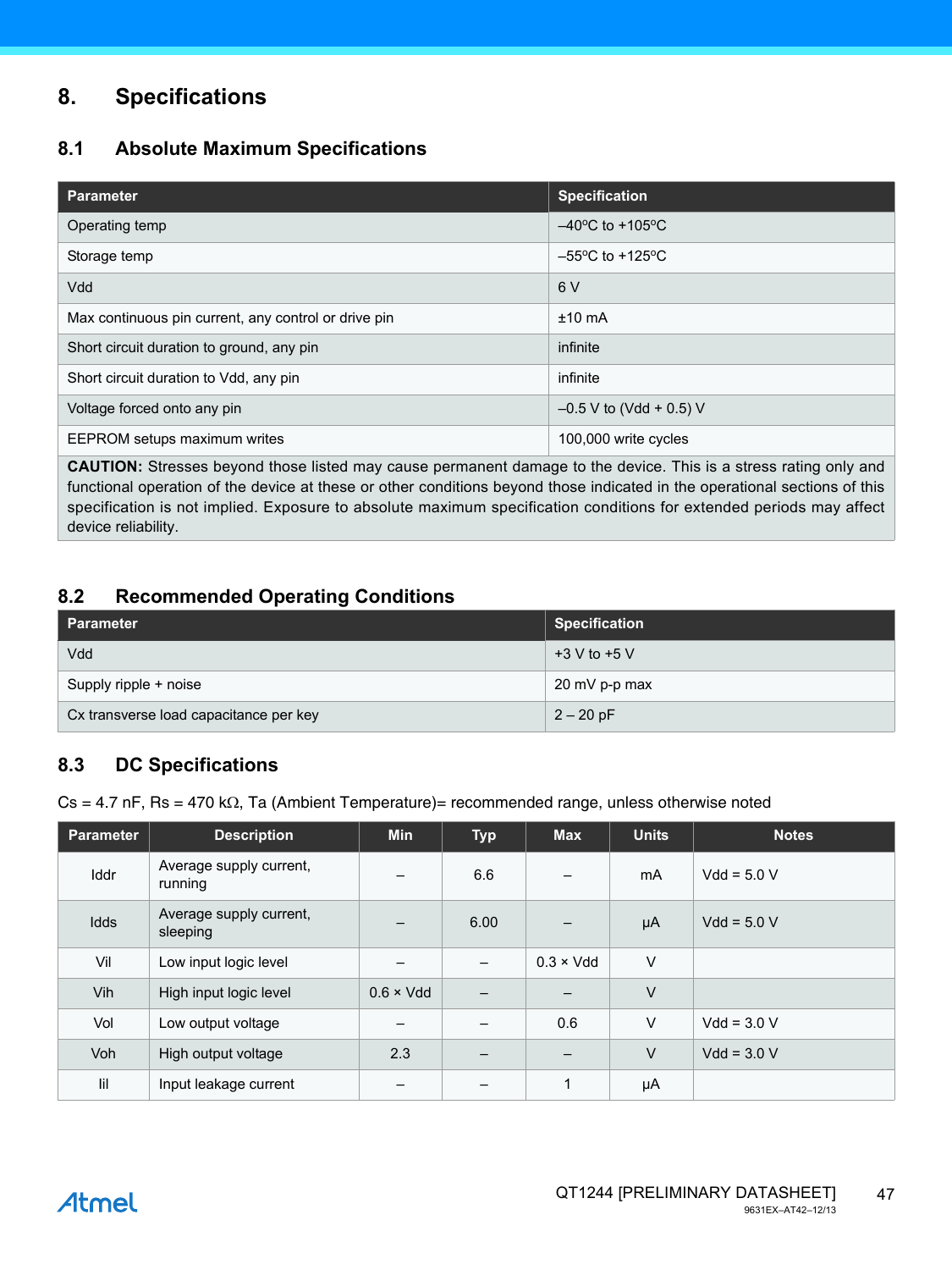$Cs = 4.7$  nF, Rs = 470 k $\Omega$ , Ta (Ambient Temperature)= recommended range, unless otherwise noted

| Parameter   | <b>Description</b>            | <b>Min</b>               | <b>Typ</b> | <b>Max</b>               | <b>Units</b> | <b>Notes</b> |
|-------------|-------------------------------|--------------------------|------------|--------------------------|--------------|--------------|
| Ar          | Acquisition resolution        | $\overline{\phantom{m}}$ | 10         | $\overline{\phantom{0}}$ | bits         |              |
| Rp          | Internal pull-up resistors    | 20                       |            | 50                       | $k\Omega$    | CHANGE pin   |
| <b>Rrst</b> | Internal RST pull-up resistor | 30                       | -          | 60                       | $k\Omega$    |              |

### <span id="page-47-0"></span>**8.4 Timing Specifications**

| <b>Parameter</b> | <b>Description</b>          | <b>Min</b>               | <b>Typ</b>        | <b>Max</b>               | <b>Units</b> |           | <b>Notes</b>       |
|------------------|-----------------------------|--------------------------|-------------------|--------------------------|--------------|-----------|--------------------|
|                  |                             |                          | 290               |                          |              | $BL = 16$ |                    |
|                  |                             | $\overline{\phantom{0}}$ | 320               | $\overline{\phantom{m}}$ |              | $BL = 32$ | All with $FHM = 0$ |
|                  | <b>TBS</b><br>Burst spacing |                          |                   | 350                      |              | μs        | $BL = 48$          |
|                  |                             |                          | 390               |                          |              | $BL = 64$ |                    |
| Fc               | Burst center frequency      | 9.7                      | $\qquad \qquad -$ | 590                      | kHz          |           |                    |

Note: The values quoted in the above table are valid with the default settings, except where noted, and in the absence of serial communications.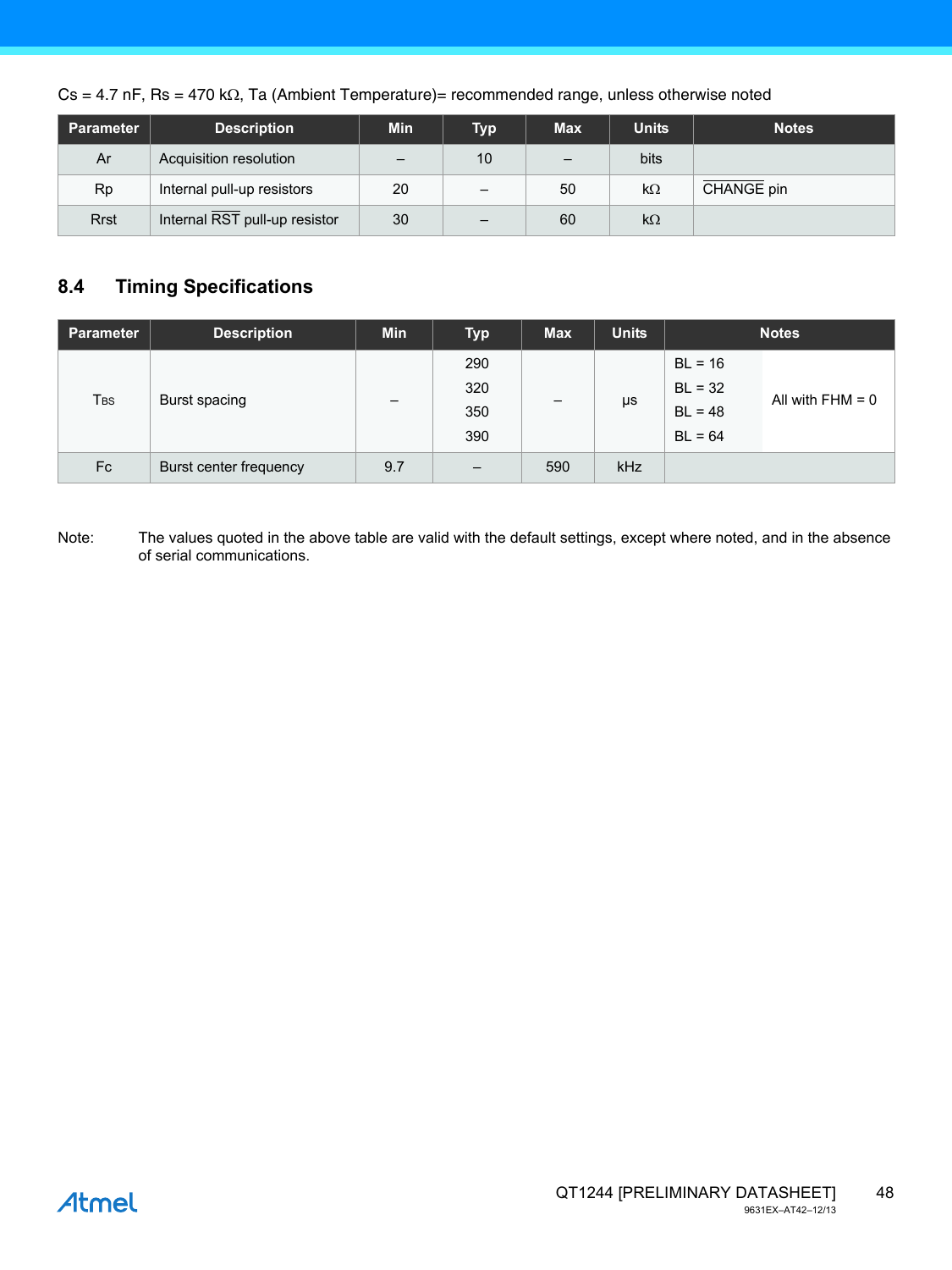### **8.5 Mechanical Dimensions**

### **8.5.1 QFN**

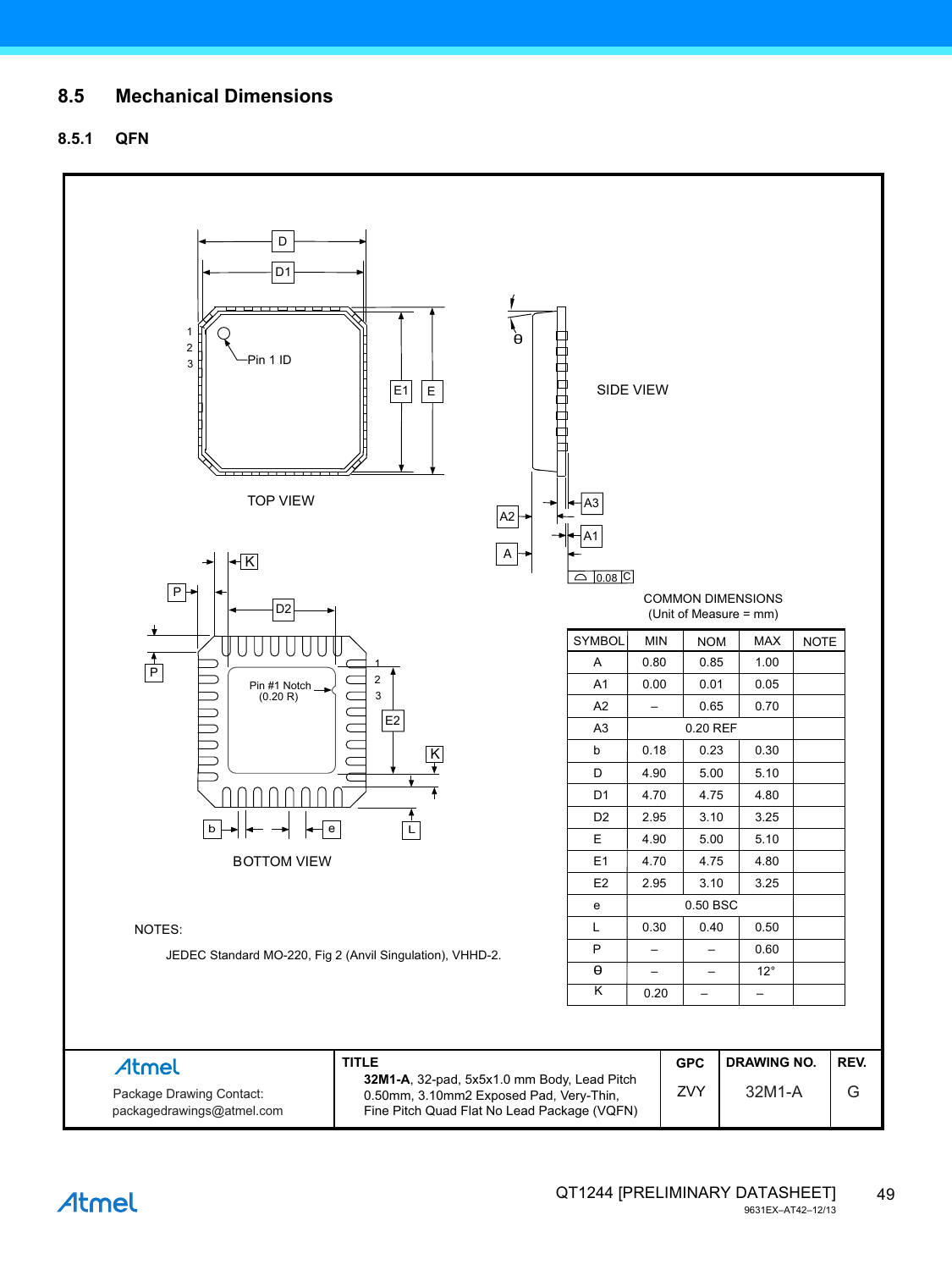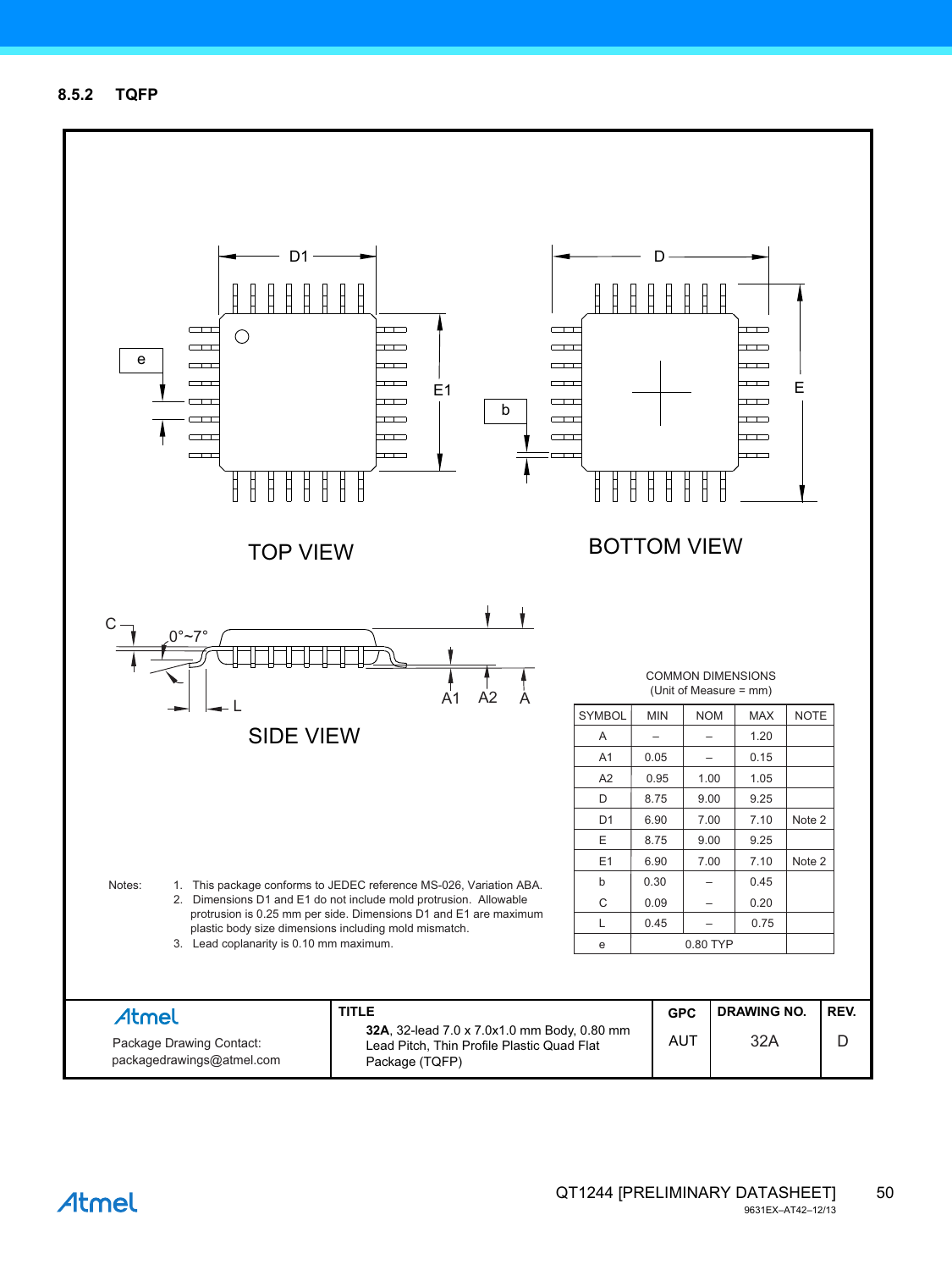### **8.6 Part Marking**

### **8.6.1 QFN**



**8.6.2 TQFP**

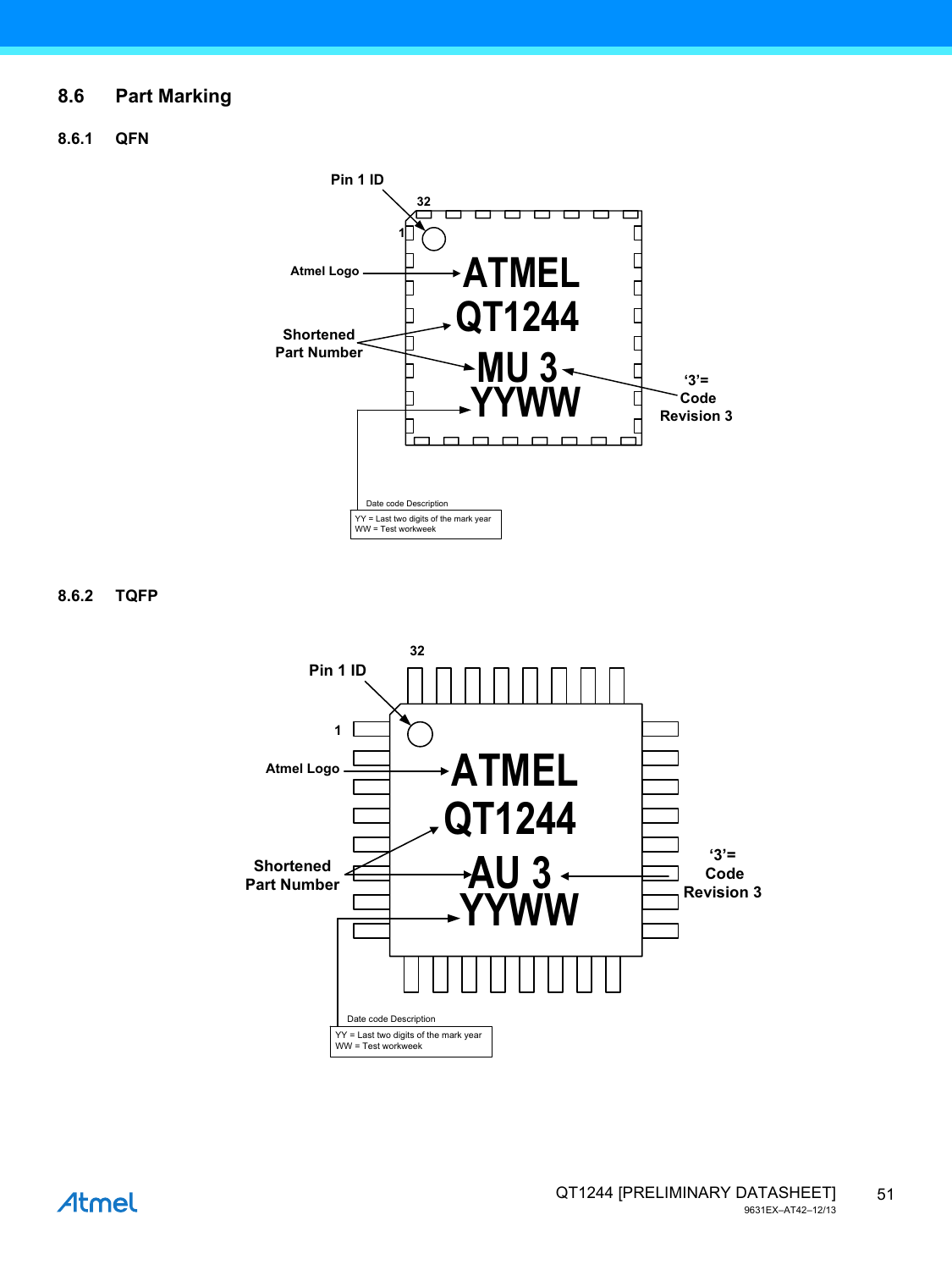### **8.7 Part Number**

| <b>Part Number</b> | <b>Description</b>                                    |
|--------------------|-------------------------------------------------------|
| AT42QT1244-AU      | 32-pin 7 × 7 mm TQFP RoHS compliant IC                |
| AT42QT1244-AUR     | 32-pin 7×7 mm TQFP RoHS compliant IC - Tape and reel  |
| AT42QT1244-MU      | 32-pad 5 × 5 mm QFN RoHS compliant IC                 |
| AT42QT1244-MUR     | 32-pad 5 × 5 mm QFN RoHS compliant IC - Tape and reel |

The part number comprises:

AT = Atmel

42 = Touch Business Unit

QT = Charge-transfer technology

1244 = (1) Keys (24) number of channels (4) variant number

AU = TQFP chip

MU = QFN chip

R = Tape and reel

### **8.8 Moisture Sensitivity Level (MSL)**

| MSL Rating | <b>Peak Body Temperature</b> | <b>Specifications</b> |
|------------|------------------------------|-----------------------|
| MSL3       | $260^{\circ}$ C              | IPC/JEDEC J-STD-020   |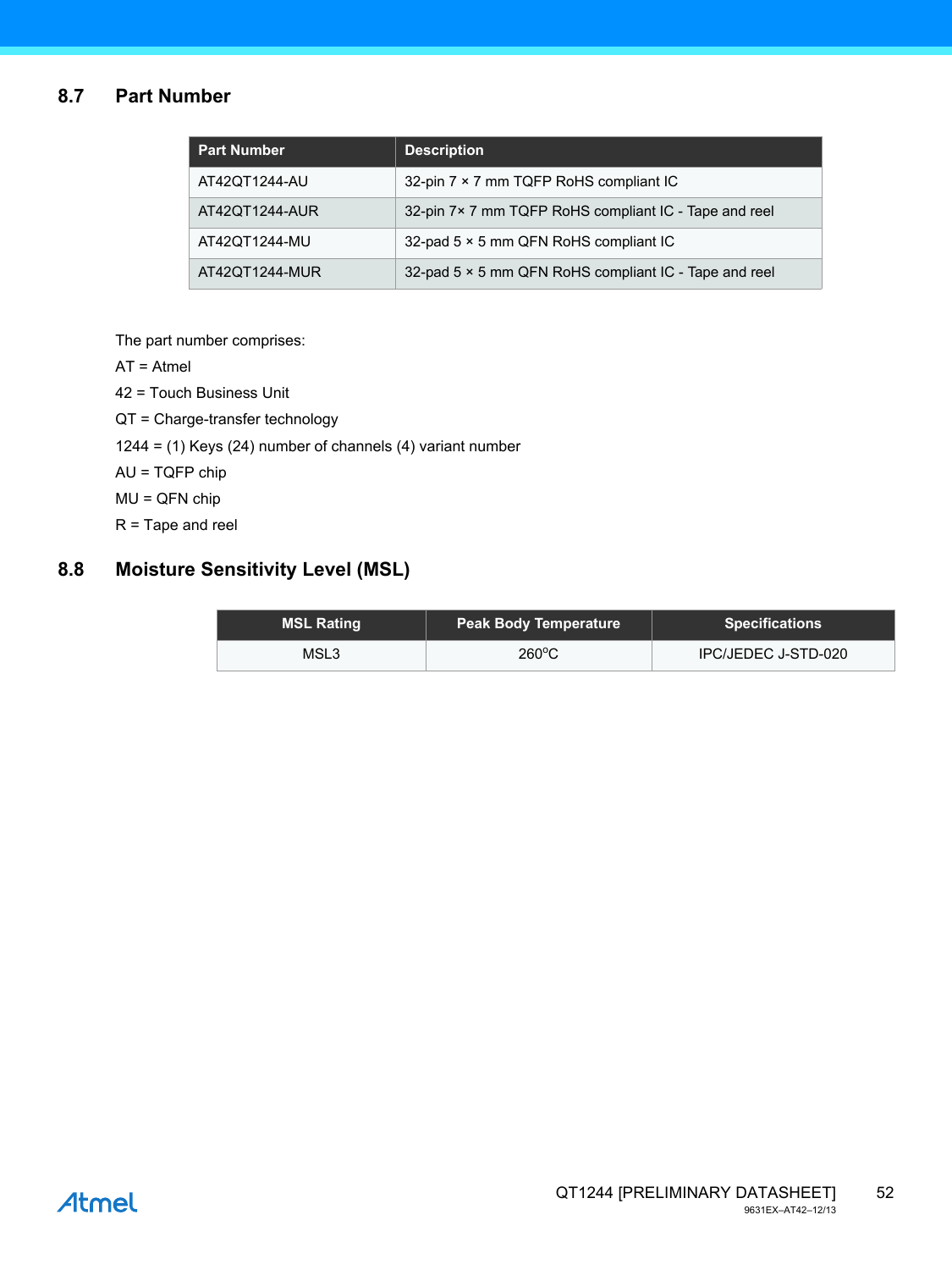### **A.1 Clock Stretching**

The device supports clock stretching in accordance with the I<sup>2</sup>C specification. It may also instigate a clock stretch if a communications event happens during a period when the device is busy internally. The maximum clock stretch is 4 ms.

The device has an internal bus monitor that can reset the internal I<sup>2</sup>C hardware if SDA or SCL is stuck low for more than 100 – 200 ms. If a clock stretch of more than 100 – 200 ms is seen by the device, any ongoing transfers may be corrupted.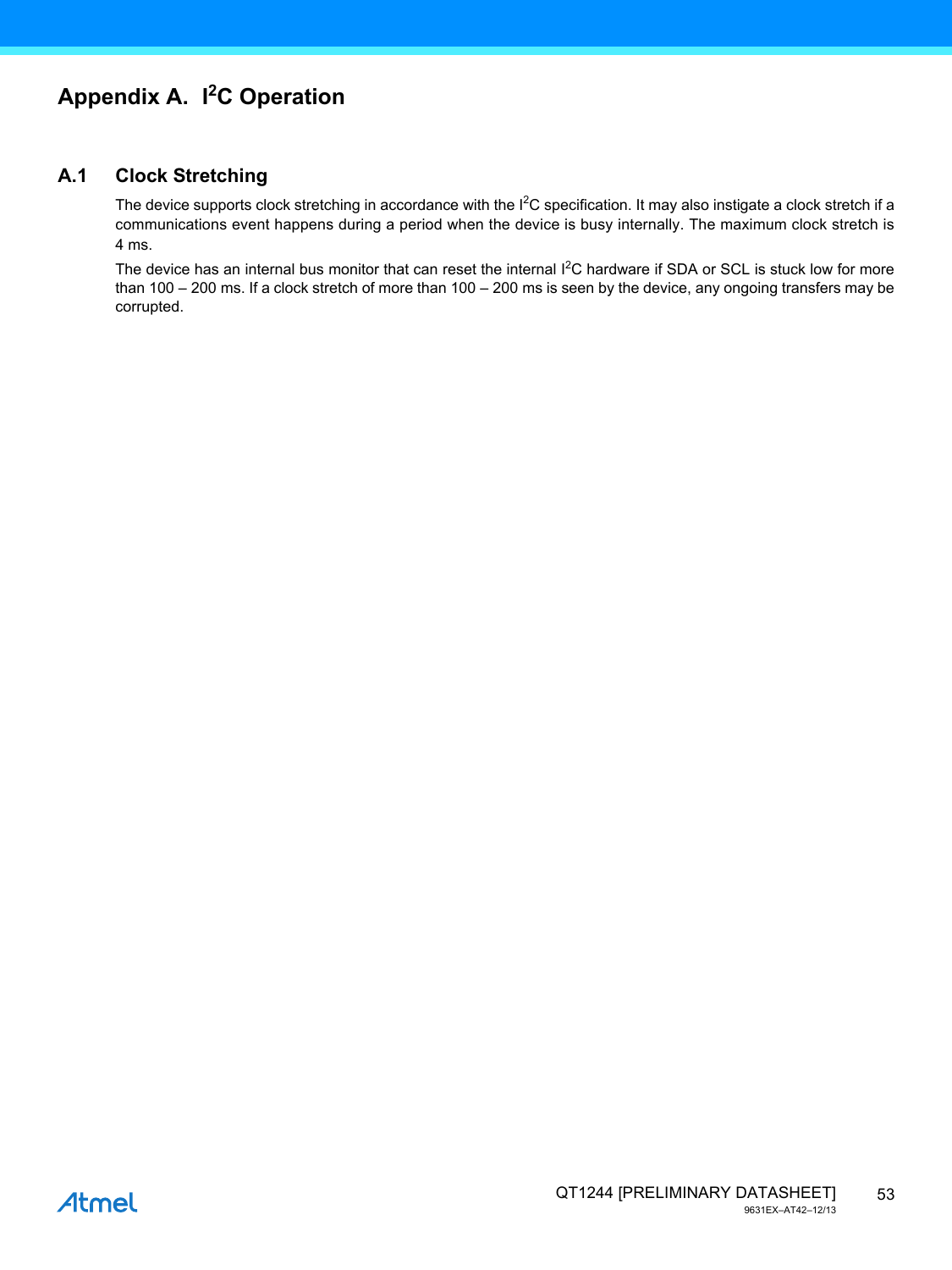### <span id="page-53-0"></span>**Appendix B. 16-bit CRC Software C Algorithm**

```
// 16 bits crc calculation. Initial crc entry value must be 0.
// The message is not augmented with 'zero' bits.
// polynomial = X16 + X15 + X2 + 1
// data is an 8 bit number, unsigned
// crc is a 16 bit number, unsigned
// repeat this function for each data block byte, folding the result
// back into the call parameter crc
unsigned long sixteen_bit_crc(unsigned long crc, unsigned char data)
{ unsigned char index;// shift counter
      crc \uparrow (unsigned long) (data) \langle \cdot \rangle 8;
      index = 8;do // loop 8 times
      { if(crc & 0x8000)
            { crc= (crc << 1) ^ 0x1021;
            }
            else
            { \csc = \csc \ll 1;}
      } while(--index);
      return crc;
}
```
A CRC calculator for Windows® is available free of charge from Atmel.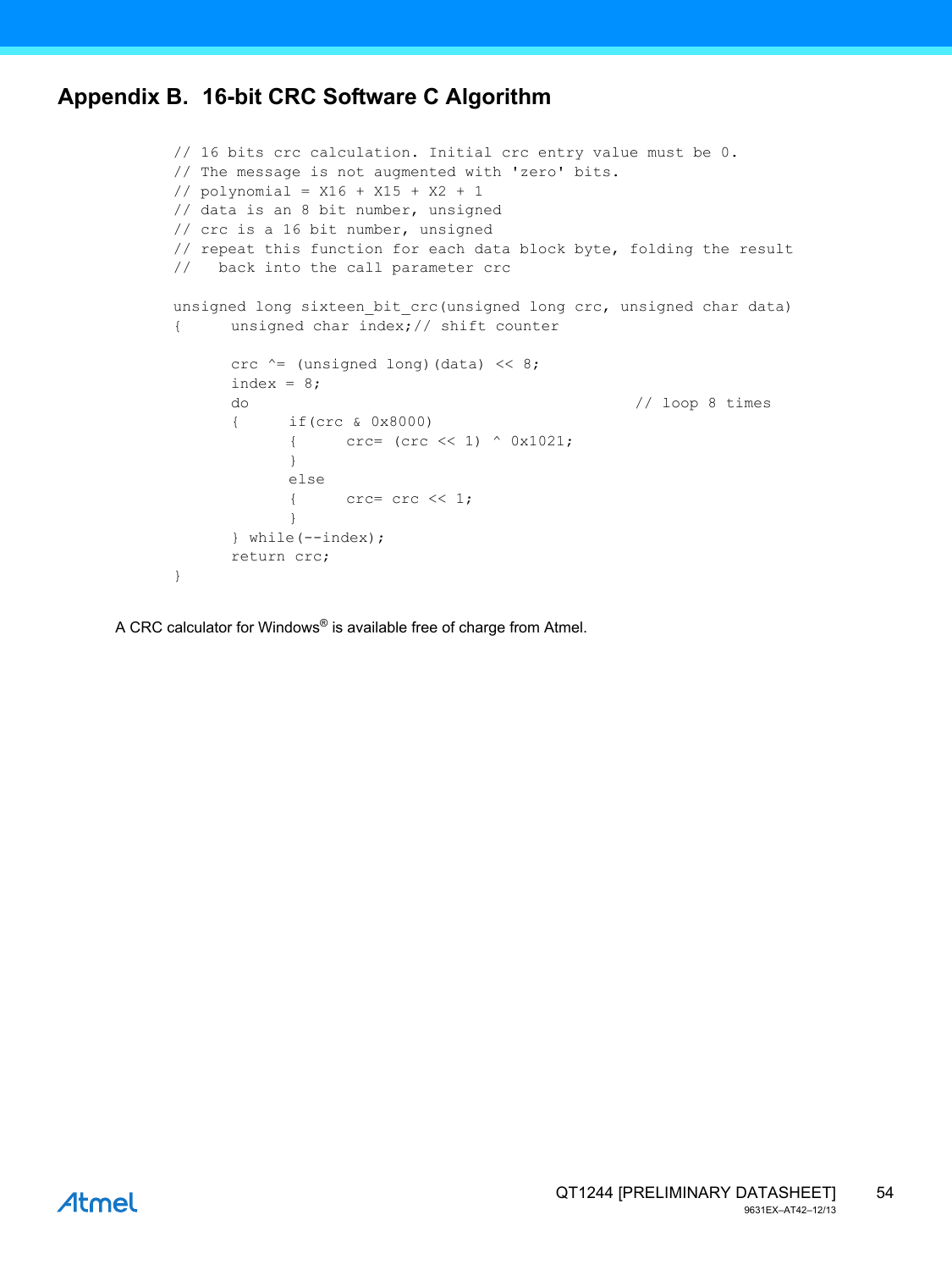## <span id="page-54-0"></span>**Appendix C. DEBUG Output**

The QT1244 includes a debug interface which may be used for observing many internal operating variables, in real time, even while the part is actively communicating with a host over the I<sup>2</sup>C serial communications bus. The Debug interface provides a useful aid during product development and uses two pins, one for clock and one for data, to stream data out of the part.

If DEBUG is enabled in the setups (see [Section 6.5.4 on page 36](#page-35-0)), the QT1244 streams a 32-byte, 64-byte or 128-byte frame of data out of the two Debug pins after each keyscan cycle. The transmission format is compatible with Atmel's Plug-in USB card (Part Number 9206) and the data can be viewed using Atmel's Hawkeye PC software (contact Atmel for information). [Table 8-1](#page-54-1) shows the Debug interface details.

| <b>Debug Interface</b>                |                            |
|---------------------------------------|----------------------------|
| Debug Clock output                    | Pin 9                      |
| Debug Data output                     | <b>Pin 11</b>              |
| Data valid                            | Clock high                 |
| Data changing                         | Clock low                  |
| Clock frequency                       | 400 kHz                    |
| Blank time between byte transmissions | $6 \mu s$                  |
| Frame transmission time (min)         | $3.3 \text{ ms}$           |
| Byte transmission order               | Most significant bit first |

#### <span id="page-54-1"></span>**Table 8-1.** Debug Interface

The meaning of each byte in the frame is described in [Table 8-2.](#page-54-2)

#### <span id="page-54-2"></span>**Table 8-2.** Debug Output Data Frame

| Frame Byte #   | <b>Description</b>                                     | <b>Access</b> |
|----------------|--------------------------------------------------------|---------------|
| $\Omega$       | Reserved                                               | Read          |
| 1              | Reserved                                               | Read          |
| 2              | 100 ms counter (IEC/EN60730)                           | Read          |
| 3              | Signal fail counter (IEC/EN60730)                      | Read          |
| $\overline{4}$ | Matrix Scan counter (IEC/EN60730)                      | Read          |
| 5              | Device Status. Collection of bit flags                 | Read          |
| 6              | Detect status for keys $0 - 7$ , one bit per key       | Read          |
| $\overline{7}$ | Detect status for keys $8 - 15$ , one bit per key      | Read          |
| 8              | Detect status for keys 16 - 23, one bit per key        | Read          |
| 9              | Reserved                                               | Read          |
| 10             | Current frequency                                      | Read          |
| 11             | Current pulse spacing                                  | Read          |
| $12 - 15$      | Data for key 0<br>See Table 5-6 on page 26 for details | Read          |
| $16 - 19$      | Data for key 1                                         | Read          |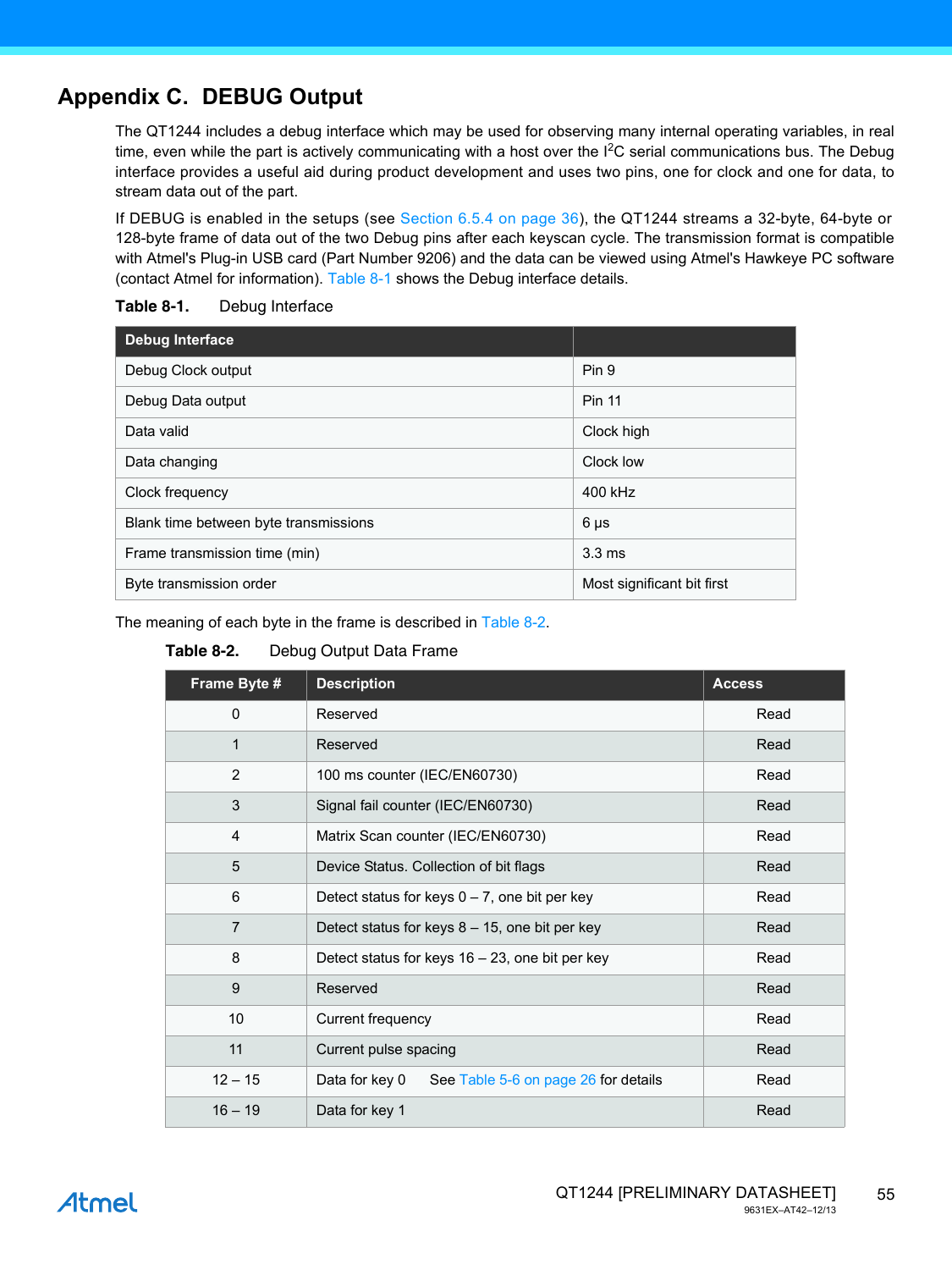| Frame Byte # | <b>Description</b> | <b>Access</b> |
|--------------|--------------------|---------------|
| $20 - 23$    | Data for key 2     | Read          |
| $24 - 27$    | Data for key 3     | Read          |
| $28 - 31$    | Data for key 4     | Read          |
| $32 - 35$    | Data for key 5     | Read          |
| $36 - 39$    | Data for key 6     | Read          |
| $40 - 43$    | Data for key 7     | Read          |
| $44 - 47$    | Data for key 8     | Read          |
| $48 - 51$    | Data for key 9     | Read          |
| $52 - 55$    | Data for key 10    | Read          |
| $56 - 59$    | Data for key 11    | Read          |
| $60 - 63$    | Data for key 12    | Read          |
| $64 - 67$    | Data for key 13    | Read          |
| $68 - 71$    | Data for key 14    | Read          |
| $72 - 75$    | Data for key 15    | Read          |
| $76 - 79$    | Data for key 16    | Read          |
| $80 - 83$    | Data for key 17    | Read          |
| $84 - 87$    | Data for key 18    | Read          |
| $88 - 91$    | Data for key 19    | Read          |
| $92 - 95$    | Data for key 20    | Read          |
| $96 - 99$    | Data for key 21    | Read          |
| $100 - 103$  | Data for key 22    | Read          |
| $104 - 107$  | Data for key 23    | Read          |
| $108 - 127$  | Reserved           |               |

**Table 8-2.** Debug Output Data Frame (Continued)

Bytes  $0 - 107$  in [Table 8-2](#page-54-2) are identical to bytes  $0 - 107$  in the memory map ([Table 5-1 on page 19](#page-18-0)) which may be accessed through the serial communication bussee [Section 5.1 on page 19](#page-18-1) for more details). Bytes 108 – 127 are reserved and should be ignored.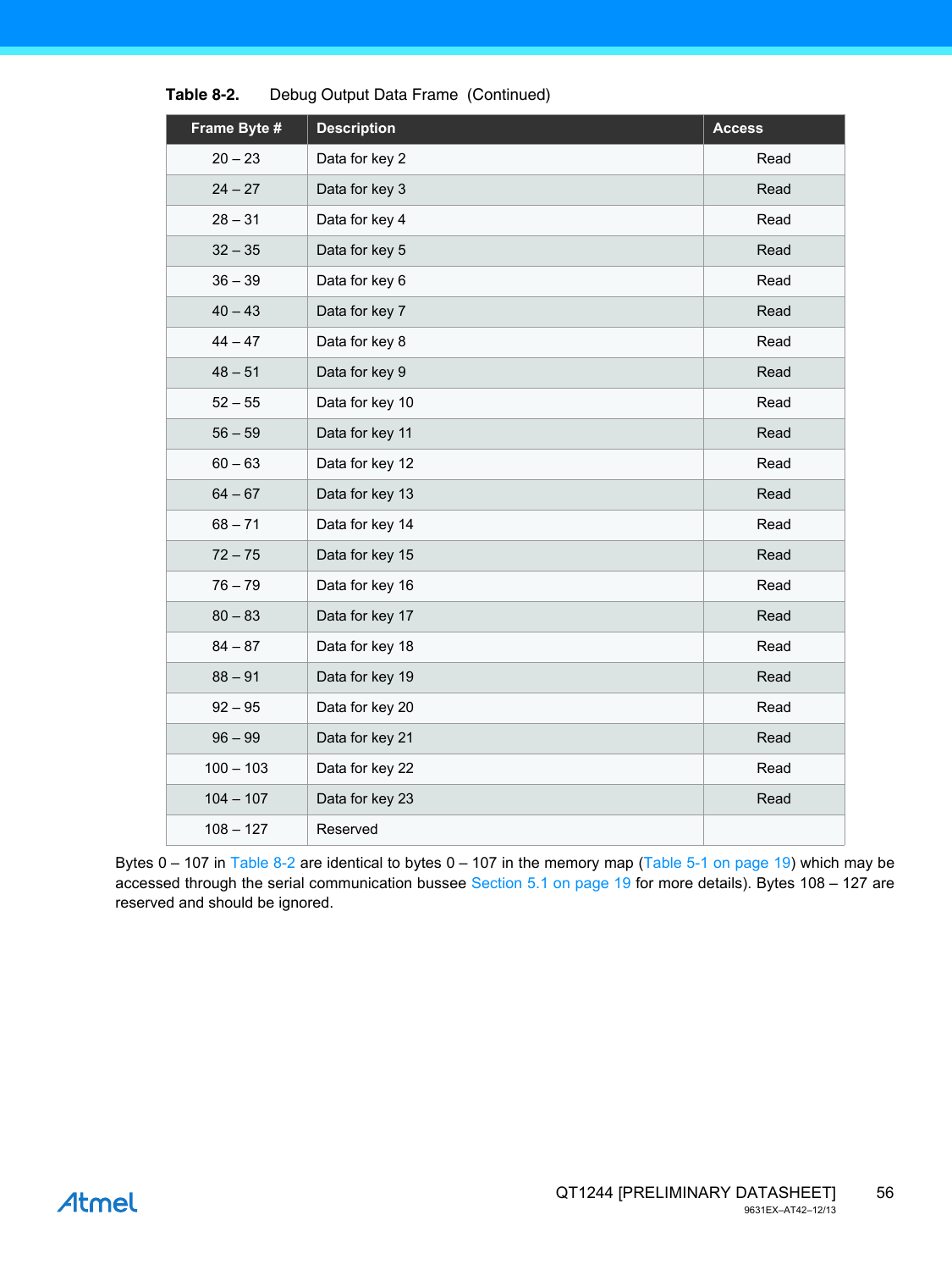### **Appendix D. Conducted Noise Immunity**

Electrically conducted noise can increase the noise on the touch signals considerably and can lead to both false detects and missed touches. There is a specific test for conducted immunity, as part of typical EMC testing, which injects noise into the device under test across a broad range of frequencies and with significant amplitude. This test is designed to test the immunity of devices and products against environmental noise that is generated by commercial radio transmitters and other sources. Passing this test can be a challenge and might appear daunting, but with good design practice from the outset coupled with fine tuning of the QT1244 frequency hopping Setups and, designs based on the QT1244 show excellent noise immunity and can pass the conducted noise test by some margin.

From the outset, the design must target achieving the best possible touch sensitivity while minimizing noise. A clean design can achieve excellent signal delta on touch, but its easy to destroy this quality by pushing the overall product requirements too far and poor attention to detail during the design. The more imperfections that exist in a design, the more the sensitivity will be eroded and the conducted immunity performance with it.

A good target for signal delta on touch is 100 or even 150 counts.

Best touch performance is achieved with thinner overlay panels, optimum key electrode design, clean tracking between the QT1244 and the keys with low stray capacitance between X and Y traces and low stray capacitance from X and Y traces to ground, coupled with appropriate selection of the external matrix components. See the documents referred to in ["Associated Documents" on page 59](#page-58-0) for further details on best practice for designing a touch sensor interface.

The following paragraphs make some recommendations for initial values or type for the additional matrix components to accompany a QT1244 design together with some Setups the have been found to produce good noise immunity results.

#### **Cs - NPO/COG**

Use COG type for the charge sample capacitors (Cs0 - Cs7). This type of capacitor exhibits excellent stability, albeit at a higher cost, and is preferred over X7R and other types. Lower values can be used to reduce the cost or help with availability provided the charge transfer is not too high such as to saturate Cs. An excellent layout with low stray capacitance will typically allow Cs to be reduced as low as 1 nF.

#### $Rs - 1 M<sub>\Omega</sub>$

Increasing the digital conversion ramp resistors (Rs0 – Rs7) increases sensitivity. The optimum selection for Rs is one that balances highest achievable sensitivity against conversion time and other undesirable side effects such as increased noise and possibly some reduction in temperature stability. Any increase in noise is typically insignificant compared to conducted noise observed during conducted immunity EMC testing.

Rs can be increased as high as 5 M $\Omega$ , although this is probably extreme in most cases. A good initial value is  $1 \text{ M}\Omega$ . This value increases sensitivity to a good level with acceptable additional signal noise and often achieves the best compromise in Signal-to-Noise Ratio (SNR). The increased sensitivity allows a higher detect threshold to be employed, preventing noise spikes exceeding the threshold and thus preventing false detects.

#### **Ry - 47 k**

Immunity to conducted electrical noise can be increased considerably by increasing the series resistors in the matrix Y lines (Ry0 - Ry7) at the expense of moisture tolerance. There is a practical limit to how far their value can be increased because higher values must be accompanied by longer dwell times, possibly in excess of the longest settings available in the device. In any case excessively long dwell times would slow the response time intolerably.

#### **DWELL**

Increasing the Ry values alone results in a reduction in charge transfer and sensitivity. This can be recovered by increasing the charge transfer time, or dwell time, through higher DWELL settings. To achieve the optimum DWELL setting, start with the maximum value and observe the reference values. Then reduce the dwell, con-

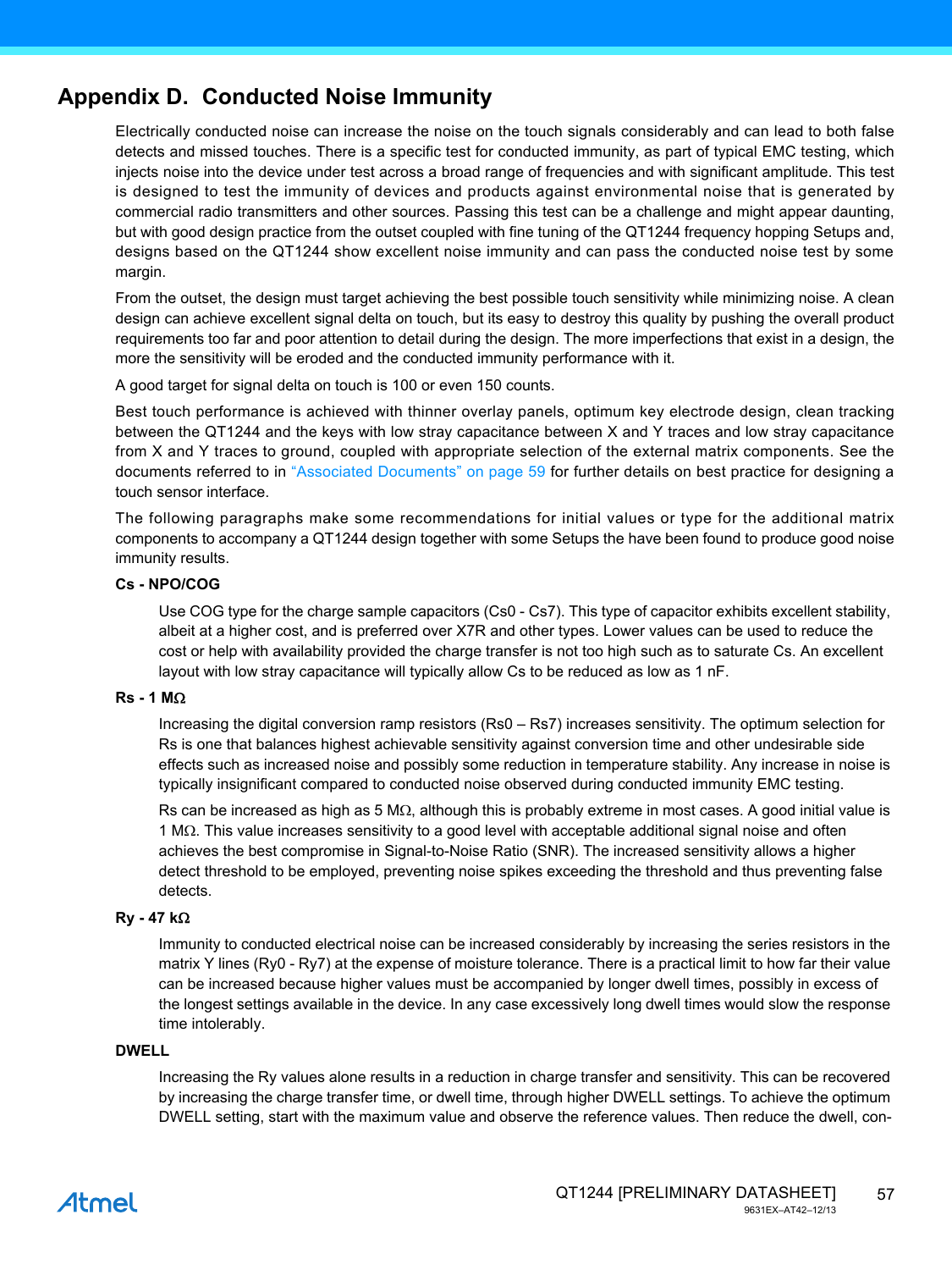tinue to observe the reference values, and choose the lowest DWELL setting where the reference values are not significantly reduced from their maximum.

Longer dwell times also result in reduced moisture tolerance, and so a careful balance might be necessary between these conflicting requirements.

#### **NTHR & THRM**

Together NTHR (and PTHR) and THRM allow the threshold to be set. The threshold should be set as high as possible to prevent false detects but should not be set so high that true touches are not detected. The Atmel QmBtn software can be used to observe the signals and signal delta on touch, and used to determine the optimum threshold settings for a specific design.

The threshold will typically need setting at a lower value to accommodate noise than is evident when testing in the absence of noise. This may initially seem counter intuitive until consideration is given to the fact that heavy noise can cause undesirable detect dropouts as well as missed touch events. The threshold should be set as high as possible, but not so high that the noise causes detect dropouts while the key is still touched.

#### **Frequency Hopping - FHM = 3 (sweep)**

The immunity of QT1244-based designs to higher noise amplitude can be increased by configuring the frequency hopping with 3 different frequencies and using FHM = 2. Choosing the 3 frequencies is a process of trial and error and varies from design to design, but a considerable increase in tolerable noise amplitude can be achieved once 3 appropriate frequencies have been identified.

However, frequency hopping using sweep mode (FHM = 3) is much easier to configure and may provide sufficient immunity for many applications and products.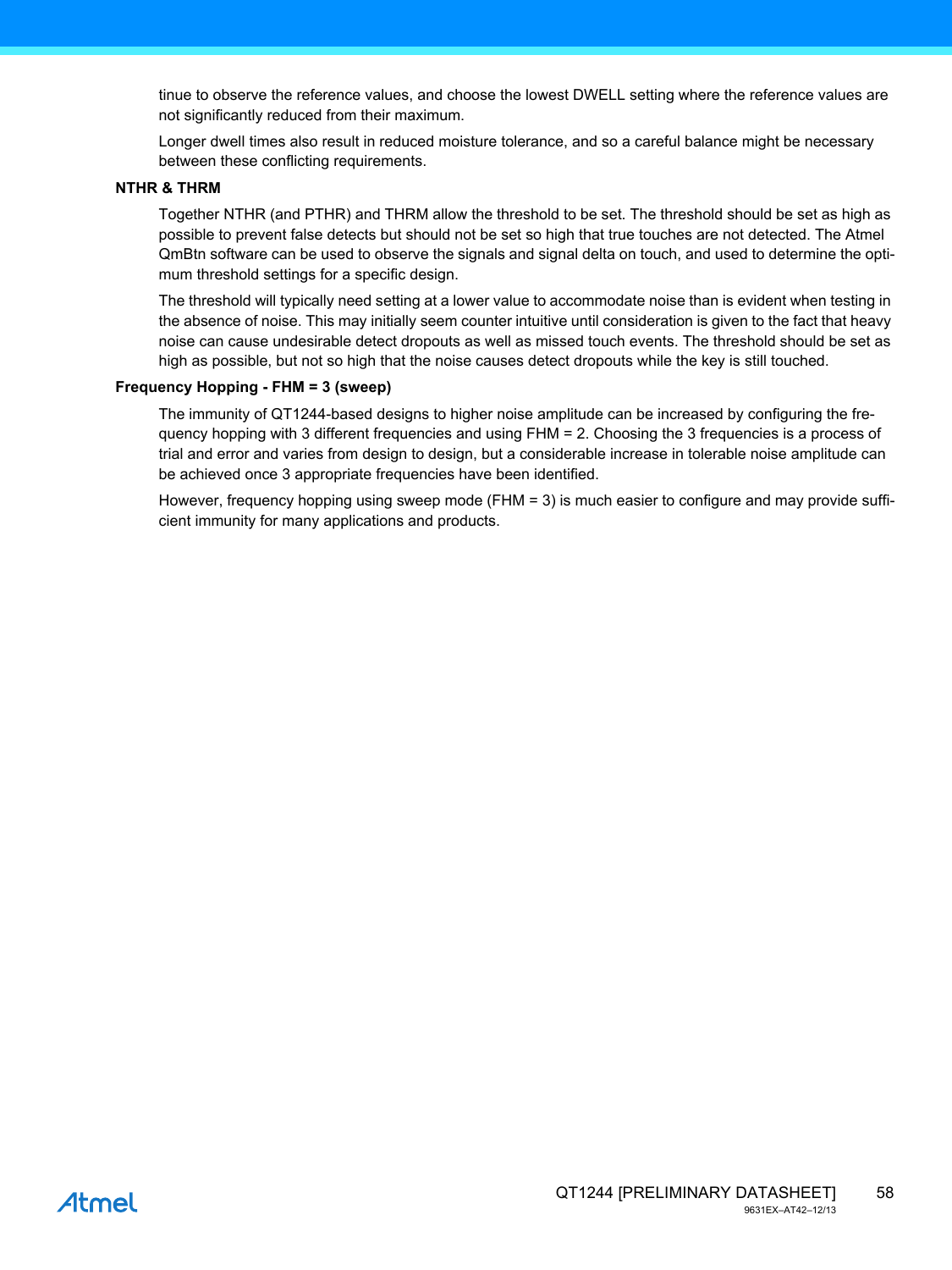### <span id="page-58-0"></span>**Associated Documents**

The following documents are a good source of general information regarding design and development of Atmel touch sensors and should be studied before starting the development of a new touch interface.

- QTAN0079 *Buttons, Sliders and Wheels Sensor Design Guide* Refer to this application note for details of different possible X/Y electrode designs and patterns, and the optimum geometry to match the panel thickness.
- QTAN0062 *Qtouch and Qmatrix Sensitivity Tuning for Keys, Sliders and Wheels*
- AVR3000 *Qtouch Conducted Immunity*

Refer to this guide for further information on immunity from conducted noise.

[These documents are available on the Atmel website \(](http://www.atmel.com)www.atmel.com).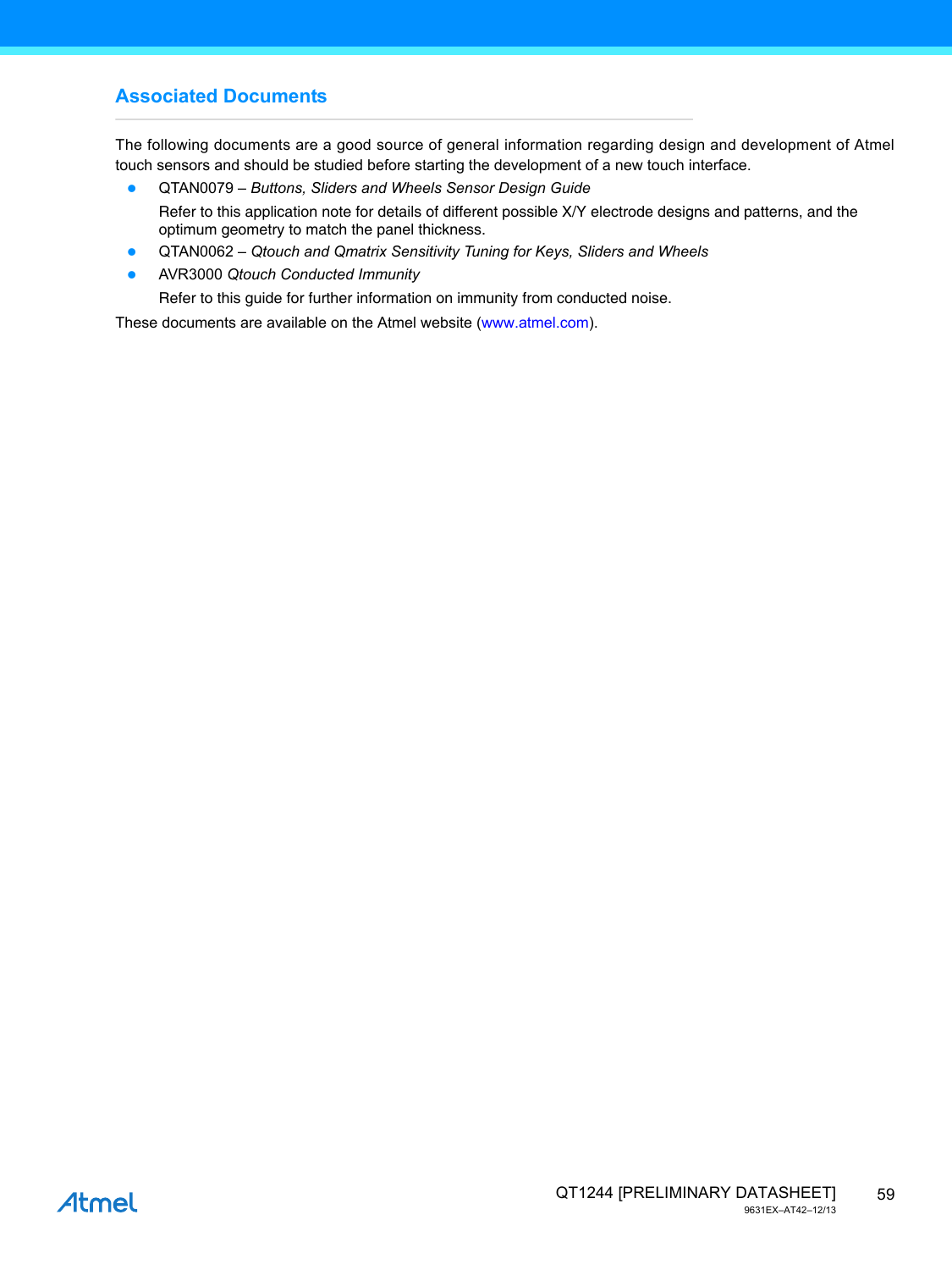### **Revision History**

| <b>Revision No.</b>         | <b>History</b>                                           |
|-----------------------------|----------------------------------------------------------|
| Revision AX and BX - 2011   | Initial release for customer                             |
| Revision CX - August 2011   | Firmware version 1. Changes to datasheet clarifying text |
| Revision DX - March 2013    | Firmware version 3.0                                     |
| Revision EX - December 2013 | Updated part marking diagram and part numbering section  |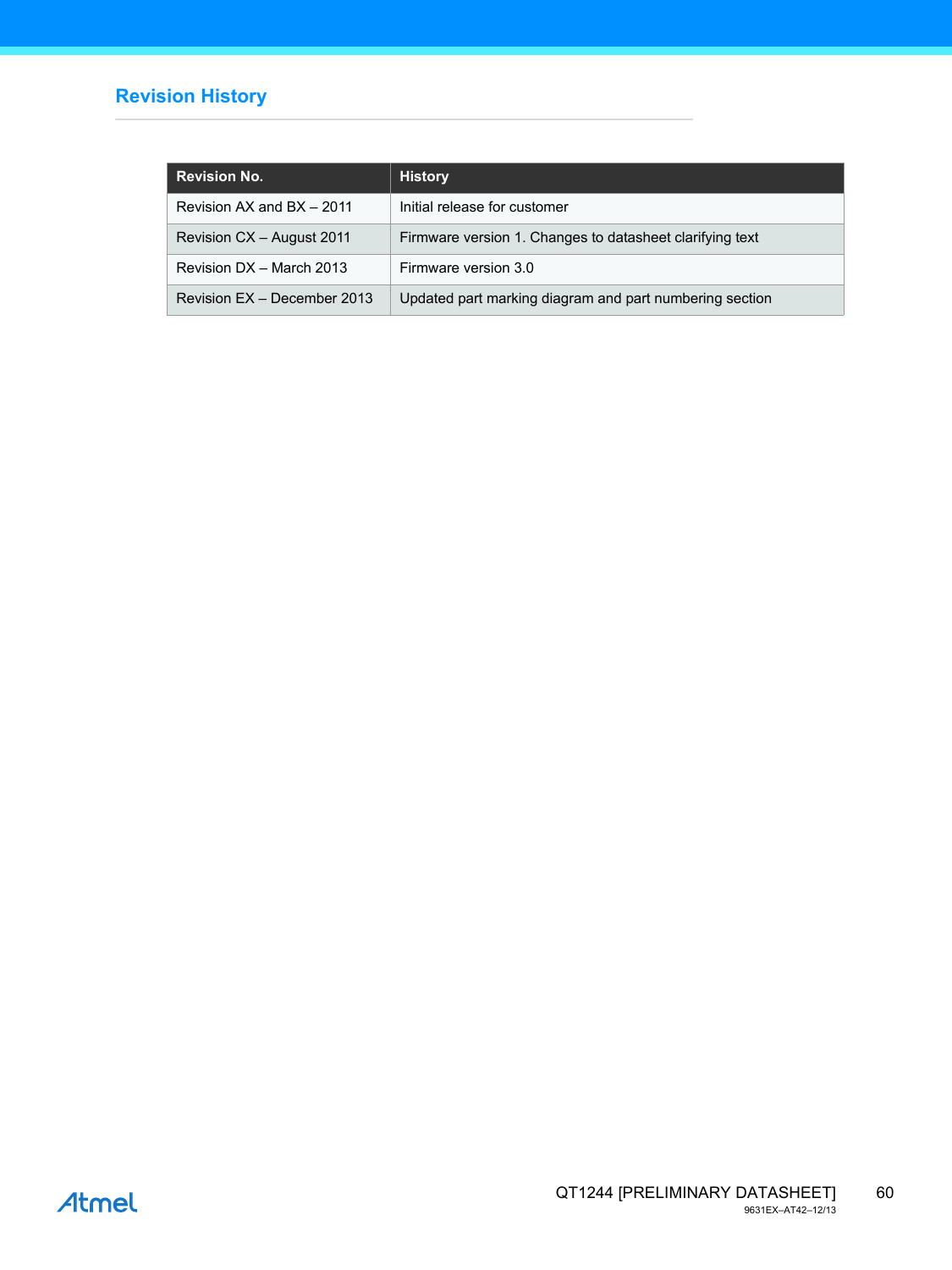# Atmel | Enabling Unlimited Possibilities®

#### **Atmel Corporation**

1600 Technology Drive San Jose, CA 95110 USA **Tel:** (+1) (408) 441-0311 **Fax:** (+1) (408) 487-2600 www.atmel.com

**Atmel Asia Limited** Unit 01-5 & 16, 19F BEA Tower, Millennium City 5 418 Kwun Tong Roa Kwun Tong, Kowloon HONG KONG **Tel:** (+852) 2245-6100 **Fax:** (+852) 2722-1369

**Atmel München GmbH** Business Campus Parkring 4 D-85748 Garching bei München GERMANY **Tel:** (+49) 89-31970-0 **Fax:** (+49) 89-3194621

**Atmel Japan G.K.**

16F Shin-Osaki Kangyo Bldg 1-6-4 Osaki, Shinagawa-ku Tokyo 141-0032 JAPAN **Tel:** (+81) (3) 6417-0300 **Fax:** (+81) (3) 6417-0370

© 2009 – 2013 Atmel Corporation. All rights reserved. / Rev.: 9631EX–AT42–12/13

Atmel®, Atmel logo and combinations thereof, Adjacent Key Suppression®, AKS®, and others are registered trademarks, QT™ and others are trademarks of Atmel Corporation or its subsidiaries. Windows® is a registered trademark of Microsoft Corporation in U.S. and or other countries. Other terms and product names may be registered trademarks or trademarks of others.

Disclaimer: The information in this document is provided in connection with Atmel products. No license, express or implied, by estoppel or otherwise, to any intellectual property right is granted by this<br>document or in con IMPLIED WARRANTY OF MERCHANTABILITY, FITNESS FOR A PARTICULAR PURPOSE, OR NON-INFRINGEMENT. IN NO EVENT SHALL ATMEL BE LIABLE FOR ANY DIRECT, INDIRECT, CONSEQUENTIAL, PUNITIVE, SPECIAL OR INCIDENTAL DAMAGES (INCLUDING, WITHOUT LIMITATION, DAMAGES FOR LOSS AND PROFITS, BUSINESS INTERRUPTION, OR LOSS OF INFORMATION) ARISING OUT OF THE USE OR INABILITY TO USE THIS DOCUMENT, EVEN IF ATMEL HAS BEEN ADVISED OF THE POSSIBILITY OF SUCH DAMAGES. Atmel makes no representations or warranties with respect to the accuracy or completeness of the contents of this document and reserves the right to make changes to specifications and products descriptions at any<br>time without notice. Atm used in, automotive applications. Atmel products are not intended, authorized, or warranted for use as components in applications intended to support or sustain life.